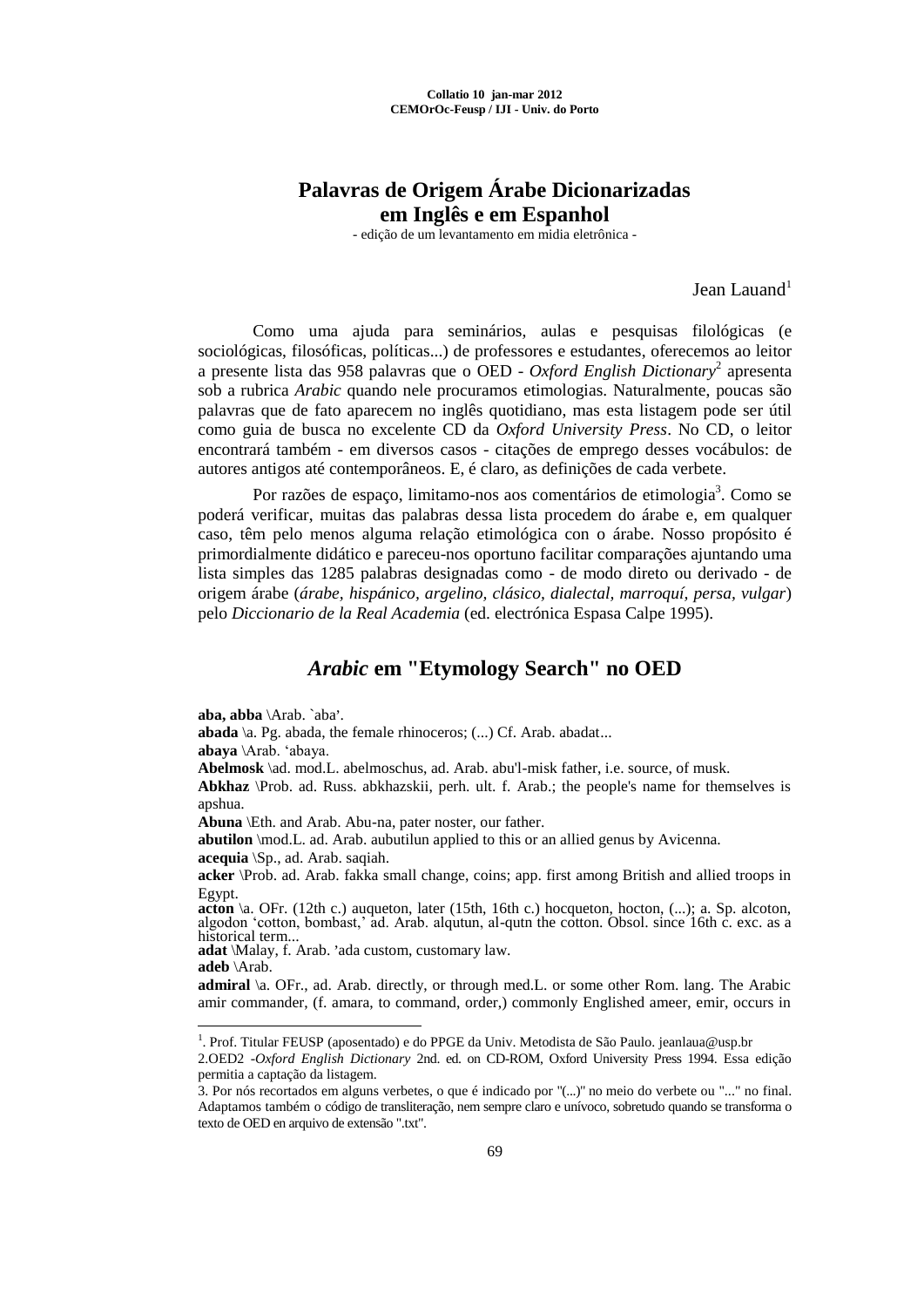many titles followed by -al- '(of) the,' as in amir-al-umara ruler of rulers, amir-al-ma commander of the water, amir-al-bahr, commander of the sea, the earliest of which is amir-almuminin commander of the faithful, assumed by the Caliph Omar, and Latinized in many forms by the early chroniclers (see Amirmumnes in Du Cange). As amir is constantly followed by -al- in all such title amir-al was naturally assumed by Christian writers as a substantive word, and variously Latinized as amir-alis, -allus, -alius, -arius, OFr. amiral, -ail, -aill, -ayl, Pr. amirau, amirar, amiralh, Pg. amiralh...

**adobe** \Sp.; f. adob-ar to daub, to plaster:–late L. adobare; see adub. (Dozy derives the Sp. from Arab. at-tob,  $=$  al-tob, prob. a Coptic tob...

**afreet, afrit, afrite** \Arab. 'ifrit.

**agal** \Arab. 'iqal bond, rope.

**Aladdin** \The name of the hero of Aladdin, or the Wonderful Lamp, a story from the Arabian Nights, subsequently popular as a pantomime, ad. Arab. 'Ala 'al Din, lit. 'nobility of faith'...

**albacore** \a. Pg. albacor, -bacora, -becora (Sp. albacora, Fr. albicore); f. Arab. al the + bukr, pl. bakarat, a young camel, a heifer, whence also Pg. bacoro a young pig...

**alborak** \Arab. al-buraq the splendid, lightning-flashing, f. baraqa to flash, lighten.

**alcalde** \Sp., ad. Arab. al-qadi the judge...

**alcanna, alcana** \a. Sp. alcana, alcaña, a. Arab. al-henna, name of the shrub...

**alcarraza**  $\text{Sp.},$  ad. Arab. al-kurraz = al the + kurraz pitcher.

**alcatras, -ace -ash** \a. Sp., Pg. alcatraz, probably (as shown by Devic) a variant of Pg. alcatruz the bucket of a 'noria,' or water-raising wheel for irrigation, in Sp. arcaduz, alcaduz, a. Arab. al-qadus...

**alcavala** \Sp. alcabala, alcavala, ad. Arab. al-qabalah the tax, impost, f. qabala to receive.

**alcayde** \Sp. alcaide, formerly alcayde, the captain of a castle, ad. Arab. al-qa'id the leader, f. qada to lead.

**alcazar**  $\$  Sp., a fortress, a castle, ad. Arab. al-qaçr = al the + qaçr in pl. a castle.

**alchemy** \a. OFr. alquimie, -emie, -kemie, -camie (also ar-), ad. med.L. alchimia (Pr. alkimia, Sp. alquimia, It. alchimia), a. Arab. al-kimia, i.e. al the + kimia, apparently a. Gr. khemía, found (c. 300) in the Decree of Diocletian against 'the old writings of the Egyptians, which treat of the khemía (transmutation) of gold and silver'...

**alchitran, alkitran** \a. OFr. alketran, alquitran, a. Sp. alquitran, Pg. alcatrão (med.L. alquitranum, alchitrum, It. catrame, mod.Fr. goudran, -on), ad. Arab. al-qatran or al-qitran, the resin of fir-trees, pitch, tar; f. qatara to drop.

**alcohol** \a. med.L. alcohol, ad. Arab. al-koh'l 'collyrium,' the fine powder used to stain the eyelids, f. kahala, Heb. kakhal to stain, paint: see Ezekiel xxiii. 40...

**alconde** \Sp. alconde, comb. of Arabic al the + Sp. conde count, earl:–L. comitem...

**Alcoran** \a. (immed. from Fr. alcoran) Arab. al-qoran, the recitation, reading, f. qara'a to recite, read.

**alcornoco, alcornoque** \Sp. alcornoque, f. Arab. al the + quern oco spongy oak (Diez).

**alcove** \a. Fr. alcôve, ad. Sp. Pg. alcova, alcoba, ad. Arab. al-qobbah, i.e. al the + qobbah a vault, a vaulted chamber; f. qubba to vault.

vaun, a vauned challiber; i. qubba to vaun.<br>**aldea, aldee** \Pg. aldea (Fr. aldée), ad. Arab. al-<u>d</u>ay'a the farm, village.

**alembic** \a. Fr. alambic, ad. (ultimately) Arab. al-anbiq, i.e. al the + anbiq a still; ad. Gr. ambik a cup, beaker, the cap of a still...

**alezan** \Fr., ad. Sp. alazan, of doubtful origin; accord. to Devic, f. Arab. al the + hals-a fem. of ahlas a bay horse.

**alfalfa** \Sp. alfalfa 'three-leaved grasse, clovers grasse' (Minsheu), formerly alfalfez, identified by Pedro de Alcalá with Arab. alfaçfaçah 'the best sort of fodder,' Freytag.

**alfaqui** \Sp. alfaquí, ad. Arab. al-faqih, i.e. al the + faqih one skilled in divine things, f. faqiha to be wise.

**alferes** \a. OSp. and Pg. alféres (mod.Sp. alférez) ensign, ad. Arab. al-faris cavalier or knight, f. faras horse. Often made pl., with sing. alfere -a -o; cf. Fr. alfier, It. alfiere. (In later Sp. and It. also confused with alfir, see alfin, as name of the bishop in chess.)

**alfin, alphin** \a. OFr. alfin, aufin (med.L. alphinus, It. alfino, alfido), f. Sp. alfil (arfil), Pg. alfil (alfir), a. Arab. al-fil the elephant, Skr. pilu; the piece in chess called the alphin, and now the bishop, having had originally with the Indians, Chinese, and Persians the figure and name of an elephant.

**alforge, alforja** \Pg. alforge, Sp. alforja, according to Diez, ad. Arab. al-khorj the store, supply, provision, f. kharaja to proceed.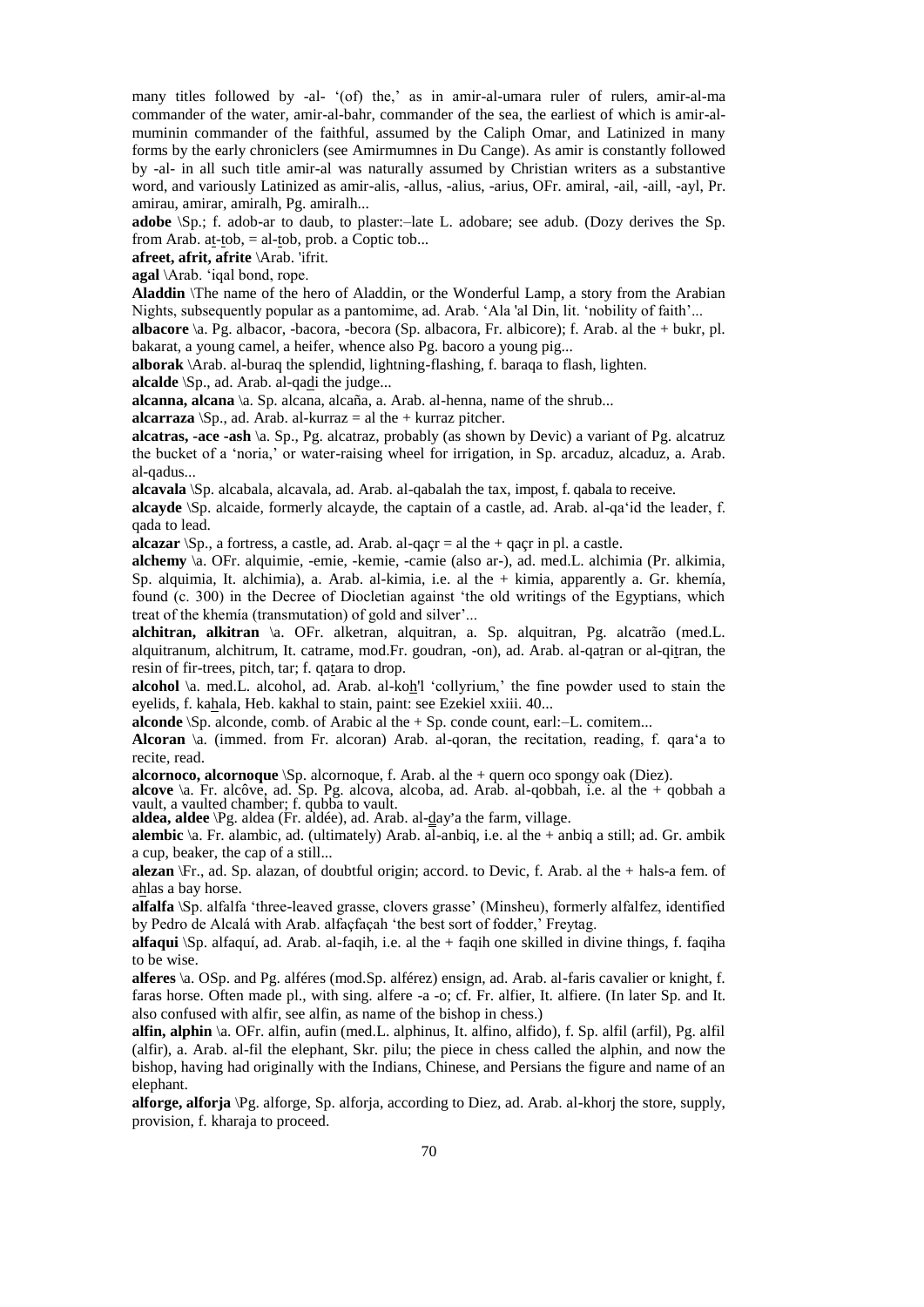**alfridary** \Of obsc. orig.; cf. Arab. farada, 'cernere,' to cut into, define, decree, also to define beforehand a time, to fix on an hour; whence fariydah, n. a fixed and defined part...

**Alfur** \ad. Pg. alfuori 'the outsider,' f. Arab. al the + fuori outside:–L. foribus out of door, fores doors. (R.N. Cust.)

**algarad** \a. Fr. algarade, ad. Sp. algarada 'a sudden assault with a great crie' (Minsheu); f. med.L., Pg. and ? Sp. algara a raid (a. Arab. al-gharah, i.e. al the, gharah raid) + -ada.

**algarroba** \Sp. algarroba, ad. Arab. al-kharrubah, applied to the same.

**algebra** \a. (...) (also Sp. and med.L.), ad. Arab. al-jebr the redintegration or reunion of broken parts, f. jabara to reunite, redintegrate, consolidate, restore; hence, the surgical treatment of parts, i. Jacana to realine, realinegrate, consolidate, restore, hence, the surgical treatment of fractures, bone-setting. Also in phr. 'ilm al-jebr wa'l-muqabalah, i.e. 'the science of redintegration and equation (opposition, comparison, collation),' the Arabic name for algebraic computation. In this sense the first part of the Arabic title was taken into It. in 1202, as algèbra; the second part, almucabala, was used by some med.L. writers in the same sense. The 16th c. Eng. algeber (fancifully identified by early writers with the name of the Arabic chemist Geber) was either taken directly from Arab. or from Fr. algèbre; but the It. algèbra became the accepted form (accented 'algebra by 1663).

Algol \ad. Arab. al ghul (see ghoul).

**algorism** \a. OFr. augorisme, algorisme, augorime; ad. med.L. algorism-us (cf. Sp. gua-rismo cipher), f. Arab. al-Khowarazmi, the native of Khwarazm (Khiva), surname of the Arab mathematician Abu Ja'far Mohammed Ben Musa, who flourished early in the 9th c., and through the translation of whose work on Algebra, the Arabic numerals became generally known in Europe.(...) Algorisme being popularly reduced in OFr. to augori-me, English also shows two forms, the popular augrime, ending in agrim, agrum, and the learned algorism which passed through many pseudo-etymological perversions, in-cluding a recent algorithm in which it is learnedly confused with Gr. arithmós, 'number.'

**alguazil** \Sp. alguazil (now alguacil), earlier forms of which in Pg. are al-vazil, al-vazir, ad. Arab. al-wazir, i.e. al the, wazir minister, officer, f. wazara to carry, carry on, = L. gerere.

**Alhagi** \mod.L. (Rauwolf 1537), ad. Arab. al-haj, used by Avicenna.

**Alhaji** \a. Hausa, ad. Arab.: see prec.

**Al-Haj(j)** \a. Arab. al- $\underline{h}$ ajj: see al-2 and hadji.

**Alhambra** \ult. ad. Arab. alhamra' i.e. the red (house).

**alhandal** \a. Arab. al-handal.

**alidad(e)** \In mod. form, a. Fr. alidade, in earlier, a. med.L. alhidada (cf. Sp. alhidada, alidada), ad. Arab. al-'idadah, the revolving radius of a graduated circle; f. 'add, 'adid, 'adud, the humerus or upper arm (which revolves in its socket).

Alizari \Fr. and Sp., according to Devic, prob. ad. Arab. al the + 'açarah juice pressed out,  $\frac{1}{2}$  and  $\frac{1}{2}$ . according to extract...

**alkahest** \first used in med.L. by Paracelsus, and believed to have been arbitrarily invented by him with a form simulating Arabic. Used in the same forms in most of the European languages. **alkali** \a. Fr. alcali, ad. (ultimately) Arab. al-qaliy, the 'calcined ashes' of the plants Salsola and Salicornia, f. qalay to fry, roast in a pan; hence transferred to the plants themselves so employed.

**alkedavy**  $\hat{a}$ . (perh. indirectly) Arab. al-qadawi, i.e. al the + qadawi of the cadi or alcalde (sc. alqaçr the palace).

**alkekengi** \med.L. alkekengi f. Arab. al-kakanj, al-kakenj, i.e. al the + Pers. kakanj a 'kind of medicinal resin from a tree growing in the mountains of Herat.' Freytag. 'Nightshade,' Hopkins Pers. Dict. Cf. It. alcachengi, Sp. alquequenje...

**alkermes** \a. Fr. alkermès ad. (ult.) Arab. al-qirmiz, i.e. al the + qirmiz kermes.

**Allah**  $\lambda$ a. Arab. allah the (true) God, contr. of al-ilah, i.e. al the + ilah god = Aram. elah, Heb. eloah.

alma, almah \a. Arab. 'almah, adj. fem. 'learned, knowing'; f. 'alama 'to know' (because they have been instructed in music and dancing). Cf. Fr. almée.

**almaçour, ur** \a. OFr. almaçor, -ur, aumaçor, also aumansour, ad. (perh. indirectly) Arab. almançur, the (heaven-) defended, the august, f. naçara to defend.

almadia \ad. Arab. al-ma'diyah a ferry-boat, f. 'aday to cross; cf. It. almadia, Fr. almadie (also used in Eng.).

**almagest** \a. OFr. almageste, ad. (ult.) Arab. al-majisti, ad. (with article al the) Gr. megíste greatest (sc. syntaxis, composition); applied by the Arabs (and previously, it is inferred, in the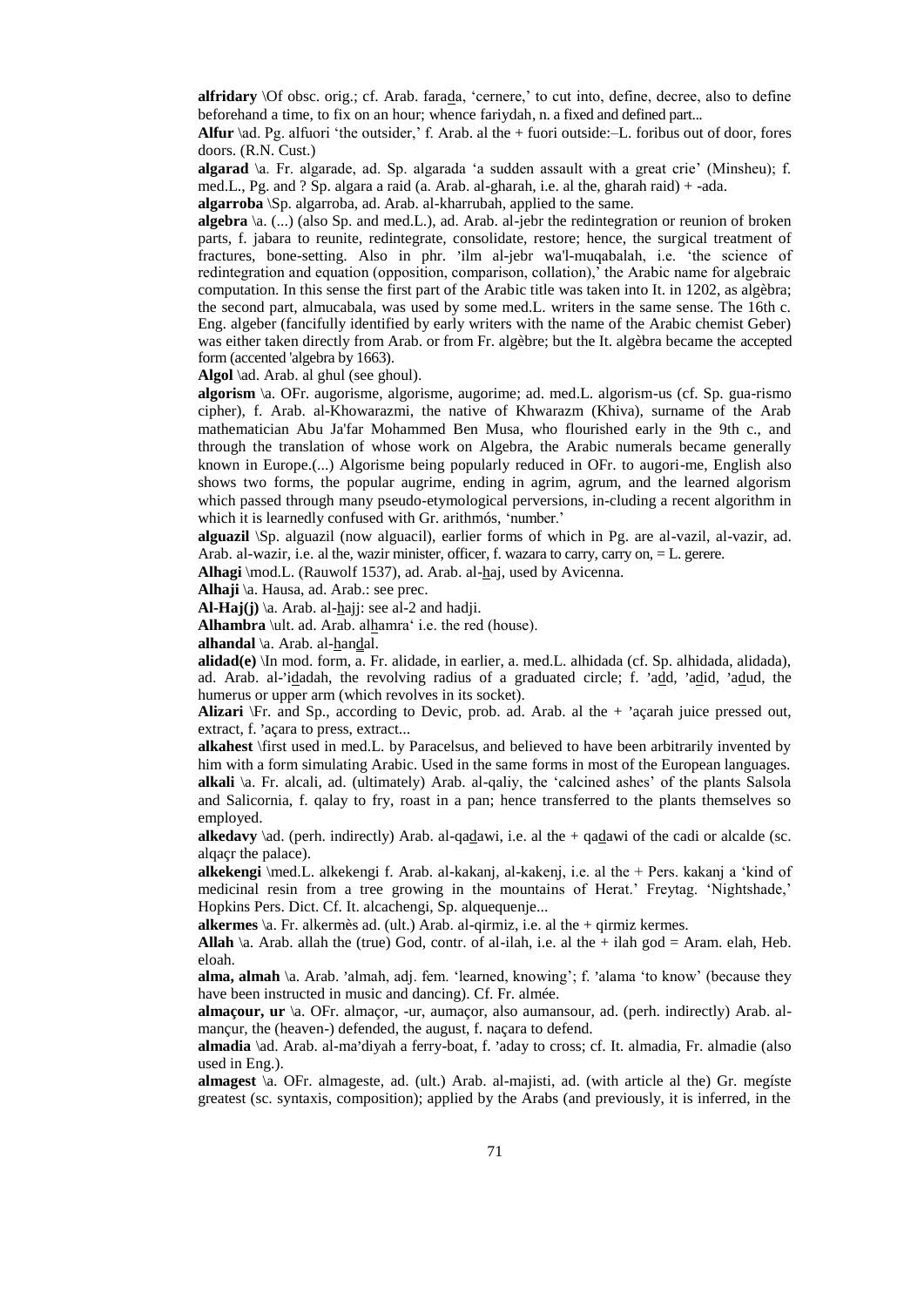Greek schools of Alexandria) to the great treatise of Ptolemy, Mathematiké syntaxis, in contradistinction to the elementary works studied before it.

**almagra** \a. Sp. almagra, almagre, a. Arab. al-maghrah red ochre.

**almanac** \Appears in med.L. as almanac(h in end of 13th c., and soon after (though it may have been earlier) in most of the Rom. langs., It. almanacco, Sp. almanaque, Fr. almanach, the immediate source of which was app. a Spanish Arabic al-manakh; Pedro de Alcala, in his Arabic-Castilian Vocabulista (1505), has 'manakh, almanaque, calendario'; also 'manah (probably meant for same word), relox del sol' [sundial]. But the word occurs nowhere else as Arabic, has no etymon in the language, and its origin is uncertain.

**almond**  $\alpha$ . OFr. almande, alemande, earlier alemandre, alemandle (also amande, amandre); cf. Sp. almendra, Pg. amendoa, It. mandorla, mandola, Pr. and med.L. amandola; pointing to early Romanic amendla, -ola, -ala, from L. amygdala, a. Gr. amygdále...

**almucantar** \a. Fr. almicantarat or almucantarat, also med.L. almi-, almucantarath; ad. Arab. almuqantarat, pl. (with article) of muqantarah (cited by Golius in sense of 'sundial'), deriv. of qantarah, a bridge, an arch.

**almury** \a. (ult.) Arab. al-mur'i, i.e. al the + mur'i indicator, agent-noun f. 4th form of ra'ay to see.

almuten \Corrupt for almutaz (so in OFr.) a. Arab. al-mu'taz, i.e. al the + mu'taz prevailing, f. annum corrupt for annuments

alnath \Arab. al-nath from nataha to butt, aim at with the horns.

**alpaca** \a. Sp. alpaca or al-paco, f. al Arab. article often prefixed to names + paco, prob. a native Peruvian name.

**alphenic** \a. Fr. alphenic (Sp. alfeñique, Pg. alfenim), according to Devic, corrupted from Arab. alfanid, i.e. al the + Pers. fanid refined sugar...

**altincar** \a. (ult.) Arab. al-tinkar (...)

**aludel** \a. Fr. aludel, in 13th c. alutel, ad. Arab. al-uthal (quoted by Dozy with this sense in 9th c.), i.e. al the + uthal, prob. variant of ithal pl. of athla utensil, apparatus.

**Amal** \a. Arab. amal hope; in full Harakat al-Amal Movement of Hope. Also said to represent an acronym (as unvocalized 'ml) of afwaj al-muqawama al-Lubnaniyya detachments of the resistance of the Lebanese.

**amalgam** \a. Fr. amalgame (15th c. in Litt.), and, in the formerly common amalgama, of med.L., in which the word was in regular alchemical use in 13th c. Usually taken as a perversion of L. malagma (in Pliny and the physicians) a mollifying poultice or plaster, a. Gr. málagma (...) an emollient; or of an Arabic adaptation of málagma with prefixed al- (as in alchemy, al-embic, etc.)...

**amber** \a. Fr. ambre, cogn. w. Pr. ambre, Pr. and It. ambra, Sp. ambar, med.L. ambar, -are, -er, extract (a. 11. and c, edg., w. 11. and c, 11. and 1. and a, sp. and a, mea. L. and a, ac, et,  $-ra$ ,  $-ran$ , a. Arab. 'anbar, 'ambergris,' to which the name orig. belonged; after-wards extended, through some confusion of the substances, to the fossil resin 'amber.'...

**ameer** \a. Arab. (Pers. and Urdu) amir commander, f. amara to tell, order, command. As a historical Saracen title commonly spelt emir; the spelling amír, ameer, is used of modern Indian and Afghan rulers.

**amice** \ad. OFr. aumuce, aumusse (Pr. almussa, med.L. almussa, almussia, almucia, almucium, Sp. almucio, Pg. mursa, It. mozzetta dim. of mozza), of doubtful origin, but generally taken as ad. Ger. mutse, mütze, cap (Sc. mutch), with Arab. article al- prefixed, as in some other non-Arabic technical words.

amildar \a. Pers. and Urdu 'amal-dar, f. Arab. 'amal work + Pers. dar holding, holder (a common agential formative).

**amulet** \perh. in 15th c., a. Fr. amulette; but app. not in reg. use till after 1600, when adapted from L. amuletum (Pliny), a word of unknown origin, which has been conjecturally compared with mod.Arab. himalah, -at, lit. 'a carrier, bearer,' now applied inter alia to a shoulder-belt or cord frequently used to secure a small Koran or prayer-book on the breast, regarded as an 'amulet'; but the history of this word shows that the resemblance between it and L. amuletum is purely fortuitous, and there exists no ground for ascribing the latter to an Arabic origin.

**anatron**  $\langle a, Sp.$  anatron, ad. Arab. an-natarûn, i.e. an = al the + natrûn.

**anil** \a. Fr. or Pg. anil = Sp. añil, ad. Arab. an-nil, i.e. al the + nil, Arab. and Pers. ad. Skr. nili indigo (and -plant), f. nila dark blue.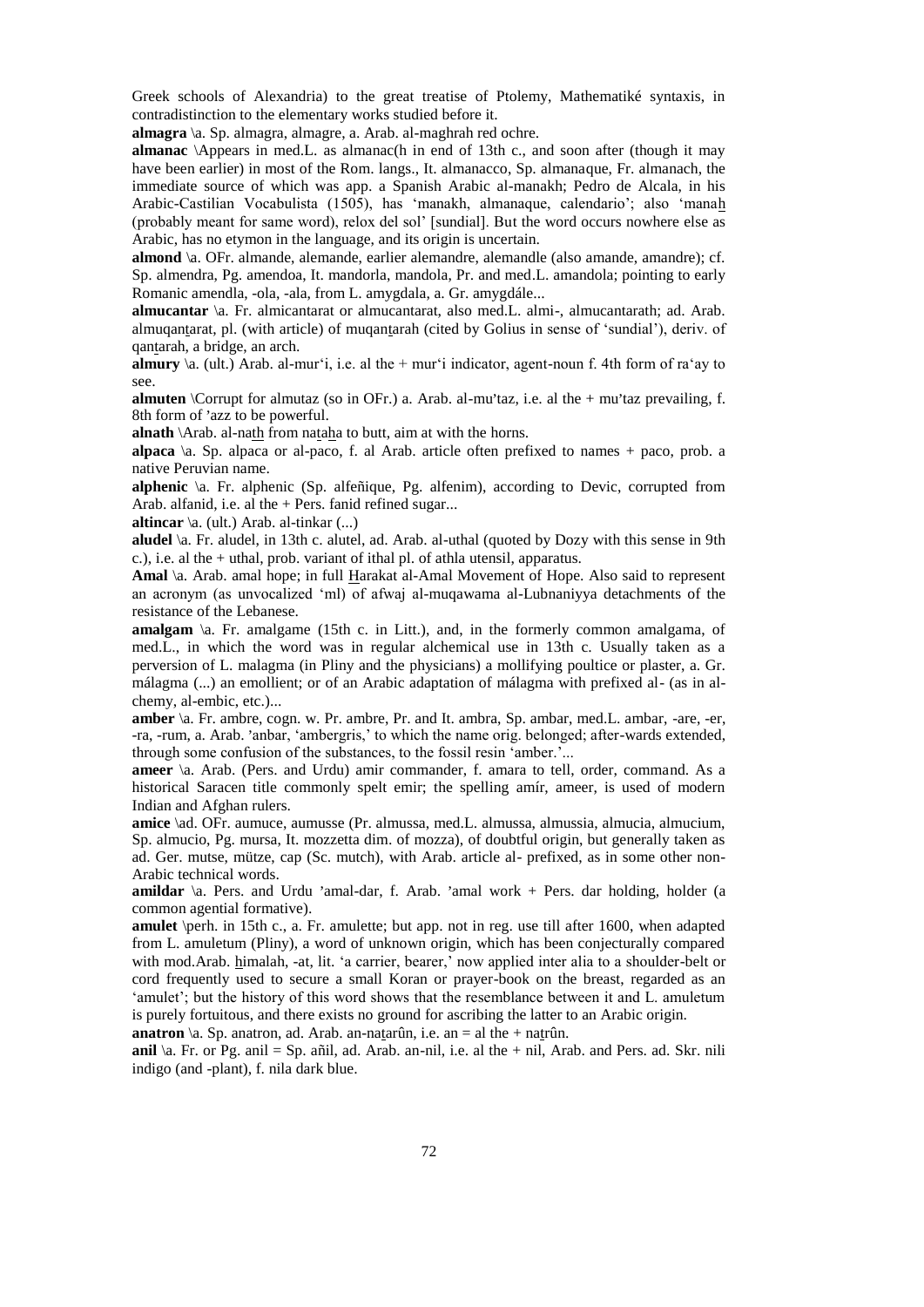**ante** \a. Sp. ante, also dante, ad. Arab. lamt, some animal of the antelope or buffalo kind, 'el Dante, que los Affricanos llaman Lamt' (Marmol, in Dozy). Its skin is called in Arab. addaraca lamt, corrupt. in Sp. adaraga dante, adarga de ante, whence dante, ante, for the animal. **antimony**  $\delta$ d. med.L. antimonium, of unknown origin, used by Constantinus Africanus of

Salerno (Chaucer's 'cursed monk, daun Constantyn,' Merch. T. 566), in end of 11th c., whence also in all the mod. langs. Prob., like other terms of alchemy, a corruption of some Arabic word, refashioned so as to wear a Gr. or L. aspect–perhaps, as has been suggested, of the Arabic name uthmud, othmod, itself, latinized as athimodium, atimodium, atimonium, antimonium...

**apricot** \orig. ad. Pg. albricoque or Sp. albaricoque, but subseq. assimilated to the cognate F. abricot (t mute). Cf. also It. albercocca, albicocca, OSp. albarcoque, a. Sp. Arab. al-borcoq(ue (P. de Alcala) for Arab. al-burquq, -birquq, i.e. al the + birquq...

**araba** \a. Arab. and Pers. arabah, a wheeled carriage.

**Arabdom** \f. Arab n. + -dom.

**Arabic** \a. OF. Arabic (13th c. in Litt.), ad. L. Arabicus.

**Arabical** \f. Arabic a. + -al1.

**Arabican** \f. Arabic + -an; cf. OF. arabican(t (Godefroy).

**Arabicism** \f. Arabic + -ism; cf. anglicism.

**Arabism**  $\mod$  f. Arab + -ism; cf. F. arabisme.

**Arabize** \f. Arab + -ize.

**Araby** \a. OF. arabi, arrabi, Arabian, an Arab, Arab horse.

**archegay** \a. F. archegaie, archigaie, variant of arcigaye (...) Sp. azagaya, a. Arab. azzaghayah, i.e. al the + zaghayah, Berber name of a javelin or dart: now called in Eng. (from Pg.) assagai, assegai...

**ardeb** \Arab. irdab, urdab.

**argan** \a. Arab. arjan, in Barbary pronounced argan.

**argel** \ad. Arab. harjil (Sharaf Dict. Med.).

**ariel** \a. Arab. aryil (var. of ayyil stag), applied in Syria to the Gazelle (Dozy).

arrack \Ultimately Arab., 'araq sweat, juice, esp. in 'araq at-tamr the (fermented) juice of the date...

arroba \Sp., ad. Arab. ar-rub' 'the quarter,' the weight being a quarter of the Spanish quintal...

 $\mathbf{a}$ **rsenal**  $\setminus$  (...) The original is the Arab. dar aççina'ah, workshop, factory (i.e. dar house, place ariseria (A...) The original is the Arab. dar aççina and workshop, factory (i.e. dar house, prace of, al the, çina'ah, art, mechanical industry, f. çana'a to make, fabricate), which is directly represented by the Romance darsena, taracena; atarazana is prob. a Sp. Arab. form with article al-, ad- ...

**artichoke** \ad. north. It. articiocco (...) ad. or cogn. w. OSp. alcarchofa (mod. alcachofa, Pg. alcachofra), a. Sp. Arab. al-kharshofa (P. de Alcala) = Arab. al-kharshuf...

**Askar** \Arabic, 'askar army.

Askari **\Arabic** 'askari soldier.

**assagai** \a. F. azagaye (Cotgr.), or Pg. azagaia, Sp. azagaya, a. Arab. az-zaghayah, i.e. az-= althe, zaghayah native Berber word, adopted in Arabic, and thence in Sp. and Pg.; adopted from the Portuguese in Africa by the English and French.

**assassin** \a. (...) Pg. assassino, Sp. asesino, med.L. assassinus (...); med.L. (pl.) assessini, ascisini, etc.), ad. Arab. hashshashin and hashishiyyin, pl. of hashshash and hashishiyy, lit. 'a  $\frac{\text{d}s}{\text{d}s}}$ , etc., and  $\frac{\text{d}s}{\text{d}s}}$  and  $\frac{\text{d}s}{\text{d}s}$  and  $\frac{\text{d}s}{\text{d}s}}$ ,  $\frac{\text{d}s}{\text{d}s}}$ ,  $\frac{\text{d}s}{\text{d}s}$ ,  $\frac{\text{d}s}{\text{d}s}}$ ,  $\frac{\text{d}s}{\text{d}s}}$ ,  $\frac{\text{d}s}{\text{d}s}}$ ,  $\frac{\text{d}s}{\text{d}s}}$ ,  $\frac{\text{d}s}{\text{d}s}}$ ,  $\frac{\text{d$ sectarians, who used to intoxicate themselves with hashish or hemp, when preparing to dispatch some king or public man...

**assogue** \a. F. assogue (in same sense), a. Sp. azogue, Pg. azougue, quicksilver, ad. Sp. Arab. az-zaouga (P. de Alcala) = Arab. az-zauq, i.e. az = al the, zauq, ad. Pers. zhiwah quicksilver.

**atabal** \a. Sp. atabal, a. Arab. at-tabl, i.e. al the, tabl a drum.

**athanor** \ad. Arab. attannur, i.e. at  $=$  al the, tannur furnace...

**atlas** \a. (ultimately) Arab. atlas 'smooth, bare,' thence 'smooth silk cloth,' f. talasa to rub smooth, delete...

attar \a. Pers. 'atar perfume essence, 'atar-gul essence of roses, ad. Arab. 'itr, pl. 'utur, 'otor,

aroma, f. 'atara to breathe perfume.

**auge** \a. OF. auge (also in It. and Sp.), a. Arab. awj, 'height, top, summit, higher apsis of sun or planet.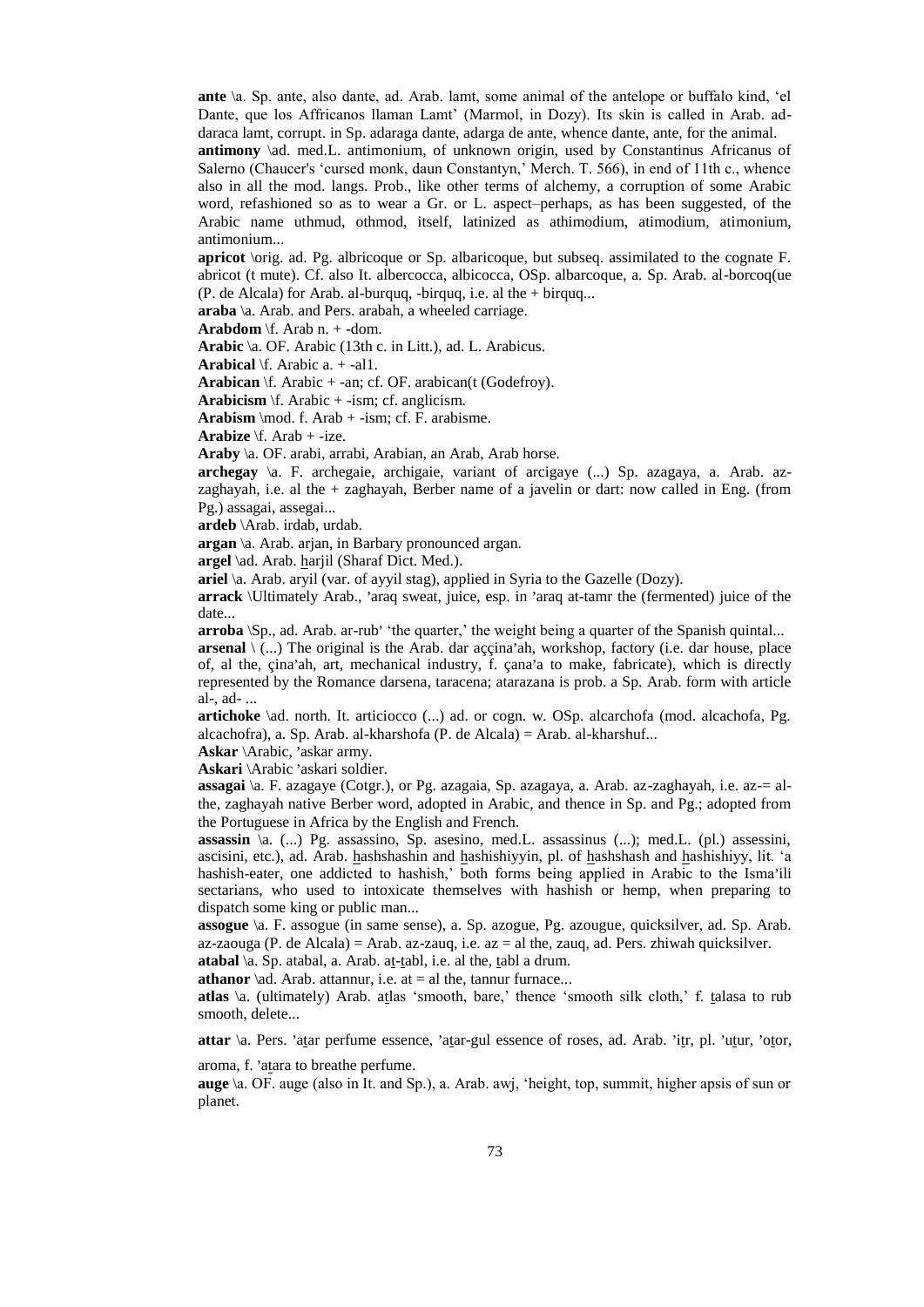aumil \Urdu (prop. Arab.) 'amil, operator, agent, spec. 'revenue-collector,' agent-noun f. Arab. amala to act, perform an office.

**avania** \ In common use in the Levant, but of uncertain language and origin; (...) Arab. and

Turk. awani, also found as awari (Devic), and in Bocthor 'awan, and 'awania...

avives \a. F. avives (also vives), a. Sp. avivas, adivas, ad. Arab. az-zibah, with same meaning, lit. al-, the, zibah she-wolf.

**ayatollah** \a. Pers., ad. Arab. 'ayatu-llah miraculous sign of God.

**Azan** \Arab. adan invitation.

**azarole** \a. F. azerole (written by Tournefort azarole), cogn. with Sp. acerolo, azarolla (...), ad.  $Arab.$  az-zu'rur, applied to the same fruit.

**azimuth**  $\lambda$ a. F. azimut, cogn. with It. azzimutto, Pg. azimuth, ad. Arab. as-sumut, i.e. as = al the + sumut, pl of samt way, direction, a direction or point of the compass or horizon, and the arc extending from it to the zenith...

**azoth** \Corruption (ultimately) of Arab. az-zauq: see assogue. Cf. F. azoth, Sp. azogue.

**azure** \a. OF. azur, asur (11th c.), cogn. with Pr., OSp. azur, Pg., Sp. azul (...), adaptations of Arabic (al-)lazward, a. Pers. lajward, lazhward, lapis lazuli, blue colour.

**Baath** \ad. Arab. ba'th resurrection, renaissance.

**babouche** \a. F. babouche (cf. Sp. babucha), a. Arab. babush, ad. Pers. paposh a slipper...

**babbache** (a. 1) babbache (cr. bp. babbacha), a. Thab. babash, ad. 1 ets. pappoin a **badmash** (Pers. and Urdu, f. Pers. bad evil + Arab. ma'ash means of livelihood.

**bahar** \Arab., bahar.

**baksheesh** \Pers. bakhshish present, f. bakhshi-dan to give; now used in Arabic, Turkish, and Urdu.

**balas** \a. OF. balais, balai, cogn. with (...) Sp. balax, med. L. balascus (Marco Polo), balascius, asius, ad. Arab. balakhsh, f. Pers. Badakhshan, the district near Sarmacand where they are found.

**banian** \a. Pg. banian, prob. a. Arab. banyan (16th c.)...

**Barbary** \I. a. OF. barbarie, ad. L. barbaria, barbaries, 'land of barbarians, barbarism,' f. barbar-us barbarous. In II. ult f. Arab. Barbar, Berber, applied by the Arab geographers from ancient times to the natives of N. Africa, west and south of Egypt. According to some native lexicographers, of native origin, f. Arab. barbara 'to talk noisily and con-fusedly' (which is not derived from Gr. bárbaros); according to others, a foreign word...

**barberry** \ad. med.L. barbaris (in Promp. Parv.), berberis, F. berberis, 16th c. berbere, Sp. berberis, It. berberi, of unknown origin and history. (An Arabic barbaris, sometimes cited, is a transcription of the Latin employed by Arabian botanists ...).

**barbican** \a. F. barbacane, in 12th c. barbaquenne (= Pr., Sp. barbacana, Pg. barbacão, It. barbacane), of uncertain origin, perh. from Arab. or Pers...

**bard** \a. F. barde horse-armour, also 'a long saddle for an ass or mule of canvas' (Cotgr.); cf. It. barda horse-armour, also pack-saddle, and F. bardelle pack-saddle. These, and the existence of a dial. F. aubarde, seem to identify the word with Sp. and Pg. albarda pack-saddle, referred by Devic to Arab. al-barda'ah, i.e. al the  $+$  barda'ah 'stuffed pack-saddle for ass or mule'...

**bardash** \a. F. bardache, cogn. with It. bardascia, Sp. bardajo, -axo; perh. ad. Arab. bardaj slave.

**baroque** \a. F. baroque adj., ad. Pg. barroco, Sp. barrueco, rough or imperfect pearl; of uncertain origin. (...) Pg. has besides barroco 'rough or Scotch pearl,' barroca 'a gutter made by a water-flood' Vieyra, 'uneven stony ground' (Diez), which native etymologists refer to Arab. buraq, pl. of burqah 'hard earth mixed with stones, pebbly place' (Freytag).

**barracan** \a. F. barracan, baragant (Cotgr.), mod. bouracan (= Pr. barracan, It. baracane, Sp. barragan, Pg. barregana), a. Arab. barrakan, or burrukan (Dozy), camlet, a cloak of camlet, f. Pers. barak 'a blanket or garment of camel's hair.

**barrack** \a. F. baraque, ad. It. baracca or Sp. barraca 'a souldier's tent, or a booth, or such like thing made of the sayle of a shippe, or such like stuffe' (Minsheu 1617). Of uncertain origin: Diez thinks from barra bar, comparing, for the form, trab-acca from trab-s beam. Others have tried to find an Arabic or Celtic source.

**basan** \a. F. basane, (Cotgr. bazane, Palsgr. basanne), prob. ad. Pr. bazana, a. Sp. badana (med.L. bedana), ad. Arab. bitanah, lining, 'inside'.

**bausond** \a. OF. bausant (...) a word of doubtful form and etymology (...) Conjectures (...) in Devic (Littré, Suppl.) who has pointed out the striking identity of meaning between bausant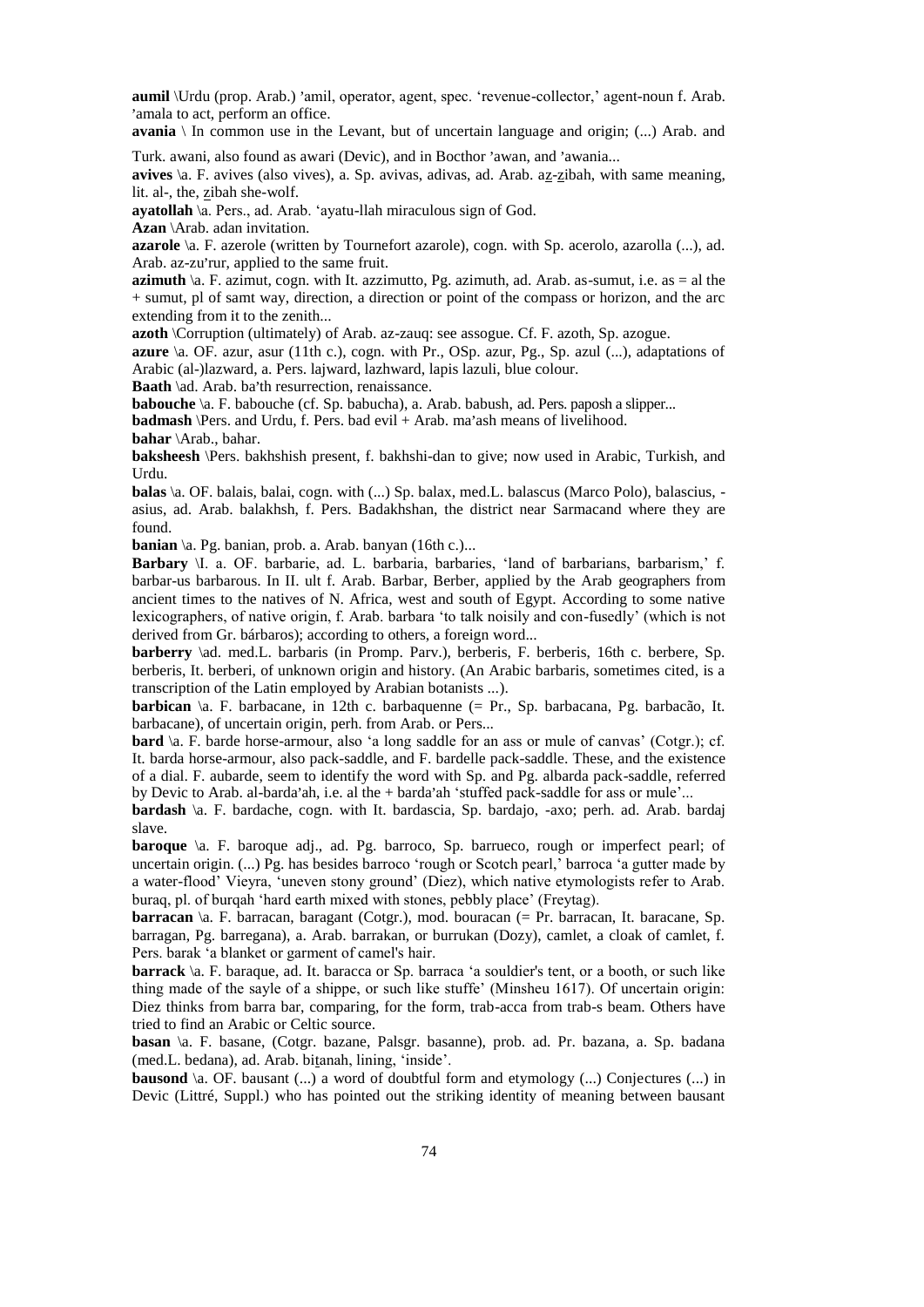and Arab. ablaq, fem. balqa; but notwithstanding this, the forms of the Arabic and Romanic words cannot (at present at least) be phonetically reconciled.)

**bedeguar** \a. F. bédeguar, bédegar, ad. ult. Pers. (and Arab.) badawar, -ard, lit. 'wind-brought,' according to the Burhani Kati 'a thorny bush with a white flower, resembling the thistle'.

Bedouin \a. F. bedouin, 12th c. OF. li bedowin (pl.), 13th c. beduins, beduyn (sing.), a. Arab. badawin, pl. of badawiy or badawiy a dweller in the desert, f. badw desert. First known to Europeans in Crusading times. The plural, being of most frequent use, was adapted in med.L. as beduini, bedewini...

**Bedu** \Arab. badw desert, Bedouins, badawi Bedouin: see Bedouin.

**behen** \a. med.L. behen (found in other mod. langs.), app. corruption of Arab. bahman, behmen, a kind of root, also a dog-rose.

**bejel** \Arab.

**belleric** \a. F. belléric, more correctly belliric, ad. (ultimately) Arab. balilaj, f. Pers. balilah. **ben** \a. Arab. ban, 'the ben-tree' (Lane)...

**benzoin** \In 16th c. benjoin, a. F. benjoin (also benjaoy, quoted by Devic from Déterville Dict. Hist. Nat. 1816), repr. Sp. benjui, benjuy (Barbosa 1516), Pg. beijoim (Vasco da Gama 1498) (...) a. Arab. luban jawi 'frankincense of Jawa' (Sumatra), by which name benzoin is called by Ibn Batuta c1350 (ed. Paris IV. 228)...

**Berberine** \prop. pl. used as sing., f. berber + Arab. pl. suffix -in (cf. fellaheen, pl. of fellah).

**beryl** \a. OF. beryl, beril:–L. beryllus (...) prob. a foreign word; identified by Weber with Skr. vaidurya. Cf. also Arab. and Pers. ballur crystal.

**Betelgeuse** \Fr. Bételgeuse, f. Arab.

**bezoar** \Like mod.L. bezahar, bezaar, bezoar (bezardicum, lapis bezoarticus), Sp. bezaar, bezar, bezoar, F. bezahar, bezar, bezoar, bezoard, ad. Arab. bazahr or badizahr, ad. Per. padzahr counter-poison, antidote, bezoar stone; f. zahr poison.

**bhang** \A word widely spread in Eastern langs.: in Urdu, and various Indian langs., bhang, bhang, bhung; in Pers., bang (whence Arab. banj, benj).

**bilk**  $\Omega$  uncertain origin (...). Blount's assertion that the word is Arabic is altogether erroneous...

**bint** \Arab. bint daughter.

**bismillah** \Arab. bi-'sm-illah ('in the name of God.')

**bled** \Fr., f. colloq. Arab. bled, representing (depending on context) balad vast stretch of country or bilad land, country.

**Blighty** *\Contracted form, originating in the Indian army, of Hind. bilayati = wilayati foreign,* and esp. European, f. wilayat prop. Arabic, inhabited country, dominion, district, vilayet, in Hind. esp. foreign country (cf. Arab. wali governor of a province, vali, wali).

**Bohairic** \f. Bohairah, Bahirah (Boheira, Beherah), the Arabic name of Lower Egypt (Arab. buhaira lake).

**bonduc** \a. F. bonduc, a. Arab. bunduq, now meaning 'hazel-nut', but formerly a foreign nut of some kind; prob. from Persian...

**bonito**  $\alpha$ . Sp. bonito, of doubtful origin: bonito adj. 'pretty good, pretty' is a native Sp. word; but the Sp. Academy derive the name of the fish from an Arabic bainith, which looks like an adaptation of the Spanish.

**borax** \ME. bo'ras, a. OF. boras (...), a. Arab. variously pronounced bauraq, buraq, boraq, prop. 'natron', but also 'borax': referred by the lexicons to the Arab. bwrq to glisten, but prob. ad. Pers. burah borax...

**botargo** \a. It. botargo, botarga (now buttarga), ad. Arab. butarkhah 'preserved mullet-roe', in Makrizi a.d. 1400 (in pl. butarikh, whence It. var. bottarica)...

**bougie** \a. F. bougie wax candle, from Bougie (Arab. Bijiyah), a town in Algeria which carried on a trade in wax.

**Brazil** \? a. Sp. (also Pg.) brasil or It. brasile; corresp. to F. brésil, Pr. bresil, brezilh, in OF. berzi, bresis, OIt. verzino, in med.L. ? brezellum, brasilium, bresillum, braxile: of unknown origin; perh. a corruption of an oriental name of the dye-wood originally so called. On the discovery of an allied species, also yielding a dye, in South America, the territory where it grew was called terra de brasil, 'red-dye-wood land', afterwards abbreviated to Brasil 'Brazil'. Brazil-wood was thus not named from the country, but the converse was the case. Formerly pronounced in Eng. 'brazil, as shown by rimes and spellings. Conjectural etymologies are F. briser to break, brésiller to crumble (as if the wood arrived in a broken state); also F. braise, Sp.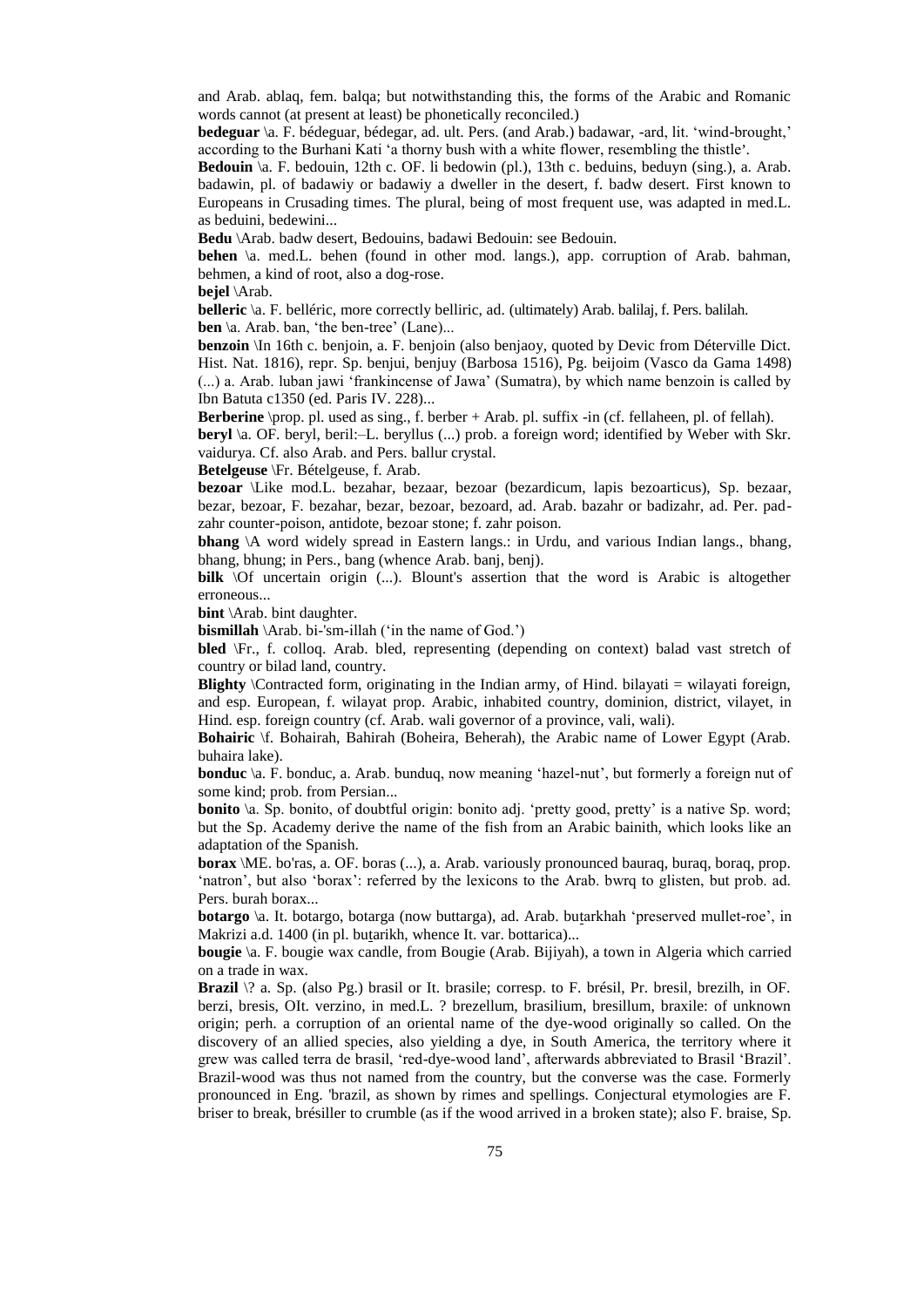brasa 'glowing coal' (from its colour); also Arab. wars saffron, in some parts perhaps pronounced vars, vers (cf. It. verzino). See Diez, Littré.

**brinjal** \Anglo-Indian adaptation of Pg. bringella, bringiela, earlier beringela = Sp. berengena, al-berengena, ad. Arabic (al)-badhinjan...

**buckram** \Found in most of the European langs. between 12th and 15th c.; cf. OF. boquerant (12th c.), (...) Pr. bocaran, Cat. bocaram (Diez), Sp. bucaran, It. bucherame (in Boccaccio 14th c.). Reiske (in Constantin. Porphyrog. ed. Niebuhr II. 530) proposes Arab. abu qiram 'pannus cum intextis figuris', but he does not say where he found this compound; the simple qiram is of doubtful meaning...

**bulbul** \a. (through Pers.) Arab. bulbul.

**bunk** \Cf. bunk 'nascaptha, an odoriferous root', given as Arabic in Johnson's Pers.-Ar.-Eng. Dict., 1852; not in Freytag or Lane.

**burgoo** \ad. Arab. burghul cooked, parched, and crushed wheat, ultimately ad. Turk. bulgur: see bulgur, burg(h)ul.

**burka** \Hind. (from Arabic) burqa'.

**burnous** \a. F. burnous, a. Arab. burnus.

**buskin** \A word existing in many European langs.: known in Eng. since 16th c. Cf. Fr. brousequin (16th c.), early mod.Du. brozeken (now broosken), Sp. borceguí, formerly also boszegui, Pg. borzeguim (Dozy cites as earlier forms morsequill, mosequin) (...) The appearance of the Sp. and Pg. words suggests an oriental origin, but the Arabic etymology proposed by Dozy is far-fetched and untenable.

**byssus** \a. L. byssus, (...) ad. Heb. buts, applied to 'the finest and most precious stuffs, as worn by kings, priests, and persons of high rank or honour' (Gesenius), transl. in Bible of 1611 'fine linen', f. root buts, Arab. bad to be white, to surpass in whiteness. Originally therefore a fibre or fabric distinguished for its whiteness.

Caaba \Arab. ka'bah square (or cubical) house.

cabaan \a. Arab. and Pers. qaba' a man's outer tunic.

**cabeer** \Arab. kabir, lit. 'big, gros'.

**cabob** \Arab. kabab (also in Pers. and Urdu), in same sense.

**cadi** \a. Arab. qadi judge, f. qada(y to judge. (Whence, with al-, Sp. alcalde.)

**cafard** \F. cafard, caphard, of doubtful origin: some have proposed to identify it with Cat. cafre infidel, Sp., Pg. cafre cruel, which are app. ad. Arab. kafir...

**cafre** \ad. Arab. kafir infidel, impious wretch, one who does not recognize the blessings of God, f. kafara to cover up, conceal, deny.

**cafila** \Arab. qafilah caravan, marching company.

**calabash** \a. F. calebasse, calabace, Cotgr.) ad. Sp. calabaça, calabaza gourd, pumpkin (...). The ultimate source was perh. the Persian kharbuz, or kharbuza, also kharpuza, and kharbuza, 'melon', generally 'marsh-melon', occasionally 'water-melon', whence Arabic khirbiz 'melon', and kirbiz 'pumpkin, gourd (...).

**calfret** \ad. F. calfrete-r (Cotgr.), calfater, calfeutrer to caulk (a ship). The word occurs also as It. calafatare, Sp. calafatear, -fetear; usually believed to be f. Arab. qalafa, in 2nd conjugation qallafa to caulk a ship with palm-tree fibre...

**calibre**  $\langle a, F, c \rangle$  calibre (qualibre in Cotgr. 1611) = It. calibro, Sp. calibre (OSp. also calibo, Diez) of uncertain origin; the Arab. qalib 'mould for casting metal', or some cognate derivative of qalaba to turn, has been suggested as the source.

**calico** \In 16-17th c. also calicut, from the name of the Indian city (sense 1) (...) in Ara-bic Qaliqut, med.L. (Conti) Collicuthia, Pg. Qualecut (V. de Gama), Calecut (Camoens).

**calin** \Fr.: a. Pg. calaim, a. Arab. qala, i; the ultimate derivation is disputed.

**caliph** \ME. califfe, caliphe, etc., a. F. caliphe, calife, ad. med.L. calipha, ad. Arab. kha-lifah, successor (f. khalafa to succeed, be behind), assumed by Abu-bekr after the death of Muhammad. Later forms attach themselves more directly to the Arabic: orientalists now favour Khalîf...

**camaca** \a. OF. camocas (kamoukas in Froissart) 'silk stuff approaching satin' (Godef.), or med.L. camoca, camucum (...) ad. Arab. kamkha or kimkha, which Devic thinks originally a Chinese word, and ultimately identical with OF. canque.

**camel** \Late OE. camel, camell, ad. L. camel-us (-ellus) (...) perh. f. vb. gamal, Arab. jamala to bear (Gesenius).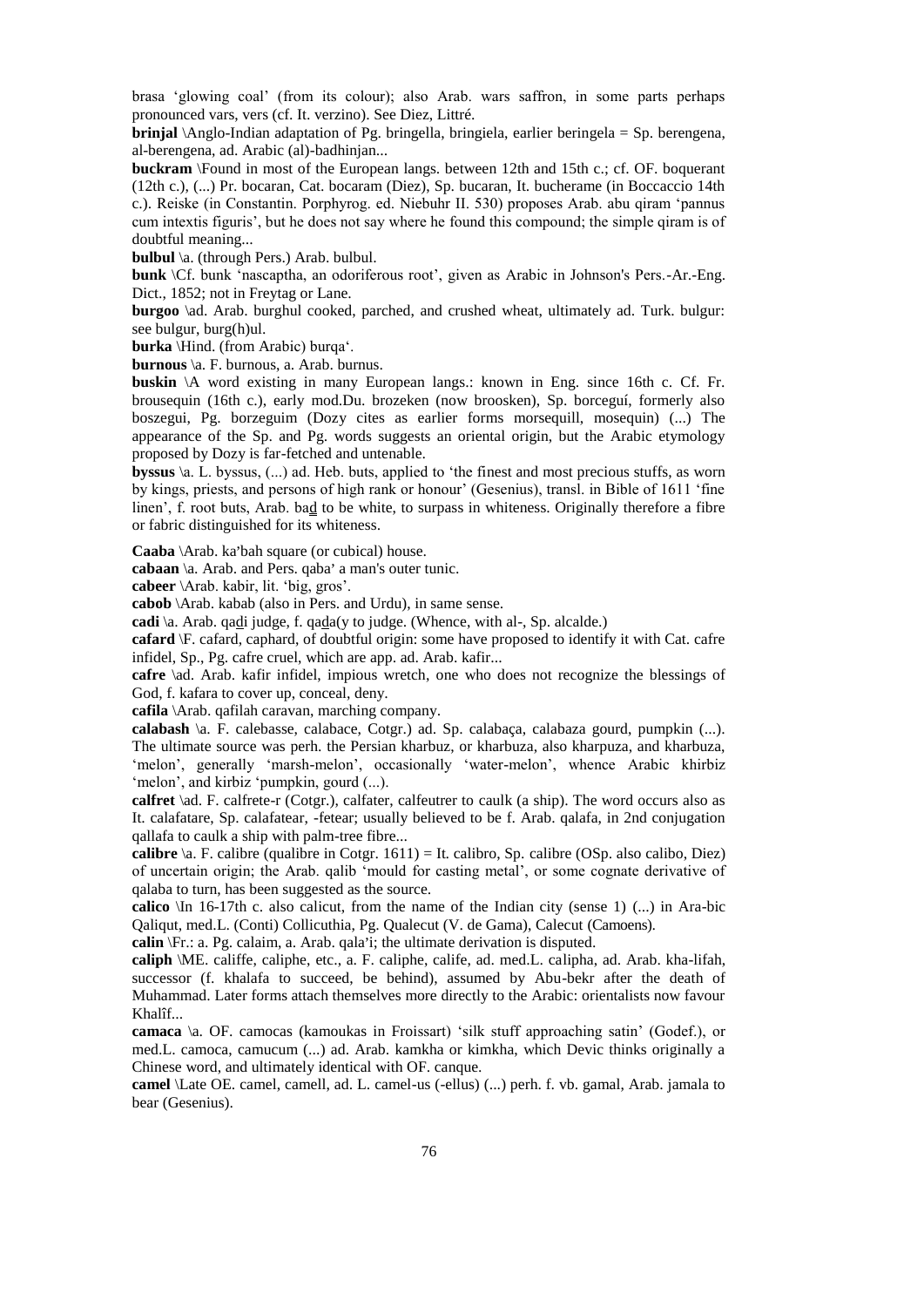**camise** \Arab. qamiç under-tunic, shirt; occurring in the Koran, but generally thought to be ad. L. camisia, camisa...

**camlet** \app. immediately from French: Littré cites chamelot 13th c. (...). The ultimate origin is obscure; at the earliest known date the word was associated (by Europeans) with camel, as if stuff made of camel's hair; but there is reason to think it was originally the Arabic khamlat, from khaml; Marco Polo (ed. Yule) I. 248 (Skeat)...

**camphor**  $\alpha$ . F. camfre, camphre = med.L., Pr., and Pg. camphora, It. canfora, Sp. and Pg. alcanfor (...) a. Arab. kafur, in Old Pers. kapur....

**canaut** \Urdu from Arab. qanat (Yule).

**candy** \a. F. candi in sucre candi; cf. It. zucchero candi (found, according to Littré, in an It. author of 1310), Sp. azucar cande, Pg. assúcar candi, med.L. saccharum candi; a. Arab., orig. Pers. qand sugar, the crystallized juice of the sugar-cane (whence Arab. qandah candy, qandi candied)...

**cane** \ME. canne, cane, a. OF. cane, later canne (= Pr. cana, Sp. caña, It. canna) (...) perh. from Semitic: cf. Heb. qaneh, Arab. qanah reed, cane...

**caphar** \In F. caphar, a. Arab. khafarah defence, premium for defence or protection, f. khafara to protect, patronize.

**carafe** \a. F. carafe = It. caraffa (Neapol. carrafa a measure of liquids), Sp. and Pg. garrafa, Sicil. carrabba. According to Littré identified by Mohl with Pers. qarabah 'a large flagon' (see carboy); but Dozy refers it to Arabic gharafa to draw or lift water: cf. the derivatives ghuruf little cup, ghiraf a great and full measure of dry things, gharraf having much water, ghirafah a draught, etc., no one of which however exactly answers to the Romanic forms.

**caramel** \a. F. caramel, ad. Sp. (It., Pg.) caramelo, of uncertain origin. Scheler suggests that the Sp. represents L. calamellus little tube, in reference to its tubular form; Mahn thinks it from med.L. cannamella sugar-cane: an Arabic source is conjectured by Littré.

**carat**  $\alpha$ . F. carat, ad. It. carato: cf. Sp. and Pg. quilate, earlier quirate, a. Arab. qirat (and qirrat) 'weight of 4 grains'...

**caratch** \Arab. kharaj tribute.

**caraway** \From med.L. carui, or some allied Romanic form: cf. (...) OSp. alcaravea, alcarahueya, Pg. alcaravia, alcorovia, a. Arab. al-karawiya or -karwiya...

**carcass, carcase** \ (...) It is to be noted however that OF. carcois, med.L. carcosium, must app. be separated from OF. tarquais quiver, evidently ad. Pers. (Arab., Turk. tar-kash quiver, arrowcase), although some confusion of the two words may be suspected in mod.F. carquois (since 15th c.), It. carcasso and turcasso, Pg. carcaz quiver...

**carmine** \a. F. or Sp. carmin, in med.L. carmin-us, contracted from carmesin-us, f. Sp. carmesí crimson, a. Arab. qirmazi 'crimson', f. qirmiz, kermes, alkermes, the scarlet grain insect.

**carob** \a. (...) Sp. garrobo, algarrobo, a. Arab. (al) kharrubah, in Pers. khirnub, 'bean-pods, carobs'.

**caroteel** \possibly ad. Arab. qirtal, collective of qirtalat, qartillat ass's burden, basket, fruitbasket.

**carthamus** \mod.L. carthamus (in F. carthame), ad. Arab. qartum, qirtim, in same sense. **cassab** \Hind., a. Arab. qaççab butcher.

**cassock** \a. F. casaque 'a cassocke, mandilion, long coat', 16th c. in Littré, (corresp. to Sp. and Pg. casaca 'a souldiers cassocke, a frock, a horsemans coat'(...)). Lagarde (Götting. Gelehrte Anzeiger, 15 Apr. 1887, 238) maintains that F. casaque is a back-formation from casaquin (by incorrectly viewing the latter as a dimin. form), and that casaquin, It. casacchino, was a corruption of Arab. kazagand, ad. Pers. kazhagand, a padded jerkin, or acton, f. kazh = kaj raw silk, silk floss  $+$  agand stuffed...

**catur** \Original language unknown: Portuguese writers call them catures: Capt. Burton has suggested identity with Arab. 'katireh, a small craft,' but this seems phonetically unlikely; moreover Jal identifies the catur of Calicut with the Arab. almadia...

**cebratane** \ad. Sp. cebratana, cerbatana of same meaning, app. ad. Arab. (and Pers.) zabatana, sabatana blowing tube for shooting birds (for which Piedro de Alcala has zarbatana, Dozy); also found in Pg. sarabatana, It. cerbottana, Fr. sarbatane, sarbacane.

**ceterach** \a. med.L. ceterach (...); the origin has been variously sought in Arabic and in Celtic. **chai** \See cha; perh. borrowed afresh from Russian or Arabic.

**chebec** \a. F. chebec; (...) Sp. jabeque, OSp. xabeque, -veque, Pg. xabeco, -veco, OPg. enxabeque, It. sciabecco, zambecco, stambecco, mod.Arab. shabbak, shobbak...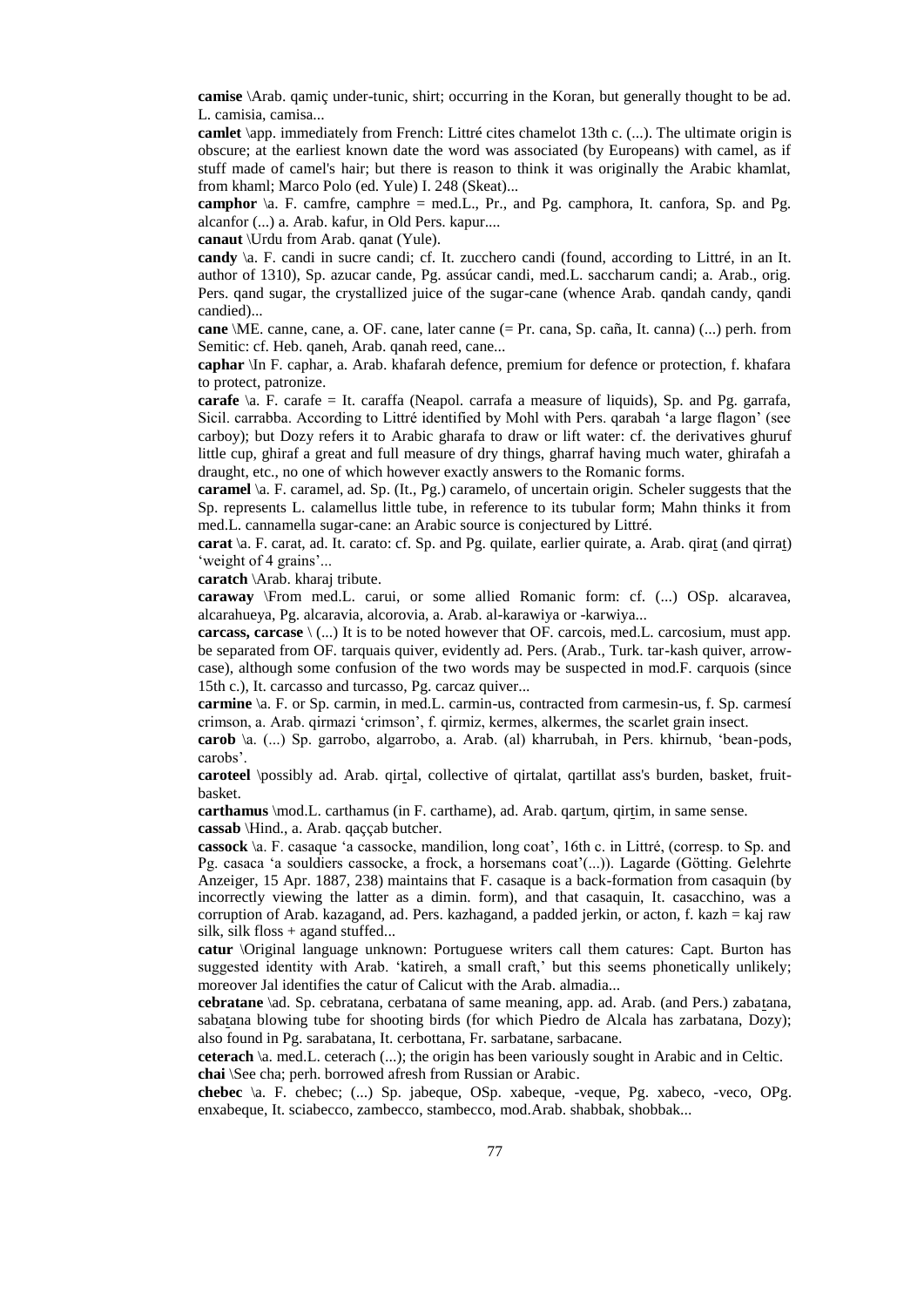**chechia** \Fr. chéchia, ad. Maghribi Arab. shashiya, f. Arab. Shash, name of a town in Transoxiana.

**check** \ME. chek, chak, aphetic f. eschek, -chak, a. OF. eschec, -ek, -eq, eschac, in ONF. eskec, escac, Pr. escac, It. scacco 'check' in chess, med.L. scaccus, scachus; cf. also the parallel forms Sp. jaque, OSP. xaque 'check', Pg. xaque 'check' and 'shah' (of Persia). Adapted form (immed. from Arabic) of Pers. shah 'king', also the 'King' in chess; in this specific sense the Pers. word was taken into Arabic, where arose the phrase shah mat(a, 'the King is dead', i.e. can make no further move: see checkmate...

**checkmate** \ME. chek mat(e chekmat(e, aphetic f. OF. eschec mat, eschec et mat, Pr. escat mat, It. scaccomatto, Sp. jaque y mate, OSp. xaquimate, OSp. and Pg. xaque mate, ad. Arabic shah-mat(a the king is dead: see check n.1

**cheese** \Of doubtful origin; but prob. a. Pers. and Urdu chiz 'thing'. Yule says such expressions used to be common among young Anglo-Indians as 'My new Arab is the real chiz', i.e. 'the real thing'.

**chelingo** \In mod.F. chelingue; quoted by Yule from Valentijn as chialeng, and by him identified with Arabic shalandi, which is app. the mediæval chelandium (...) (But this is not certain.)

**chemist** \16th c. chimist, a. F. chimiste, ad. mod.L. chimista, chymista, used instead of the earlier alchimista, after the latter began to be analysed, and the Arabic al- separated from the rest of the word...

**chess** \ME. ches, chess, aphetic f. AF. and OF. eschès (OF. also eschecs, eschas, eschax, escas, mod.F. échecs = échè-z) 'chequers, chess', pl. of eschec (escac, etc.) check n.1 So med.L. had scacci, scaci, scachi, It. scacchi, Pr. escacos, all plurals, as name of the game; Sp. and Pg., on the other hand, have preserved in Sp. ajedrez, Pg. xadrez, the Arabic name, shât-ranj, from OPers. chatrang, Skr. chaturanga lit. 'the four angas or members of an army (elephants, horses, chariots, foot-soldiers)'. Cf. check n.1

**ciclatoun** \a. OF. ciclaton, (...) in Sp. ciclaton, Pr. sisclato (Diez), also MHG. ciclât, ziklât, siglât, and siklatîn. The source of the names found in most European langs. in the Middle Ages, appears to have been Arabic (orig. Pers.) siqilatun, also siqilat, siqalat, saqalat, (acc. to Mr. J. Platts) from siqillat, siqallat, for saqirlat, saqarlat, Arabicized form of Pers. sakarlat, the same word which has given scarlet...

**Cid** \Sp. cid chief, commander, a. Arab. sayyid, lord.

**cigar** \ad. Sp. cigarro: in F. cigare. The Spanish word appears not to be from any lang. of W. Indies. (...) The name cigarral applied to a kind of pleasure-garden and summer-house (as in the cigarrales of Toledo), which has sometimes been pressed into service in discussing the etymology, is said by Barcia, after P. Guadio, to be related neither to cigarra nor cigarro, but to be of Arabic origin meaning 'little house' (casa pequeña). It is said however to be applied in Cuba to a tobacco garden or nursery.

**cipher** \a. OF. cyfre, cyffre (mod.F. chiffre) = Sp. Pg. It. cifra, med.L. cifra, ciphra, f. Arab. çifr the arithmetical symbol 'zero' or 'nought' (...), a subst. use of the adj. çifr 'empty, void', f. çafara to be empty...

**civet** \a. F. civette (...), all originating in the Arab. name zabad, zubad. (...) See also zibet. The Arabic lexicographers connect the word with zabada to cream, foam, zubd froth, cream, zubbad cream, etc., as if orig. applied to the secretion...

**coffee** \ad. Arab. qahwah, in Turkish pronounced kahveh, the name of the infusion or beverage; said by Arab lexicographers to have originally meant 'wine' or some kind of wine, and to be a derivative of a vb.-root qahiya 'to have no appetite.'...

**coffle** \ad. Arab. qafilah caravan, travelling company; see cafila.

**cohob** \Origin uncertain: it may be the root of next word, or merely a contraction of cohobation. An Arabic derivation is suspected. There is a Semitic root ka'ab, which has in Ethiopic the sense 'second', with a deriv. vb. 'to double, repeat'; this may have occurred in a vulgar Arabic dialect...

**colcothar** \So in F., Pg. and med.L. (also calcatar), Sp. colcotar, ad. Arab. qolqotar...

**Copt** \Cf. F. copte, mod.L. Coptus, Cophtus ad. Arab. quft, qift collective, 'the Copts', with relative adj. qufti, qifti Coptic, also qubt, qibt with relative adj. qubti, qibti, most prob. ad. Coptic gyptios, kyptaios, repr. Gr. Aigyptios Egyptian. The Arabic u is in some places pronounced o, and Arabic having no p is obliged to substitute f or b: to the former is owing the early Cophtus...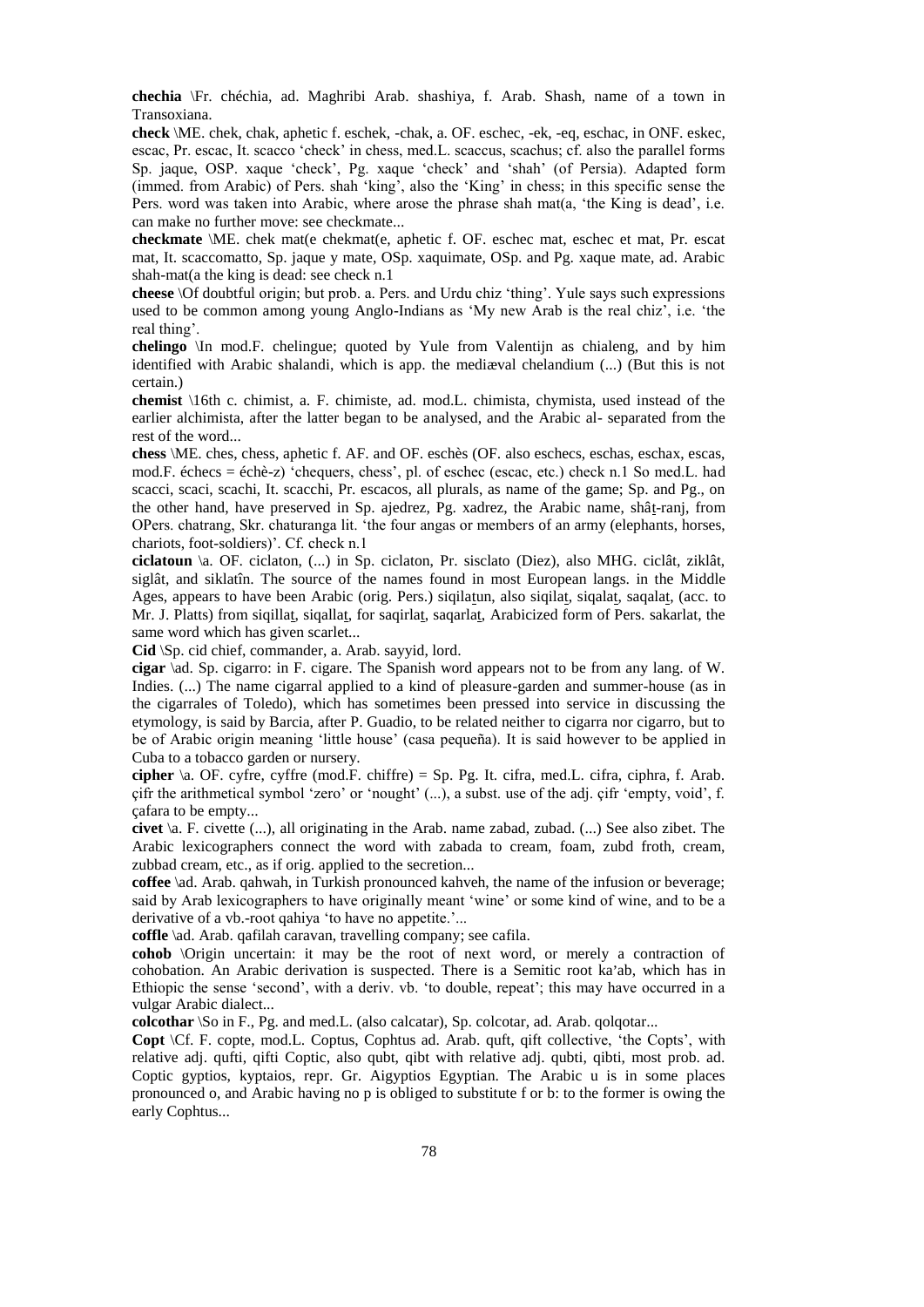**cork** \Cf. Sp. corcha, corche in same sense; but 15th c. corke, with 16th c. Du. kork, kurk, Ger. kork, appears to represent OSp. alcorque 'a corke shooe, a pantofle' (Minsheu), in which sense corke is cited in 1463 (sense 2); (...) Alcorque, known in Sp. of date 1458, was immediately from Sp. Arabic (Covarrubias 1611 has 'dicho en Arabigo corque'); but its origin is uncertain... **coss** \a. obs. F. cosse, ad. It. cosa thing, a translation of Arab. shai 'thing', the term applied to the unknown quantity (or x) of an equation, etc.

**cossid** \a. Arab. (and Pers.) qaçid courier.

**cost** \OE. cost, ad. L. costum (costos) (...) Arab. qust, Skr. kustha (Yule), the thick aromatic root of the composite plant...

**cotton** \ME. coton, cotoun, a. F. coton = Pr. coton, It. cotone, OSp. coton, Pg. cotão, a. Arab. qutn, qutun, in Sp. Arab. qoton. From the Arab. with prefixed article, alqoton, Sp. alcoton, algodon, comes acton, q.v.

**couscous** \a. F. couscous (also improp. couscou, couscoussou), a. Arab. kuskus, f. kaskasa to pound or bruise small.

**cowle** \a. Arab. qaul word, promise, bargain, compact, which 'has become technical in the Indian vernaculars, owing to the prevalence of Mohammedan Law' (Yule).

**cramoisy**  $\a$ . early It. cremesí and OF. crameisi, later cramoisi = Sp. carmesí, Pg. carmezim; the original type is seen in It. chermesí, chermizí, a. Arab. qirmazi of or belonging to the qirmiz, kermes or alkermes, the Scarlet Grain insect: see crimson...

**crimson** \The 15th c. cremesin(e corresponds exactly to early Sp. cremesin (cited 1403-12), early It. cremesino and med.L. cremesinus, variants (by metathesis of r) of med.L. kermesinus, carmesinus, It. chermesino, carmesino, Sp. carmesin (16th c.), f. It. chermisí, cremesí, Sp. carmesí (cited 1422), (a. Arab. qermazi, qirmazi: see cramoisy) + suffix -ino...

**crocus** \a. L. crocus, a. Gr. krócos the crocus, and its product saffron: app. of Semitic origin; cf. Heb. karkom, crocus, saffron, Arab. kurkum, saffron, turmeric.

**cubeb** \a. Fr. cubèbe (14th c. in Littré) = Pr., Sp., It. and med.L. cubeba, ad. Arab. kababah. In OF. also quibibes (in W. de Biblesworth), quybybes, cucubes (in MSS. of Mandeville, 14th c.), whence the ME. variants.

**cumin** \OE. cymen (:–cumin), a. L. cumin-um (cym-) (...), Sp., Pg. comino, (...) is supposed to have been a foreign word, cognate in origin with the Semitic names, Heb. kammôn, Arab. kammûn, and their cognates.

**curcuma** \med. or mod.L. ad. Arab. kurkum saffron, turmeric: see crocus.

**cuttanee** \Urdu and Pers. kattani, f. Arab. kattan flax.

dabuh \Arab. dabu' hyæna = Heb. tsabua' Jer. xii. 9.

**dahabeeyah** \Arab. dhahabiyah lit. 'the golden', f. dhahab gold: name of the gilded state barge of the Muslim rulers of Egypt.

**daman** \From the Arabic name daman israil, sheep or lamb of Israel.

**Damascus** \L. Damascus, Gr. Damaskós, from Semitic: cf. Heb. Dammeseq, Arab. Di-mashq, Dimeshq; thence Heb. d'meseq or d'mesheq, transl. 'silken' in Amos iii. 12 (Rev. V.).

deloul \colloq. Arab. dhelul, Arab. dhalul, lit. obedient.

**demijohn** \In F. dame-jeanne (1694 Th. Corneille dame-jane, 1701 Furetière Dame Jeanne, lit. 'Dame Jane'); so Sp. dama-juana (as if Dama Juana); mod.Pr., in different dialects, dama-jana, (...) mod. Arabic damajanah, damajanah, etc. in 19th c. lexicons...

**demon** \Arab., the demon: see ghoul

**Deneb** \ad. Arab. dhanab (ad-dajaja) (hen's) tail.

**dervish** \a. Pers. darvesh, darvish poor, a religious mendicant, a friar, in Arab. darwesh, darwish, Turkish dervish, the latter being the immediate source of the European forms: (..) Sp. derviche (...). (The native Arabic equivalent is faqir poor, fakir.)

**dewan** \Arab. and Pers. diwan, divan, Pers. formerly devan, the same word as divan, of which an early sense was 'register'...

**dhow** \Original language unknown; now in use all round the coast of the Arabian Sea from Western India to E. Africa, also on Lake Nyanza. The Marathi form is daw, and the word exists in mod. Arabic as daw (Johnson 1852)...

**dibs**  $\text{colloq. Arab.}$  debs = Heb. debash honey, wine syrup.

**dieb** \a. Arab. dhib, 'wolf', also in some districts 'jackal'...

**dinar** \Arab. and Pers. dinar...

**dirhem** \Arab. dirham, dirhim, ad. L. drachma...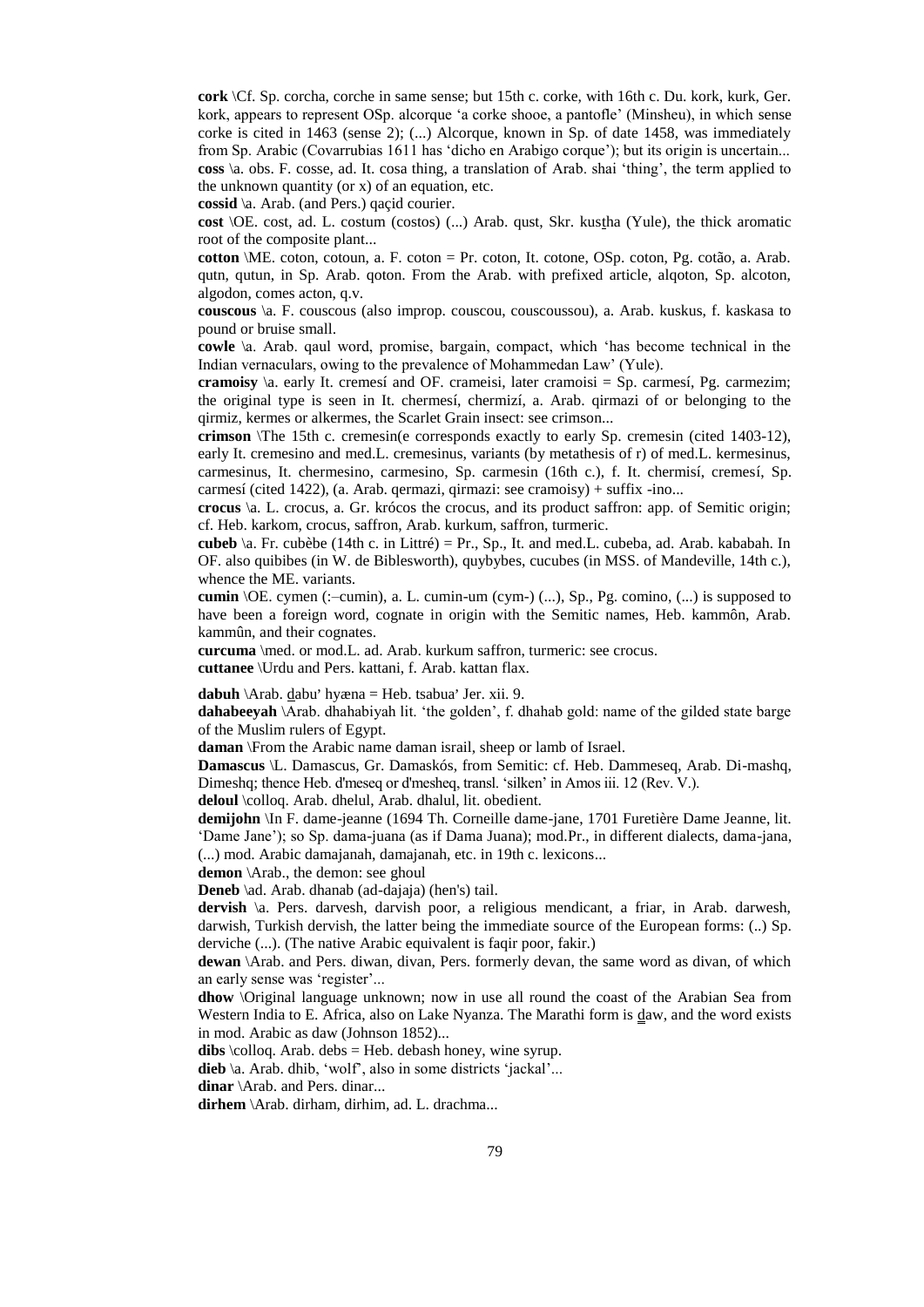**diss** \a. Arab. dis, the native name.

**divan** \A word originally Persian, devan, now diwan, in Arabic pronounced diwan, diwan; in Turkish divan, whence in many European langs., It. divano, Sp., Pg., F. divan. Originally, in early use, a brochure, or fascicle of written leaves or sheets, hence a collection of poems, also a muster-roll or register (...) Another European form, older than divan, and app. directly from Arabic, is It. dovana, doana, now dogana, F. douane (in 15th c. douwaine), custom-house: see douane.

**doronicum** \mod.L., ad. mod. Gr. doroneíkon, ad. Arab. daranaj, darunaj. Adopted by Linnæus in his Systema Naturæ (1735) as the name of a genus.

**douane** \Fr.; = It. doana, dogana, lingua Franca douana, from Arabic: see divan.

**douar** \a. Arab. duar, in F. douar.

**doum** \Arab. daum, dum.

**dragoman** \a. F. dragoman, drogman, in OF. drugemen = Sp. dragoman (...) ad. OArab. targuman, now tarjuman, tarjaman, turjuman, interpreter, f. targama, tarjama to interpret = Chaldee targem, (whence targum). From 14th c. commonly treated as a compound of Eng. man with pl. dragomen; in 19th c. more frequently dragomans. The variants are due to the varying vocalization of the Arabic word, and the passage of Old Arabic g into j...

**drub** \Appears first after 1600; all the early instances, before Hudibras, 1663, are from travellers in the Orient, and refer to the bastinado. Hence, in the absence of any other tenable suggestion, it may be conjectured to represent Arabic daraba to beat, to bastinado, vbl. n. darb beating, a blow, a drub. There are difficulties...

**Druse** \ad. Arab. Duruz, a form of plural used for names of nations...

**dubba** \Arab., Pers., and Urdu dabbah vessel made of raw skins.

**dufter** \Arab., Pers., Urdu daftar record, register...

**dulcarnon** \a. med.L. dulcarnon, corrupted from Arabic dhu'lqarnayn two-horned, bicornis, cornutus; lit. 'lord or possessor of the two horns'.

**dura mater** *\Med.L.* = hard mother; literal translation of the Arabic umm al-galidah or umm al-jafiyah (Bocthor) in the same sense, in accordance with the Arabic use of 'father', 'mother', 'son', etc. to indicate relations between things.

**durra** \Arabic dhurah, dhurrah.

**elemi** \In Fr. élémi, It., Sp. elemi, Pg. gumileme; of unknown (perhaps oriental) etymology; the Arab. name lami, cited by some writers, appears, according to Devic, to be known only as a very modern word...

**elixir** \a. med.L. elixir (cf. Fr. élixir, It. elissire, Sp. elíxir, Pg. elexir), ad. Arab. al-iksir (= sense 1), prob. ad. late Gr. xérion 'desiccative powder for wounds'.

**emblic** \ad. med.L. emblica, -icus, ad. Ar. amlaj a. Pers. amleh, cf. Skr. amalaka of same meaning.

**emir** \a. Arab. amir, commander. See ameer, admiral.

**empty** \rendering Arab. Ruba el-Khali

enam \Pers. (Arab.) in'am, lit. 'favour', f. na'ama to be happy, in 4th conj. an'ama to favour, bless.

**essera** \med.L. essera, essere, ad. Arab. shara, with the art. ash-shara: see Avicenna Canon iv. iii. cap. 13 in the orig. and in the Lat. version of 1483. Cf. Fr. essère.

**eyalet** \Turk. èyalet, a. Arab. iyalah (-at), noun of action f. al to preside.

**eyalte**  $\{\text{rank}, \text{value}, \text{all}, \text{rank}, \text{ball}, \text{all} \}$  and of action i. at to preside.

**ezan**\Arab. adhan.

**faki** \Arab. faqih one learned in the law.

**fakir**  $\alpha$ . Arab. faqir lit. 'poor, poor man'; some of the early forms may be due to the pl. fuqara.

**false** \tr. Arab. çubh kadhib

**fana** \a. Arab. fana'.

**fardel** \a. OF. fardel (later fardeau), dim. of farde burden, cognate with Sp., Pg. fardo. It has been suggested that the source of the Rom. word is Arab. fardah...

**Farsi** \a. Pers., f. Fars, the Arabic name for the region of Pars in Iran: see Parsee and Persian a. and n.

**Fatiha** \Arab. fatiha, fatha opening, f. fataha to open.

**Fatimite** \f. Arab. Fatima + -ite1.

**faufel** \a. Arab. faufel.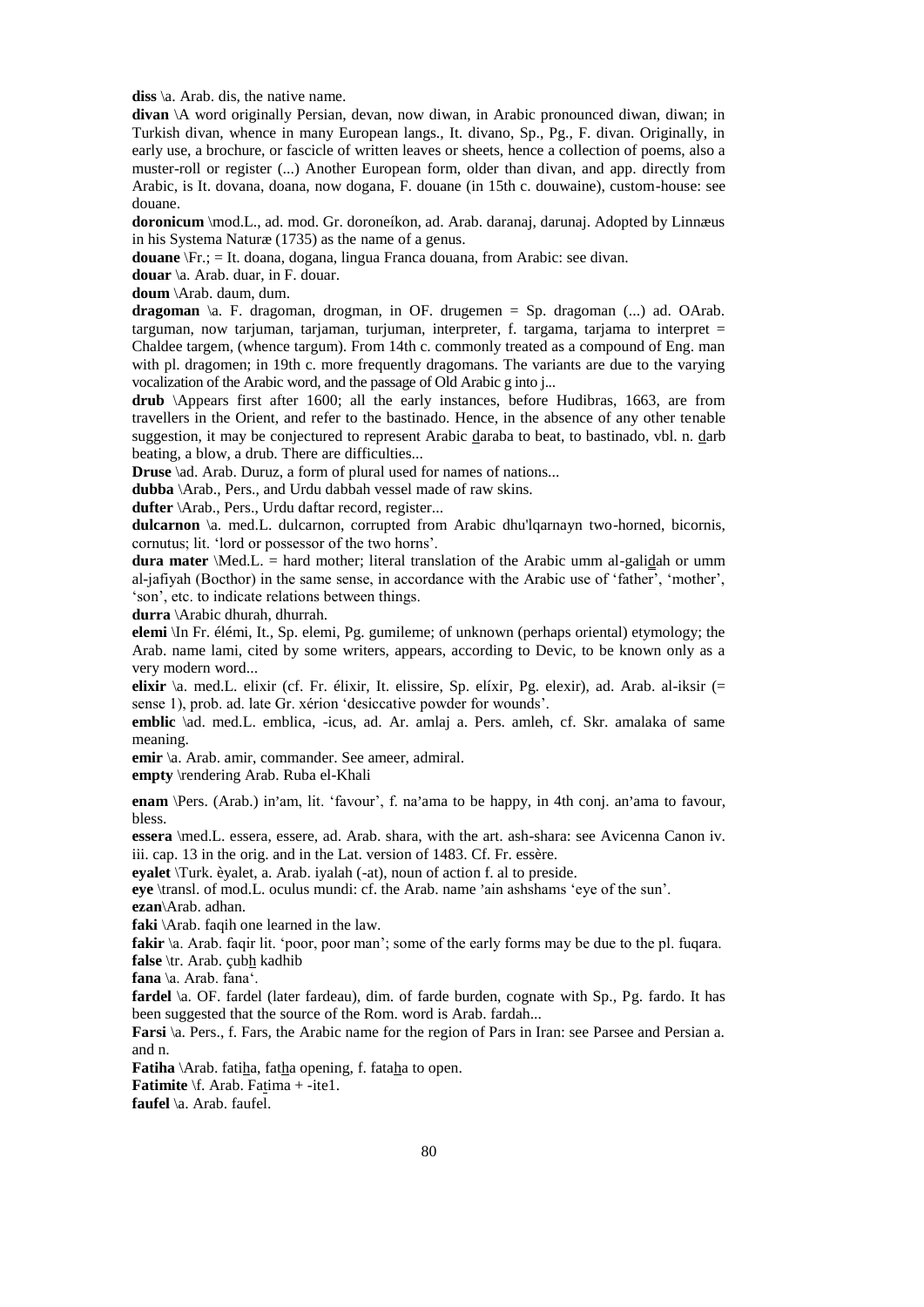**fedayeen** \Colloq. Arab. fida'iyin, pl. of Class. Arab. fida'i one who undertakes perilous adventures.

**feddan** \Arab. fadán, faddán a yoke of oxen; an acre.

**felafel** \ad. Arab. falafil.

**fellagha** \ad. colloq. Arab. fallaga, pl. of fallag bandit, robber.

**fellah** \a. Arab. fellah husbandman, f. falaha to till the soil.

**felucca** \a. It. felu(c)ca, Fr. felouque, Sp. faluca, Pg. falua, mod.Arab. falukah, also fulaikah.

Devic considers it to be of Arabic formation, cognate with Arab. fulk ship, f. root falaka to be round.

**fen** \fen, in L. version of Avicenna, ad. Arab. fann species, class.

**fennec** \Arab. fenek, a name vaguely applied to various fur-bearing animals.

**ferash** \Urdu from Arab. farrash, f. farasha to spread.

**Feringhee** \An oriental adoption of frank, with Arab. ethnic suffix -i; in Arab. faranji, in Pers. farangi.

**fers** \a. OF. fierce, fierche, fierge (in med.L. fercia, farzia), ad. (ultimately) Pers. ferzen, Arab. firzan, also ferz. The Pers. word means 'wise man', 'counsellor'.

**fetwa** \Arab. fetwa (pronounced by the Turks fetfa), f. fata, in 4th conj. to instruct by a legal decision (pr. pple. mufti mufti).

**fingan** \Arab. finjan, in Egypt fingan.

**fistic** \ad. (through med.L. fisticum) Arab. fistuq, fustuq, -aq, a. Pers. pistah, whence ultimately pistachio.

**fluce** \Arab. fulus, pl. of fals name of a small copper coin.

**Formalhaut** \Arab. fumu 'l-haut mouth of the fish, Sp. fomahant.

**fonda** \Sp. fonda from Arab.: see fonduk.

**fondaco** \It., ad. Arab.; see fonduk.

**fonduk** \Arab. funduq an inn...

**foujdar** \Pers. faujdar f. Arab. fauj troop.

**frasilah** \mod.Arab. farsalah, pl. farasulah; by some scholars thought to be of Romanic origin: cf. parcel.

**fustet**  $\alpha$ . F. fustet, ad. Pr. fustet = Sp. fustete, an etymologizing corruption (as if dim. of Pr. fust, Sp. fuste stick, piece of wood) of the Arab. source of fustic.

**fustic** \(..) a. Sp. fustoc, a. Arab. fustuq, ad. Gr. pistáke pistachio...

futah \ad. Arab. futa cloth used as a waist-wrapper.

**gable** \ (...) With different sense, but agreeing in root, grade, and suffix, are OHG. gebal head, gibilla crown of the head, app. cognate with Gr. kefalé head (OAr. root ghebh)...

**gaiassa** \Arab. qayyasa.

**galabiya**  $\models$  Arab. jallabiya, pop. equivalent of jilbab.

**galingale** \ad. OF. galingal (garingal), a. Arab. khalanjan or khaulinjan, said to be a. (through Pers.) Chinese Ko-liang-kiang, lit. 'mild ginger from Ko,' a prefecture in the province of Canton...

**gamash** \a. F. gamache (now only dial.) (...) identified by Dozy with Sp. guadamaci, Pg. guadamecim (now obsolete), a kind of leather, believed to be a. Arab. ghadamasi, f. the name of Ghadamas in Tripoli, where a highly esteemed kind of leather was made. In some of the forms the ending has evidently been assimilated to shoes.

**gandoura** \ad. Algerian Arab. gandura, classical Arab. qandura.

**garble** \App. originally a term of Mediterranean commerce, ad. It. garbellare, ad. Arab. gharbala (also karbala) to sift, select, related to ghirbal, kirbal, sieve; cf. Sp. garbillare to sift corn, garbillo corn-sieve...

**Garshuni** \ad. Arab. karshuni.

**gazelle** \a. F. gazelle (...) = Sp. gacela, gacele, gacel, Pg. gazella, It. gazzella, ad. Arab. ghazal, which prob. passed first into Sp. and thence to the other Rom. tongues.

**gehena** \a. Eccl. Lat. gehenna, a. Hellenistic Gr. geenna, rendered 'hell' in the Eng. N.T. (...). The Gr. was ad. post-Biblical Heb. geihinnom hell, place of fiery torment for the dead (whence Arab. jahannam)...

**Gelalean** \f. Arab. Jalal ad-din.

**genet** \a. OF. gen(n)ete, -ette, jen(n)ette (F. genette) = Sp. and Pg. gineta, med.L. geneta (mod.L. genetta), a. Arab. jarnait.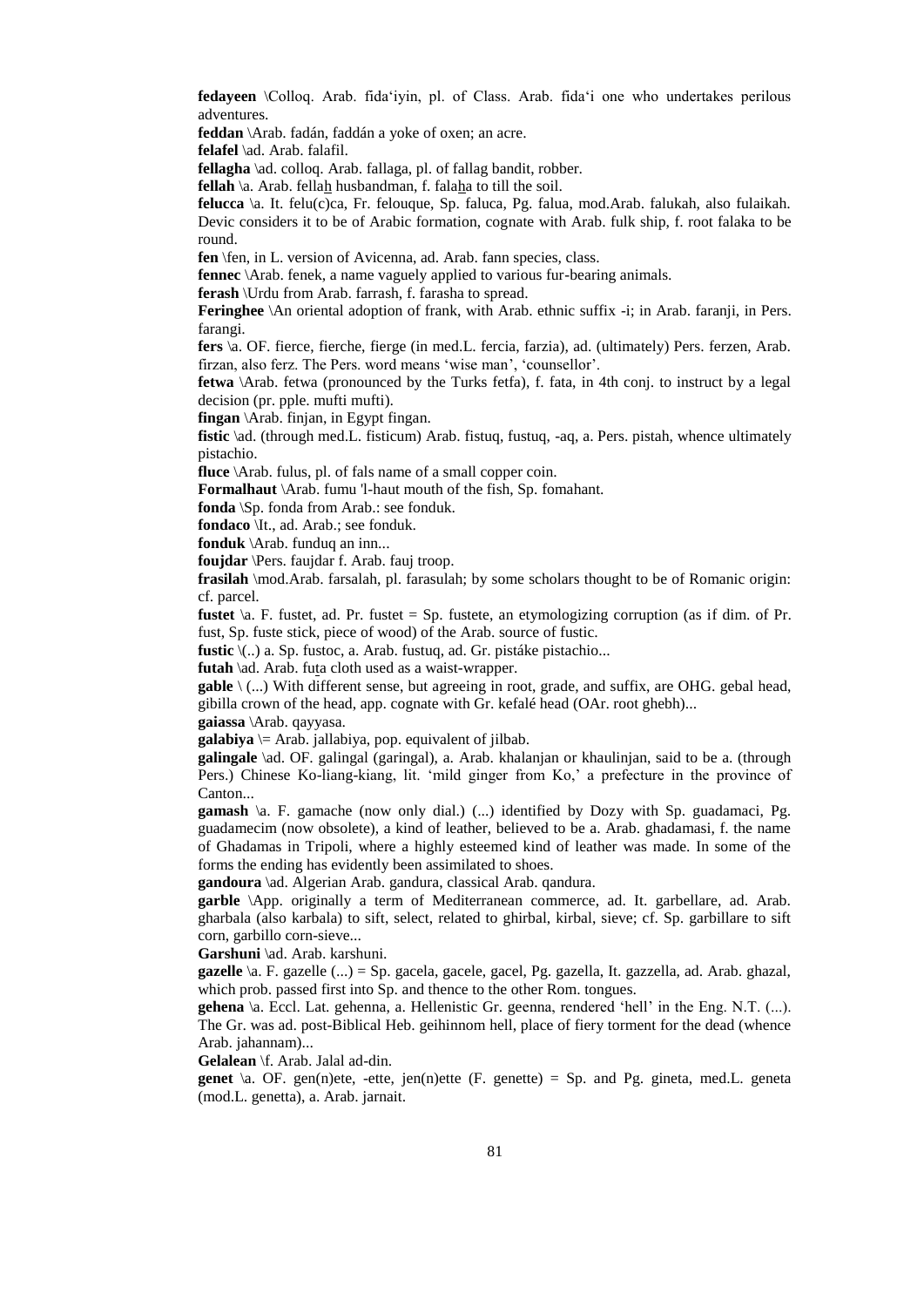**genie** \The word génie was adopted by the Fr. translators of the Arabian Nights as the rendering of the Arab. word which it resembled in sound and in sense. In Eng. genie has been commonly used in the sing. and genii (see genius 2) in the plural.

**gerfaunt** \app. alteration of Arab. zarafah giraffe, assimilated to elefaunt.

**get** \a. ON. geta (gat, gátum, getenn) to get, obtain, to beget, also, to guess (...) The OAr. root ghed, ghod 'to seize', 'take hold of', is found also in L. præda (:–præ-heda) booty, prædium an estate, perh. also in hedera ivy (literally the 'clinger')...

**ghaffir** \ad. Arab. ghafir.

**ghawazee** \ad. Arab. ghawazi, pl. of ghazeeyeh.

**ghazal** \Pers., Arab. ghazal.

**ghazeeyeh** \ad. Arab. ghaziya.

**Ghazi** \Arab. ghazi, pr. pple. of ghaza to fight.

gherkin  $\langle ... \rangle$  The ultimate origin is unknown. Arabic has 'ajur cucumber, but Lane regards this as adopted from Gr. The Persian angur is sometimes given as the etymon, but it means 'a grape'.

**gholam** \Arab.

**ghoul** \a. Arab. ghul, from a verbal root meaning 'to seize'.

**gibli** \ad. Arab. kibli south wind.

**gimbri** \ad. Arab. gunbri.

**ginger** \(...) Sp. gengibre, agengibre, Pg. gengivre, It. zenzevero, gengero, gengiovo. Other forms of this widely diffused word are Arab. zanjabil (already in the Koran)...

**gingili** \a. Hindi and Mahratta jinjali, according to Yule prob. of European introduction; ultimately repr. Arab. juljulan, in Spanish Arab. jonjolin, whence (with Arab. article) Sp. aljonjoli, It. giuggiolino, Pg. girgelim...

**giraffe** \Ultimately ad. Arab. zarafah, whence also It. giraffa, Sp. and Pg. girafa...

**girba** \ad. Arab. qirba waterskin.

**goat** \Com. Teut.: OE. gát fem. = MDu. geit, geet(e, Du. geit (obs. geite, geyte) (...) OAr. ghaid-...

**goum** \Fr., ad. Arab. gum, dial. var. of qaum band, troop.

**grab** \a. Arab. gurab, lit. 'raven', applied to a kind of galley.

**gufa** \Arab., f. quffa basket.

**guides** \Corruptly ad. med.L. guidegi, ad. Arab. widaj.

**gundi** \Tripolitan Arabic (? orig. Berber); Lyon writes it in Arab. characters qundi; in Tripoli the letter qaf is pronounced (g).

**gyrfalcon** \ Sp., Pg. gerifalte (...) The latter suggestion was prob. based on the current term falco sacer denoting a kind of hawk; but according to modern scholars sacer in this use (...) does not mean 'sacred', but is an adoption of the Arabic çaqr...

**habara** \Arab. habara.

**haboob** \Arab. habub blowing furiously.

**Hadith** \a. Arab. hadith a tradition.

**hadj** \Arab. hajj.

**hadji** \Arab. haji pilgrim: see hadj.

**hafiz** \Pers., f. Arab. hafiz watch, guard.

**haik** \Arab. hayk, f. hak to weave.

**hakeem** \Arabic hakim wise, learned, philosopher, physician, f. hakama to exercise authority,

in deriv. conj. to know, be wise or learned.

**hakim** \Arabic hakim governor, f. hakama to exercise authority.

**halal** \f. Arab. halal lawful.

**halalcor** \Persian (Urdu) halalkhor, f. Arab. halal a thing religiously lawful or indifferent + Pers. khur-dan to eat.

**halawi** \Arab.

**halfa** \Arab. halfah, or halfa.

halva \ad. Turk. helva, mod. Gr. halvas, Arab. halwa hulwa.

**hammada** \f. Arab. hammada.

**hammal** \Arab. hammal porter, f. hamala to carry.

**hammam** \Arab. hammam bath.

**Hanafite** \f. Arab. hanafi (f. Hanifah personal name) + -ite.

**Hanbalite** \f. Arab. hanbali (f. pers. name Hanbal) + -ite.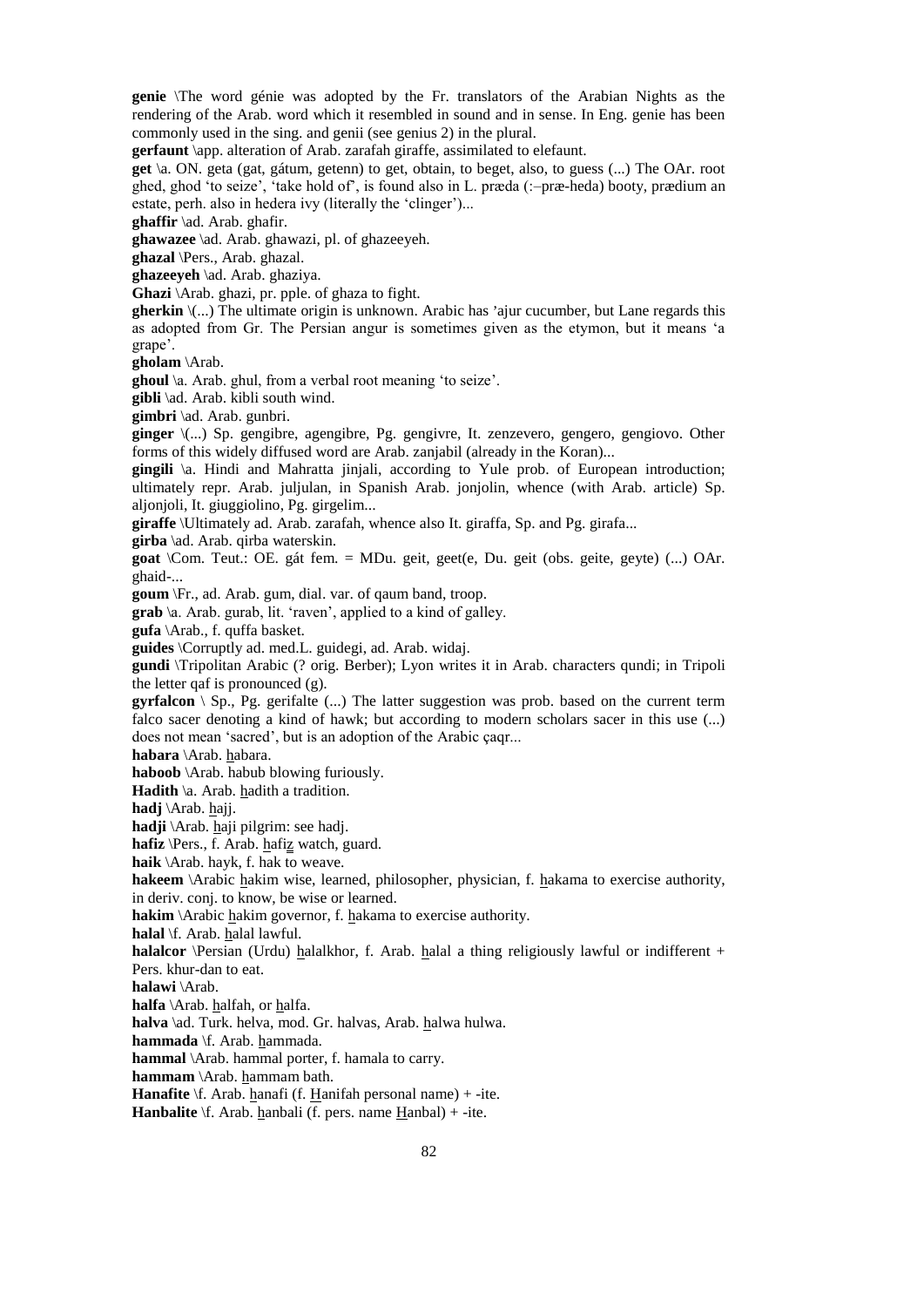**handjar** \Pers. (Arab.) khanjar dagger.

**hanger**  $\langle$ ...) The suggestion has been offered that this is the same word as the Pers. Arab. khanjar: see handjar. But...

**Hanif** \Arab. hanif, app. the same as Heb. hanef impious...

**haras** \a. OF. haraz (12th c.), later haras 'horses and mares kept only for breed' (Cotgr.), in med.L. haracium, of uncertain origin; Diez suggests relationship to Arabic faras horse. **hardim** \Arab. hardhawn, lizard, land crocodile.

**harem** \a. Arab. haram, and harim lit. (that which is) prohibited or unlawful, that which a man defends and fights for, as his family, a sacred place, sanctuary, enclosure; the wo-men's part of the house; wives, women; from harama to prohibit, forbid, make unlawful...

**harka** \a. Moroccan Arab. harka military expedition, classical Arab. haraka movement.

**harmala**  $\langle$ ...) from Semitic; cf. Arab. harmil wild rue...

**harmattan** \ (...) but acc. to Christaller, Dict. Asante & Fante Lang. (Basel 1881), a borrowed foreign word, viz. 'Sp. harmatan, an Arabic word'. (But no such Arabic word has been found.) **hashish** \Arab. hashish dry herb, hay, the dry leaves of hemp powdered, the intoxicant thence prepared.

**hatti** \Persian khatt-i-sharif, khatt-i-humayun, f. Arab. khatt line, written line, writing + i (Pers.) connective + (a) Arab. sharif noble, honourable, sacred, and (b) Pers. humayun sacred, august, royal, imperial.

**havildar** \Pers. hawal-dar, hawala-dar, f. Arab. hawalah charge + Pers. dar holding, holder.

**hazard** \a. OF. hasard, -art (12th c. in Hatz.-Darm.): cf. Pr., Sp., Pg. azar (...). The ori-gin of the French word is uncertain, but its source was prob. Arabic. According to William of Tyre, the game took its name from a castle called Hasart or Asart in Palestine, during the siege of which it was invented: see Littré s.v. The true Arab name of this castle appears to have been 'Ain Zarba (Prof. Margoliouth). Mahn proposes vulgar Arab. az-zahr or az-zar 'die' (Bocthor); but early evidence for this sense is wanting.

**hegira** \a. med.L. hegira (F. hégire, Sp. hegira, It. egira), ad. Arab. hijrah departure from one's country and friends, spec. al hijrat the flight of Muhammad from Mecca to Medina; f. hajara to separate, go away...

**henna** \a. Arab. henna , . See also alcanna.

**Hezbollah** \a. Pers. hezbollah, Arab. hizbullah Party of God, f. hezb, hizb party + allah Allah. **hikayat** \Malay, ad. Arab. hikaya story, narrative.

**Hobson-Jobson** *\Corruption by British soldiers in India of Arab. Ya Hasan! Ya Husayn!* = O Hasan! O Husain!

**hollock** \a. Sp. aloque (in Minsheu haloque) adj., light red, n., a species of wine of fine red colour, a. Arab. haluqi, adj. from haluq, an aromatic of clear red colour (Dozy)...

**hookah** \a. Arab. (Pers., Urdu) huqqah casket, vase, cup, 'the bottle through which the fumes pass in smoking tobacco'...

**hookum** \a. Hindi, a. Arab. hukm, f. hakama (cf. hakim).

**horn** *\Representing well-known uses of Heb. qeren horn, found also in Syriac, Arabic, and the* Semitic langs. generally...

**houbara** \mod.L. (C. L. J. L. Bonaparte Saggio d'una Distribuzione Metodica degli Animali Vertebrati (1832) 84), f. Arab. hubari bustard.

**houri** \a. F. houri (1654 in Hatz.-Darm.), a. Pers. huri, f. Arabic hur pl. of haura' fem., in hur- $\frac{1}{2}$  al-'ayun (females) gazelle-like in the eyes, f. hawira to be black-eyed like a gazelle.

**house** \a. OF. huche (12th c. in Littré), houce (13th c. in Hatz.-Darm.), mod.F. housse (med.L. hucia, houcia, hussia, housia). According to Darmesteter-Thomas, perh. adopted during the Crusades from Arabic gushiah, 'tegumentum, velum'...

**howdah** \Pers. and Urdu haudah, modified from Arab. haudaj, a litter carried by a camel or an elephant.

**Howeitat** \Arab. (al-) Huwaytat, Arab tribes in north-western Saudi Arabia.

**Hubshee** \Pers. habshi, Arab. habashi, of or belonging to Habesh or Abyssinia.

**hulwa** \a. Urdu and Arab. halwa sweetmeat.

**hummum** \Corruption of Arab. hammam hot bath (hammam). (Arab. hammam, hummum means 'coal, fuel, ashes'.)

**huzoor** \a. Arab. hudur (pronounced in India as huzur) presence (employed as a title), f. hadara to be present.

**hygeen** \Arab. hajin dromedary, pronounced in Egypt hagin...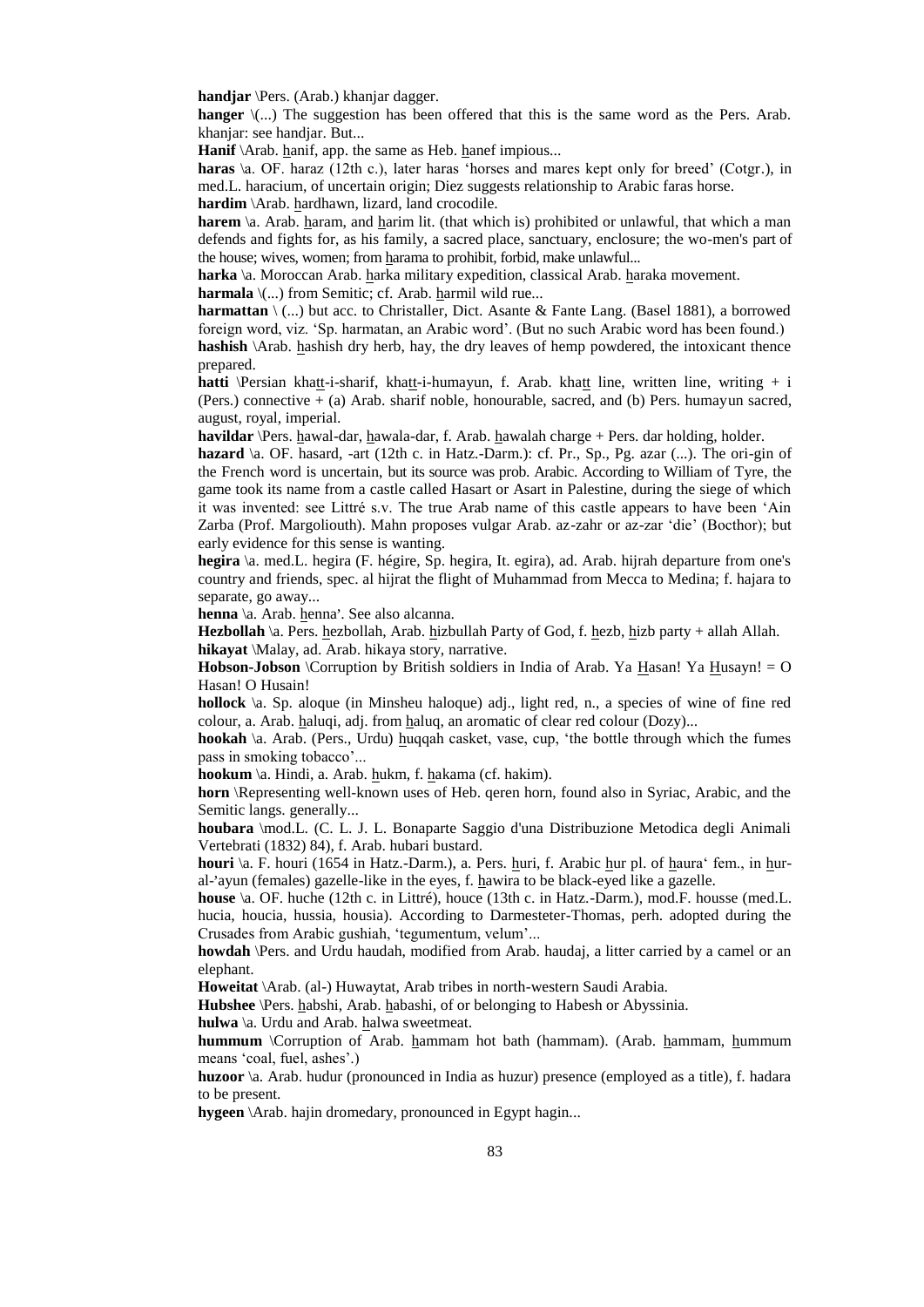**id-ul-fitr** \Arab. 'id al-fitr.

**iggri** \Representing Egyptian colloq. Arab. pronunc. of ijri, imper. of jara to run.

**ihram** \Arab. ihram (f. harama to forbid: cf. harem), a kind of dress used by the Arabs in Spain and Africa; 'sacred state' (Freytag).

**ilb** \Arab.

**imam**  $\alpha$ . Arab. imam leader, president, etc., f. amma to go before, precede. The form iman is that used in F. and Sp.

**imambara** \Hind., f. Arab. imam + Hind. bara enclosure.

**imaret**  $\langle a, \text{Turk.}, a, \text{Arab.} \rangle$  imarat 'rendering habitable', hence 'hospice'.

**imshi** *\Local Arabic (Berggren).* 

**indigo**  $\setminus$  (...) The usual name in the Mediterranean countries, before the Portuguese went to India, was annil, anil, which came west, through Arabic and Persian, from Sanskrit: see anil... **irade** \Turkish, a. Ar. iradah will, desire.

**Iraqi**  $\text{Arab.: } f$ . 'iraq (see def.) + -i adj. suffix.

**Islam** \a. Arab. islam lit. 'resignation, surrendering', inf. noun of aslama 'he resigned or surrendered (himself)', spec. 'he became or was resigned or submissive (to God)', hence 'he became or was sincere in his religion', 4th conjug. of salama 'he was or became safe, secure, or free'; whence also the words salaam, Muslim, Mussulman.

**Ismaelian** \f. pr. name Ismael or Ismaïl, the former being the Gr., L., and F. spelling of Ishmael...

**ithel** \Local Arab.

**izar** \Arab. izar, izr' veil, covering.

**izzat** \Urdu, ad. Arab. 'izzah glory.

**jann** \a. Arab. jann demon.

**jar** \ (...) Sp., Pg. jarra, jarro (...) a. Arab. jarrah, earthen water-vessel. (The Eng. may be in part directly from Sp.)

**jargon**  $\langle$ ...) variants of jacinth (see jacounce); but most etymologists identify it ultimately with zircon, Pg. zarcao, Arab. zarqun. (Both the hyacinth or jacinth and the jargon are varieties of zircon.)

**jasmine** \ (...) All the European forms derive from the Arabic yas(a)min, adopted from Pers. yasmin, also yasman...

**jasper**  $\langle$ ...) a word of oriental origin: cf. Heb. yashpeh (Exod. xxviii. 20), Assyrian asphu; Pers. yashm, and yashp (Pers. and Arab. yashb, and yashf) jasper...

**jazerant** \ (...) Pg. jazerão; in Sp. jacerina, Pg. jazerina (...) Generally agreed to be of Saracen origin, and according to Diez prob. identical with Sp. jazarino Algerian, f. Arab. (al-) jazirah 'the island', in pl. Al-jaza, ir, Algiers, in the old Arabic writers Jazirah beni Mazighanan.

**jebel** \a. colloq. Arab. jebel, classical Arab. jabal mountain.

**jelab** \ad. Arab. jilyab a tunic.

**jemadar** \Urdu jama'dar, f. Pers. (Arab.) jama'at body of men, jama' collection, aggregate + Pers. dar holder.

**jennet**  $\langle$ ...) a. Sp. jinete, 'a light horseman that rideth a la gineta' (F. à la genette), i.e. 'with the legs trussed vp in short stirrups, with a target and a ginnet launce' (Minsheu, 1599). In Fr. and Eng. (also in It. gianetto masc., gianetta fem.) transferred from the horseman to his horse, a sense unknown to Sp. dictionaries until quite recently. The Sp. use appears in our sense 2, which is however later in Eng. Dozy derives the Sp. word from Arab. Zenata 'a great Berber nation noted for the valour of its cavalry'; other conjectures have been made.

**jerboa** \mod.L. jerboa, a. Arab. yarbu', in Barbary yerbo', the flesh of the loins, also the animal; whence F. gerbo, gerboise, Sp. gerbasia.

**jerid** \Arab. jarid midrib of the palm-leaf, rod, shaft, javelin.

**jerm** \Arabic jarm; in It. germa, F. djerme.

**jeziah** \Pers. (Arab.) jizyah poll-tax.

**jihad** \Arab. jihad struggle, contest, spec. one for the propagation of Islam.

**jinn** \a. Arab. jinn, collect. pl., demons, spirits, angels; sing. jinni (see next).

**jinnee** \a. Arab. jinni, fem. jinniyeh, demon or spirit. A more frequent spelling in English is genie...

**jol** \Arab.

**jubbah** \ad. Arab. jubbah, whence also Sp. (with Arab. article) aljuba...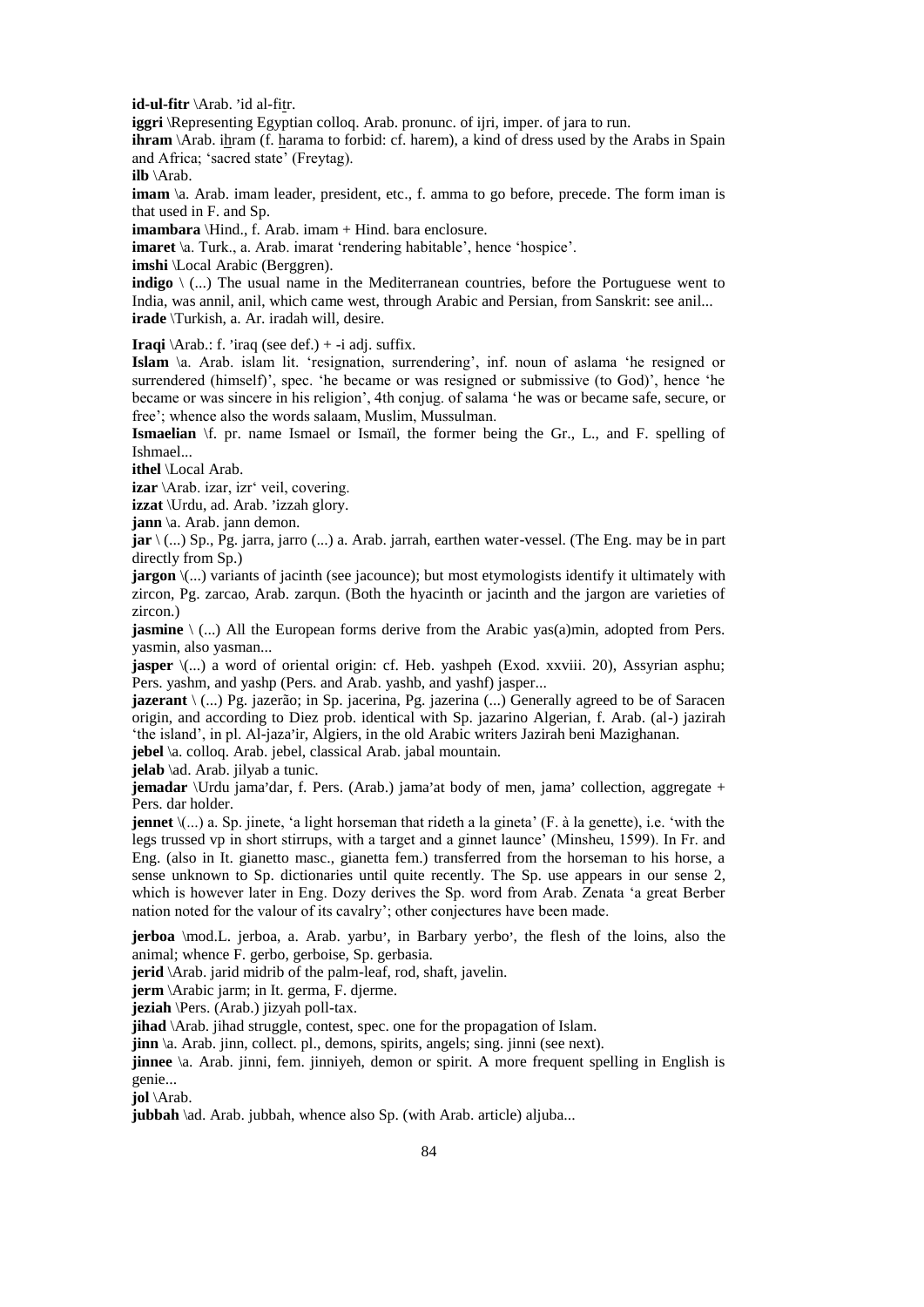**julep** \a. F. julep (14th c. in Hatz.-Darm.), in Pr. julep, Sp. and Pg. julepe (...) ad. Arab. julab, a. Pers. gul-ab rose-water, f. gul rose + ab water.

a. i ers. gai-ab rose-water, r. gai rose + ab water.<br>**jumma** \ad. Hind. jama collection, amount, account, a. Arab. jama' total, aggregate.

**jumma** \Pers.-Arab. jama'bandi (Hind. bandi, a. Pers. bandi a tie, band; Skr. bandh bind)

**jupe** \(...) Sp. and Pg. (with Arabic article) aljuba (...) a. Arab. jubbah, jibbah jubbah...

**Kababish** \Arab. qababish, pl. of qabbashi.

**Kabyle** \Arab. qaba'il, pl. of qabila tribe.

**Kadarite** \f. Arab. qadar predestination + -ite.

**kadish** \Arab. kadish, f. O.Turk...

**Kaffir** \a. Arab. kafir infidel: see caffre.

**kaimakam** \Turkish qaimaqam, ad. Arab. qa'im maqam one standing in the place (of another), f. qa'im standing + maqam place, station.

**kali** \Arab. qali: see alkali.

**kalian** \Pers. kalian, Arab. qalyan, qalyun.

**kanat** \Pers., a. Arab. qanat.

**kanoon** \a. Pers. or Arab. qanun.

**kantar** \Arab. qintar, pl. qanatir, ad. (prob. through Syriac) L. centenarium centenary n.1 (...) The form qintar is represented by OF. quintar, Sp. and F. quintal, quintal. (Sp. cántara, cántaro, a wine-measure, is unconnected.)

**karabe** \= F., It., Pg. carabé (also F., Pg. karabé), ad. Arab. kahruba...

**kat** \Arab. qat.

**kavass** \Turk. (Arab.) qawwas bow-maker, f. qaws bow.

kazi \a. Arab. qadi cadi. In Persia and India, Arabic d is pronounced as z.

**kebaya** \Ultimately of Pers. or Arab. origin...

**kef** \Arab. kaif, colloquially kef, well-being, good-humour, enjoyment, pleasure.

**keffiyeh** \Arab. kaffiyah or kuffiyeh, by some held to be ad. late Lat. cofea, see coif.

**keiri** \med.L. keiri, cheiri, Arab. khiri, Pers. khiru (yellow) gillyflower.

**Kenite** \f. Heb. qênî a gentilic adjective associated with Heb. qayin a weapon made of metal, Arab. qayn an ironsmith, maker of iron weapons and tools...

**kermes**  $\equiv$  F. kermès, It. chermes, Sp. carmes, Pg. kermes, ad. Ar. and Pers. qirmiz (whence also carmine, cramoisy, crimson).

**khakan** \Turki (hence Pers. and Arab.) khaqan king, emperor, Great Khan...

**khalifa** \Variant of caliph, representing more closely the Arab. khalifah.

**khalsa** \Urdu (Pers.) khaliçah, khalça(h, fem. of Arab. khaliç pure, real, proper, properly belonging.

**khamsin** \Arab. khamsin, mod. colloquial form (= oblique case) of khamsun fifty (see def.).

**khan** \a. Turki (hence Pers. and Arab.) khan lord, prince, generally regarded as a modified form of khaqan: see khakan and chagan. The title became known in Europe partly through the Mongol invasions...

**khan** \Arab. khan inn.

khanjar \Pers. (Arab., Turk., Urdu) khanjar, hanjar dagger.

**khansu** \Swahili kanzu shirt, f. Arab. kasâ to clothe.

**kharaj** \Arab. kharaj, in Egypt kharag, in Turkish kharatch tribute.

**kharif** \(Hind. a.) Arab. kharif gathered, autumn, harvest, autumnal rain.

**khatib** \ad. Arab. khatib.

**Khedive** \Arab. khedivyah

**khellin** \Orig. coined as F. kelline (I. Mustapha 1879, in Compt. Rend. LXXXIX. 442), f. kell, given as the Arabic name of Ammi visnaga; the h originated with Samaan (1931), who gave the Arabic name as khella...

**Khilafat** \ad. Arab. khilafat caliphate, office or rule of a caliph.

**khilat** \dd. Arab. Khilarat canphate, office of fule of a d<br>**khilat** \Urdu (Pers.) khil'at, khal'at, a. Arab. khil'ah (-at).

**khor** \Arab. khurr, khorr.

**khubber** \Urdu (Pers., Arab.) khabar.

**khutbah** \Arab. khutbah, khotbeh, f. khataba to preach.

**kibitka** \Russ. kibitka, tent, tilt-wagon, f. Tartar kibits, with Russ. suffix -ka: cf. Arab. qubbat 'tent covered with skins'.

**kiblah** \Arab. qiblah, that which is placed opposite, f. qabala to be opposite.

**kibrit** \Arab. kibrit sulphur.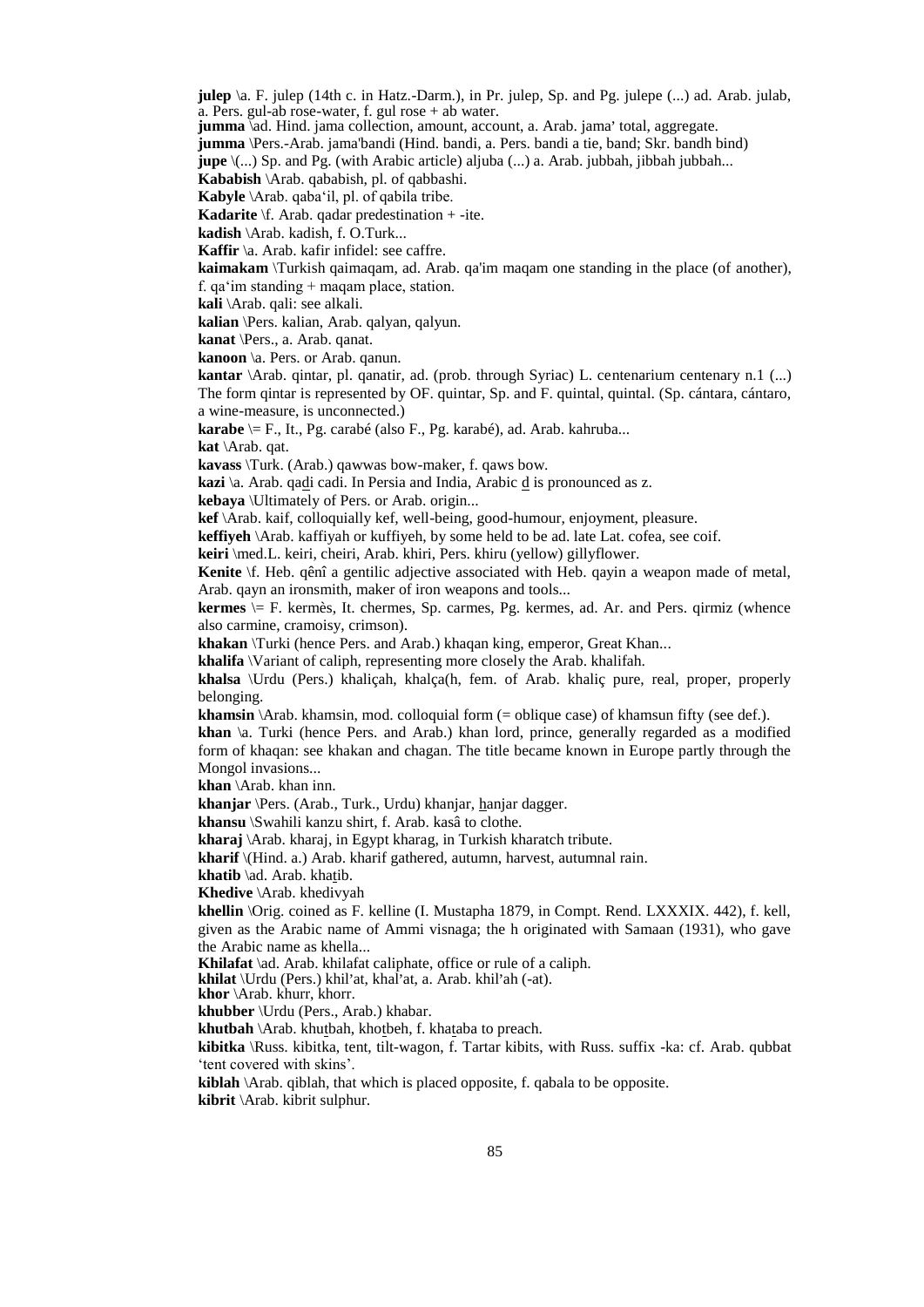killadar \Urdu (Pers.) qil'adar, f. Arab. qal'ah (pl. qila') fort + Pers. -dar holder. **kinjal** \Native name in the Caucasus (= Russ. kinzhál), a. Pers. (Arab., Turk., Urdu) khanjar. **kismet** \Turk. kismet, Pers. qismat, a. Arab. qisma(t) portion, lot, fate, f. qasama to divide. **kissar** \ad. colloq. Arab. kisar. **kist** \Urdu (Pers., Arab.) qist portion, instalment. **Kiswa** \Arab. **Kitab** \Arab. kitab, lit. writing, book. **kitar** \Arab. qitar, a. Gr. kithara cithara. **kittel** \Yiddish (G., overall, smock), ad. MHG. kitel, kietel cotton or hempen outer garment, prob. ad. Arab. qutn cotton. **kohl** \Arab. kuhl, kohl; see alcohol. Koran \a. Arab. quran, qoran recitation, f. qara'a to read: cf. Alcoran. **Koreish** \Arab. quraish Koreish, qurashi Koreishite. **kourbash** \f. Arabic qurbash, ad. Turk. qirbach whip: cf. F. courbache. **kramat** \ad. Mal. keramat adj., numinous, sacred, holy, unusual (...) ad. Arab. karamat, pl. of karama miracle worked by a saint other than a prophet. **kuphar** \ad. Arab. quffah, circular basket or pannier, circular wicker boat. **Kuwaiti** \Arab. kuwayti, f. Kuwayt Kuwait. **lablab** \Arab. lablab. **latic** \ad. mod.L. latic-a, a. Arab. laÞiqah (Avicenna Qanun iv. fen 1, treat. ii. p. 23). **leban** \Arab. laban, from a root meaning 'to be white'. **lebbek** \ad. Arab. labakh. **lemon** \ad. (...) Sp. limon, Pg. limão (...) The words are prob. of Oriental origin: cf. Arab. laimun... **leviathan** \a. L. (Vulg.) leviathan, a. Heb. livyathan. Some scholars refer the word to a root  $lavah = Arab$ . laway to twist... **Lihyanic**  $\text{f. Arab.}$  lihyan + -ic. **lilac** \a. F. lilac (Cotgr.; now lilas), a. Sp. lilac, a. Arab. lilak, app. ad. Pers. lilak, var. of nilak bluish, f. Pers. nil blue, indigo... **lime** \a. F. lime = mod.Pr. limo, ad. Sp. lima, a. Arab. limah: see lemon. **litham** \ad. Arab. litham veil. **liwa** \Arab. liwa'. **lohoch** \a. med.L. lohoc, looch, a. Arab. la'uq, f. la'iqa to lick. **loof** \a. Arab. luf (see loofah). **lute** \ (...) another form of the word appears in Sp. laud, Pg. alaude; a. Arab. al-'ud, where al- is the definite article. **machila** \Pg., perh. f. Tamil macil, mañcil stage in a journey, f. Hindi manzil, f. Arabic. **macramé** \App. a. Turk. maqrama towel, napkin, handkerchief, a. Arab. miqramah ? striped cloth. **madrasah** \The various forms represent Indian, Turkish, Persian and Arabic regional pronunciations of Arab. madrasah, f. darasa to study. **mafeesh** \ad. colloq. Eastern Arab. ma fi-sh there is nothing. **magazine** \(...) Sp. magacen, a. Arab. makhazin, pl. of makhzan storehouse, f. khazana to store up. The Arab. word, with prefixed article al-, appears as Sp. almagacen, almacen, Pg. armazem warehouse. **Maghribi** \Arab. maghribi, lit. 'western'. **Maghzen** \Arab. makhzan. **mahaila** \App. f. Arab. safina mahila ship treated with bitumen; cf. Arab. muhl(a) liquid pitch. **mahal** \Urdu (Arab.) mahall, f. Arab. root halla to lodge. **mahaleb** \a. F. macaleb, -lep (Cotgr.), a. Arab. mahlab. Cf. It. macalepo 'a kinde of perfume or sweete smell' (Florio 1598). **Mahdi** \Arab. mahdiy, lit. 'he who is guided aright', passive pple. of hada to lead in the right way **majlis** \Arab. majlis. **majus** \Arao. majus.<br>**majoon** \(Urdu and Turk.) a. Arab. ma'jun. **majoon** (Crou and Turk.) a. Arab. ma jun.<br>**maleesh** \ad. colloq. Eastern Arab. ma'ale-sh no matter. **malik** \Arab. malik, pr. pple. of malaka to possess, rule.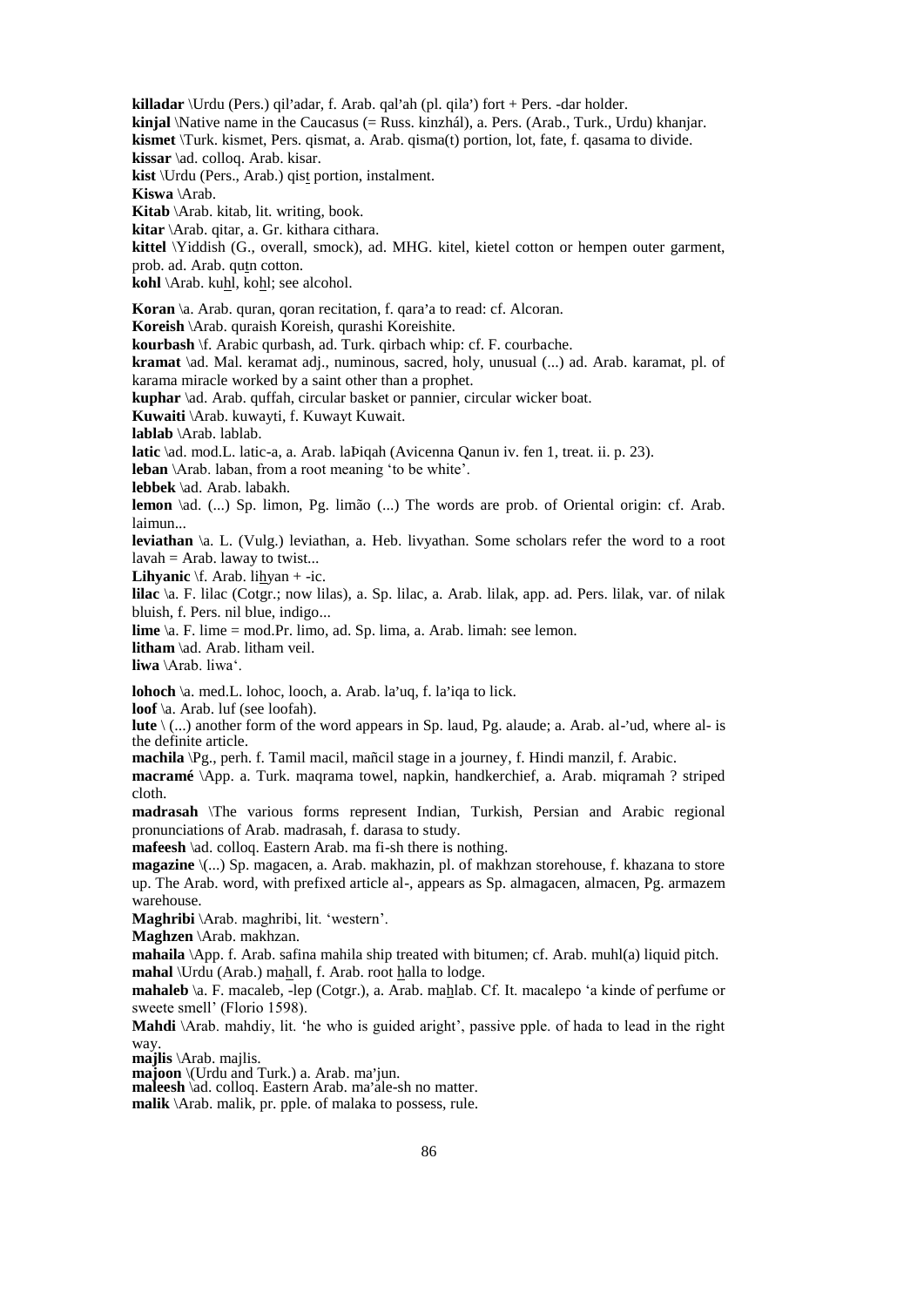**Mameluke** \Ultimately a. Arab. mamluk slave, a subst. use of the pa. pple. of malaka to possess...

**mamur** \Arab. ma'mur.

**mancala** \ad. colloq. Arab. manqala, f. naqala to move.

**mandarah** \Arabic mandarah, lit. 'place for seeing', f. nadara to see.

**mandil** \Arabic mindil, mandil, sash, turban-cloth, handkerchief, ad. L. mantile (see mantle n.). **mandill** \a. F. mandil (15-16th c., now mandille), a. Sp., Pg. mandil (cf. Pr. mandil-s tablecloth), a. Arab. mandil: see mandil.

**manna** \ (...) G. Ebers (Durch Gosen zum Sinai), gives plausible reasons for believing that the Ancient Egyptian mannu denoted the exudation of Tamarix gallica. As the Arab. mann has the same sense, it seems possible that the Heb. word may represent the name anciently current in the Sinaitic wilderness for this natural product, which in many respects agrees with the description of the miraculous manna, and which is still locally regarded as a dew falling from the sky...

**manzil** \Arab. (hence Pers., Urdu) manzil, f. nazala to descend, alight.

**marabou** \a. F. marabou(t, app. repr. a vulgar Arabic use of murabit hermit, Marabout...

**marabout** \repr. Arab. murabit hermit, monk...

**maravedi**  $\a$ . Sp. maravedí (= Pg. maravedim), a derivative of Arab. Murabitin (pl. of murabit: see marabout), the name of a Moorish dynasty (usually designated the Almora-vides, this being the same word preceded by the Arabic article) which reigned at Cordo-va 1087-1147.

**marcasite**  $\langle \dots \rangle$  The etymology is obscure, as the Arabic margashitha or margashita, often cited as the source, is probably adopted from some European language.

**margarite** \ (...) The Pahlavi marvarit, Pers. mervarid, Syriac marganitha (whence Arab. marjan) are prob. from Greek.

**Marid** \repr. two Arabic forms: 'marid pr. pple. of marada to rebel, and ma'rid, f. the same root.

**marzipan**  $\langle \ldots \rangle$  and 'a mediæval coin'. Kluyver, in Zeitschr. f. deutsche Wortforschung July 1904, ingeniously tries to prove that the last-mentioned sense is the source of all the others. He identifies the word with med.L. matapanus, a Venetian coin bearing a figure of Christ on a throne (Du Cange), and suggests that it represents Arab. mauthaban 'a king that sits still' (Lane), which he conjectures to have been used by Saracens as a derisive name for this coin.

**mashallah** \Arab. phrase ma sha'llah, what God wills (must come to pass).

**masjid** \a. Arab. masjid: see mosque.

**masquerade** \ (...) The Sp. máscara, It. maschera, are regarded by most recent etymo-logists as a. Arab. maskharah laughing-stock, buffoon (the sense 'man in masquerade', given by Richardson and Bocthor, is said by Dozy to be a modern importation from Romanic), f. root sakhira to ridicule. Some scholars, however, reject this view...

**mastabah** \Arab. miç-, maçtabah (of Pers. origin).

**mastic** \ Pg. mastique, Sp. masticis (also almástiga, almástic, almáciga, through Arab. almaçtika, -ki)...

**matachin**  $\alpha$ . F. matachin (...), a. Sp. matachin, conjectured to be a. Arab. mutawajjihin, pr. pple. plural of tawajjaha to assume a mask, denominative verb from wajh face.

**mate** \(...) The Rom. word is a. Pers. mat at a loss, helpless (used in shah mat 'the king is helpless', checkmate). Gildemeister, Dozy, and other modern scholars, dispute the customary view that the Persian word is a. Arab. mat 'he has died'.

**matrass** \ (...) Devic suggests adoption from the Arab. matrah leather bottle; cf. mod.L. matracium 'a little sack, wherein is calcinated tartar or the like, pricked here and there for the emission of liquors' (tr. Blancard's Phys. Dict., ed. 2, 1693).

**mattamore** \a. F. matamore, a. Arab. matmurah, f. tamara to store up.

**mattress** \a. OF. materas (mod.F. matelas), ad. It. materasso, commonly viewed as identical (exc. for the Arab. prefixed article al-) with Sp. and Pg. almadraque, Pr. almatrac, ad. Arab. almatrah, place where something is thrown...

**Maugrabee** \a. Arab. magrabiy western, f. garb west.

**Maugrabin** \a. Arab. magrabiyin, pl. of magrabiy: see prec.

**Maulana** \Arab. maulana our Lord: cf. moolvee and mullah. **mauze** \Arab. mauz.

**Mazhabi** \Hindi, f. Arab. mazhab religion.

**mazut** \Russ. mazút, ad. Arab. makhzulat refuse, waste.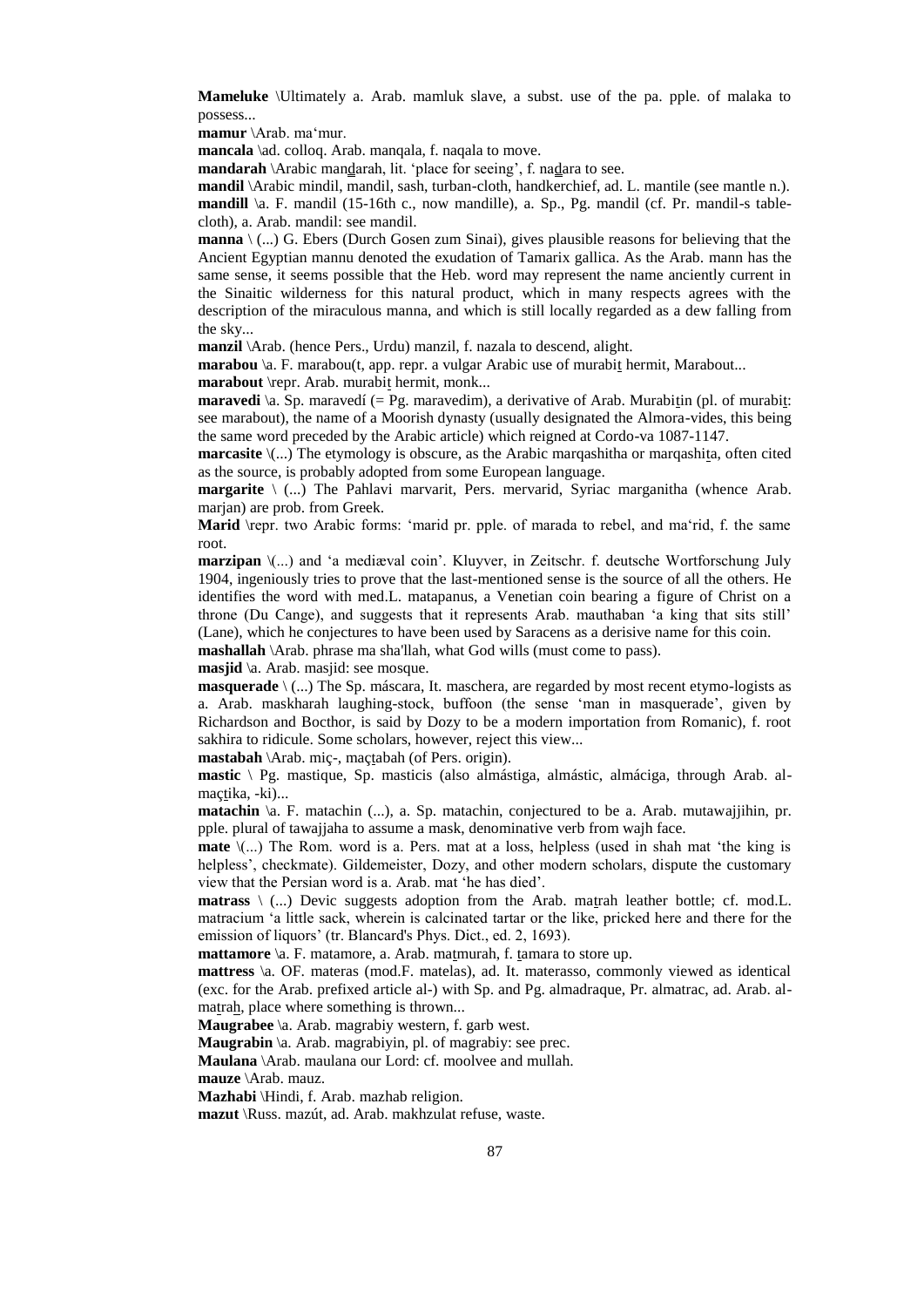**Mecca** \The name (repr. Arab. Makkah) of the birthplace of Muhammad, the great place of pilgrimage of the Muslims.

**medina** \Arab., 'town'.

**medine** \a. F. medin (Cotgr.), a. vulgar Arab. mayyidi, corrupt form of mu'ayyidiy, from the name Mu'ayyad...

**medjidie** \Turkish (Arabic) mejidie, f. the name Abdu'l Majid.

**mehari** \F. méhari, f. Algerian Arab. mehri, Class. Arab. mahri, of Mahra, a province in South Arabia.

**Melchite** \ad. L. Melchita, repr. Syr. mal'kaye pl., 'royalists' (i.e. adherents of the party of the Roman emperor), f. malkå king; the Arabic form is malakiy.

**meri** \a. med.L. meri, OF. meri, a. Arab. mari'.

**mesquita** \a. Sp. mezquita and It. meschita, ad. African Arab. masgid, dial. pronunciation of masjid...

**Metawileh** \ad. Arab. matawila, pl. of mutawali one who professes to love 'Ali.

**metel** \a. mod.L. methel, a. Arab. jauz maÞil (where jauz means 'nut')...

**mezereon** \a. med.L. mezereon, ad. Arab. mazaryun (Avicenna).

**mihrab** \Arab. mihrab praying-place.

**millet** \Turk. millet nation, group of co-religionists, f. Arab. milla religion.

**mimbar** \Arab. minbar pulpit.

**mimmation**  $\forall$ f. Arab. mim, name of the letter  $m + -$ ation, after nunnation.

**Minæan** \f. L. Minæus, f. Arab. Ma'in, + -an.

**minar** \a. Arab. manar, f. root of nar fire.

**minaret** \a. Arab. manarah, manarat (in Turkish pronunciation minare), f. root of nar fi-re: cf. minar. The immediate source may be F. minaret; cf. Sp. minarete, Pg. minareto...

**minuca** \app. med.L.; cf. med.L. nucha in the same sense (? a. Arab. nukhkh marrow, or nukht spinal marrow).

**Mir** \a. Hindi and Pers. mir, ad. Arab. amir leader, commander: see ameer, emir.

**mirach** \med.L., a. Arab. maraqq pl., 'the thin or tender parts of the belly' (Lane), f. root raqqa to be thin or weak.

**miramolin** \Sp., corruption of Arab. amiru'l muminin 'Commander of the Faithful'.

**mirza** \Pers. mirza, mirza, short for mirzad, f. mir (a. Arab. amir: see ameer, emir) a prince + zad born.

**miskal** \Arab. mithqal (locally misqal, mitqal), f. thaqala to weigh...

**mistico**  $\$ Sp. = Cat. mestech, taken to be a. Arab. misteh (lit. flat surface) broad basket, large frying-pan, etc., f. sataha to flatten...

**Mofussil** \Hindustani mufaççil, ad. Arab. mufaççal, pa. pple. of faççala to divide, separate.

**Mogul** \a. Pers. and Arab. mugal, mugul, a mispronunciation of the native name Mongol...

**mohair** \Ultimately a. Arabic mukhayyar cloth of goats' hair (lit. 'select, choice', pa. pple. of khayyara to choose)...

**Moharram** \Arab. muharram (lit. 'sacred').

**mokaddam** \Arab. muqaddam, pa. pple. of qaddama to place in front.

**Mongibel** \ad. Mongibello (for Monte Gibello: from Arab. jabal mountain), the mod. Sicilian name.

**monsoon** \(...) a. Pg. monção, in 16th c. also moução (Yule), believed to be a. Arab. mausim lit. season, hence monsoon, f. wasama to mark. The word is found in all the Rom. langs...

**moolvee** \Urdu mulvi, a. Arab. maulawiyy, properly an adj., judicial, but used as n., = maula mullah, of which it is a derivative.

**moonshee** \Urdu munshi, a. Arab. munshi', pres. pple. of ansha'a to compose, causative of nasha'a to grow up.

**moonsif** \Urdu, a. Arab. munçif just, honest (pres. pple. of ançafa to be bisected, be impartial, from niçf half).

**Morocco** \The European name (= It. Marocco, Sp. Marruecos, F. Maroc) of the 'sultanate' or 'empire' called in Arabic Magrib-al-Aqça 'Extreme West', comprising the north-western part of Africa. The name properly belongs not to the country but to the chief city; its native form is Marrakesh.

**morphil** \a. F. morfil, marfil, a. Sp. marfil (= Pg. marfim), of Arabic origin (fil elephant; the first element is obscure).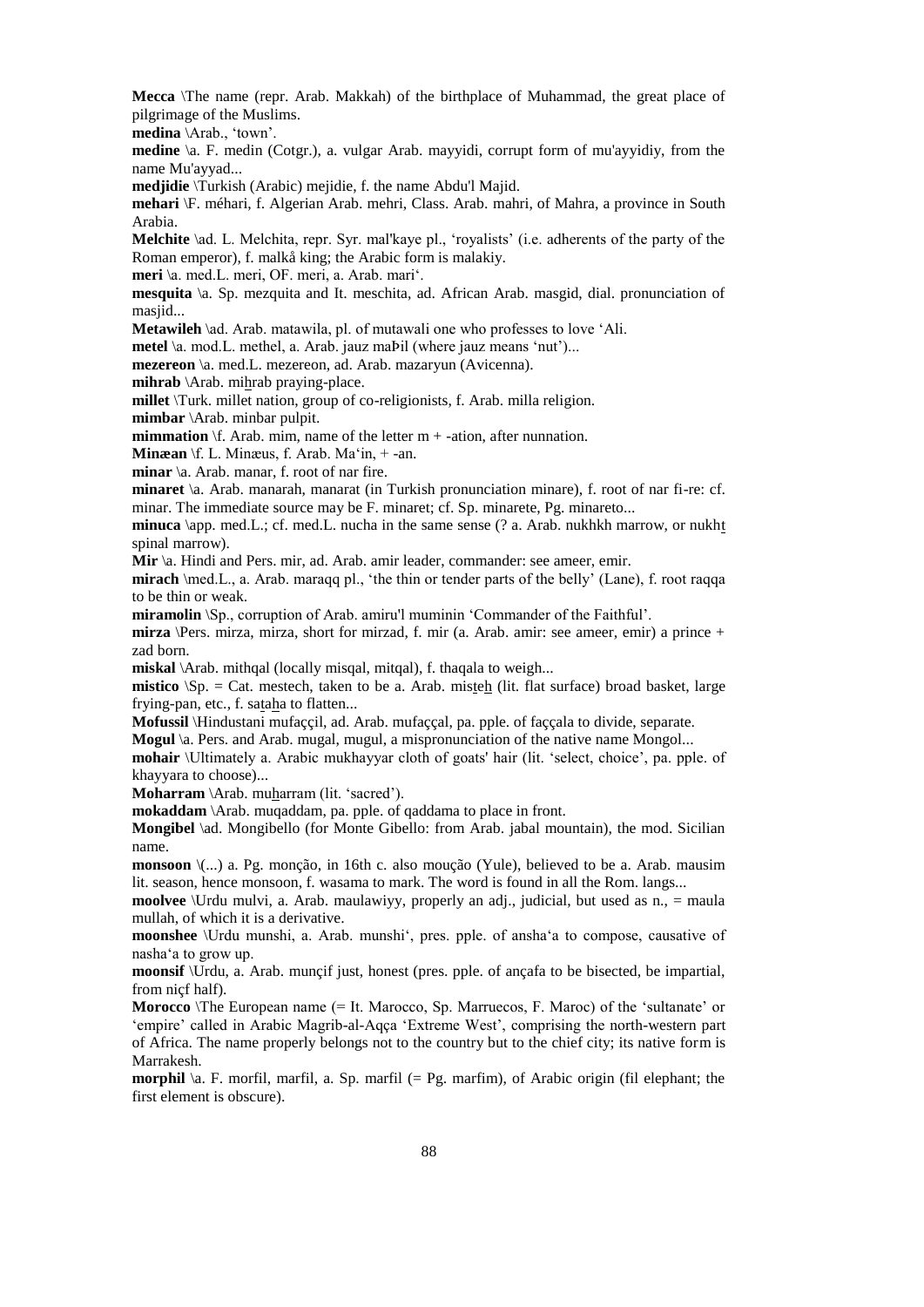**mosque** \(...) Cf. early mod.F. mosquete, Sp. mezquita, Pg. mesquita, It. meschita. Eng. writers have occas. used forms directly taken from Arabic, as masjid, mosged, muschid...

motazilite \f. Arab. mu'tazil seceder (active pple. of i'tazala to secede, 8th conj. of 'azala to go)  $+$  -ite.

**moucharaby** \Fr.; corruptly a. mod.Arab. mashrabiyyah (Dozy).

**Mozarab** \a. Sp. Mozárabe (med.L. Mosarabes pl., and with etymologizing perversion Mixtarabes), corrupt form of Arab. musta'rib, 'would-be Arab', active pple. of a verb of the Mixtanaoes), corrupt form of Arab. masta in<br>10th (desiderative) conjugation f. 'arab Arab.

Tour (desiderative) conjugation i: arab Arab.<br>**Mu'allaqát** \a. Arab. mu'allaqát, lit. suspended odes, pl. of mu'allaqa.

**Mudéjar** \a. Sp. mudéjar, f. Arab. mudajjan permitted to remain.

**mudim** \Malay (now modin), prob. ad. Arab. mu'adhdhin muezzin.

**mudir** \Turk. use of Arab. mudir, active pple. of adara to administer, govern (Dozy), causative of dara to go round.

**muezzin** \Arabic mu'adhdhin, active pple. of adhdhana, 2nd conjug. (frequentative) of adhana to proclaim, f. udhn ear...

**mufti** \Arab. mufti, active pple. of afta (4th conjug. of fata) to give a fetwa or decision on a point of law.

**mujahidin** \a. Pers., Arab. mujahidin, pl. of mujahid one who fights in a jihad or holy war: cf. mujtahid.

**mujtahid** \Pers. 'one who strives hard to acquire correct and sound views', 'one who has arrived at the highest degree in knowledge of the law'; Arab. 'one who exerts himself'.

**mukhtar** \ad. Arab. mukhtar chosen.

**mukim** \Malay, ad. Arab. muqim remaining, resident.

**mullah** \a. Pers., Turk., and Urdu mulla, corrupt pronunciation of Arab. maula...

**mummy** \a. F. momie, (= Sp., Pg. momia, It. mommia), ad. med.L. mumia, a. Arab. mumiya an embalmed body, a mummy, f. mum wax (used in embalming).

**murid** \Arab. murid.

**musa** \mod.L., from Arabic: see muse n.4

**muse** \Utimately a. Arab. mauz, mauzah banana.

**musellim** \Arab. musallim, lit. paymaster, act. pple. of sallama to pay, 2nd conjug. of salama...

**musk** \a. F. musc (13th c. in Hatz.-Darm.) = Pr. musc, Sp. (...) prob. a. Pers. mushk, whence Arab. misk (whence, with Arab. prefixed article, Sp. almizcle, Pg. almiscle, almiscar); the ultimate source is perh. Sk. mushka (Hindi mushk) scrotum, testicle...

**Muslim** \a. Arab. muslim, active pple. of aslama, of which the noun of action is islam...

**Muslim** \repr. the Arab. pl. (oblique case) muslimin

**muslin**  $\{a, (\dots) \}$  (also used as appellative = muslin) the town of Mosul (in Arabic maugil), where muslin was formerly made. Cf. Sp. muselina...

**musnud** \Urdu masnad, a. Arab. misnad, f. sanada to lean against.

**mushuu** \Ordu mashad, a. Arab<br>**mussal** \Urdu (Arabic) mash'al.

**Mussulman** \a. Pers. musulman, primarily an adj. f. Pers. (a. Arab.) muslim...

**mutessarif** \Turk., ad. Arab. mutaçarrif governor of a sanjak.

**myrrh**  $\langle$ ...) of Semitic origin (Arab. murr, Heb. mor).

**nacarat** \F. nacarat, supposed to be ad. Sp. and Pg. nacarado, f. nacar nacre. If this etym. is correct, the reference is to that species of pinna which is distinguished by its red colour; but the correct, the reference is to that speeles of philia which is distinguished by its red et word has also a striking resemblance to Arab. naka'at, a red flower used in dyeing.

**nadir**  $\models$  F., Sp., Pg., and It. nadir, ad. Arab. nadir opposite to, over against (also used as n.). In sense 2 used ellipt. for nadir es-semt 'opposite to the zenith'.

**naib** \Arab. na'ib a deputy: cf. nabob and nawab.

**naker** \(...) ad. Arab. naqarah, Pers. naqara...

**naphe** \a. F. naphe, naffe = Sp. nafa, nefa, It. nanfa, lanfa, ad. Arab. nafha(h) fragrance, perfume.

**naphtha** \a. L. naphtha, a. Gr. náftha, possibly of Oriental origin (but Arab. and Pers. naft is prob. from Greek)...

**nard** \(...) of Oriental origin: cf. Heb. ner'd' (pl. n'radim), Arab. and Pers. nardin...

**naskhi** \Arab. naskhi, f. nasakha to copy.

**Nasrani** \Arab. Naçrani, pl. Naçara cogn. with Nazarene a. and n.

**nastalik** \Pers., f. Arab. naskhi + ta'liq hanging.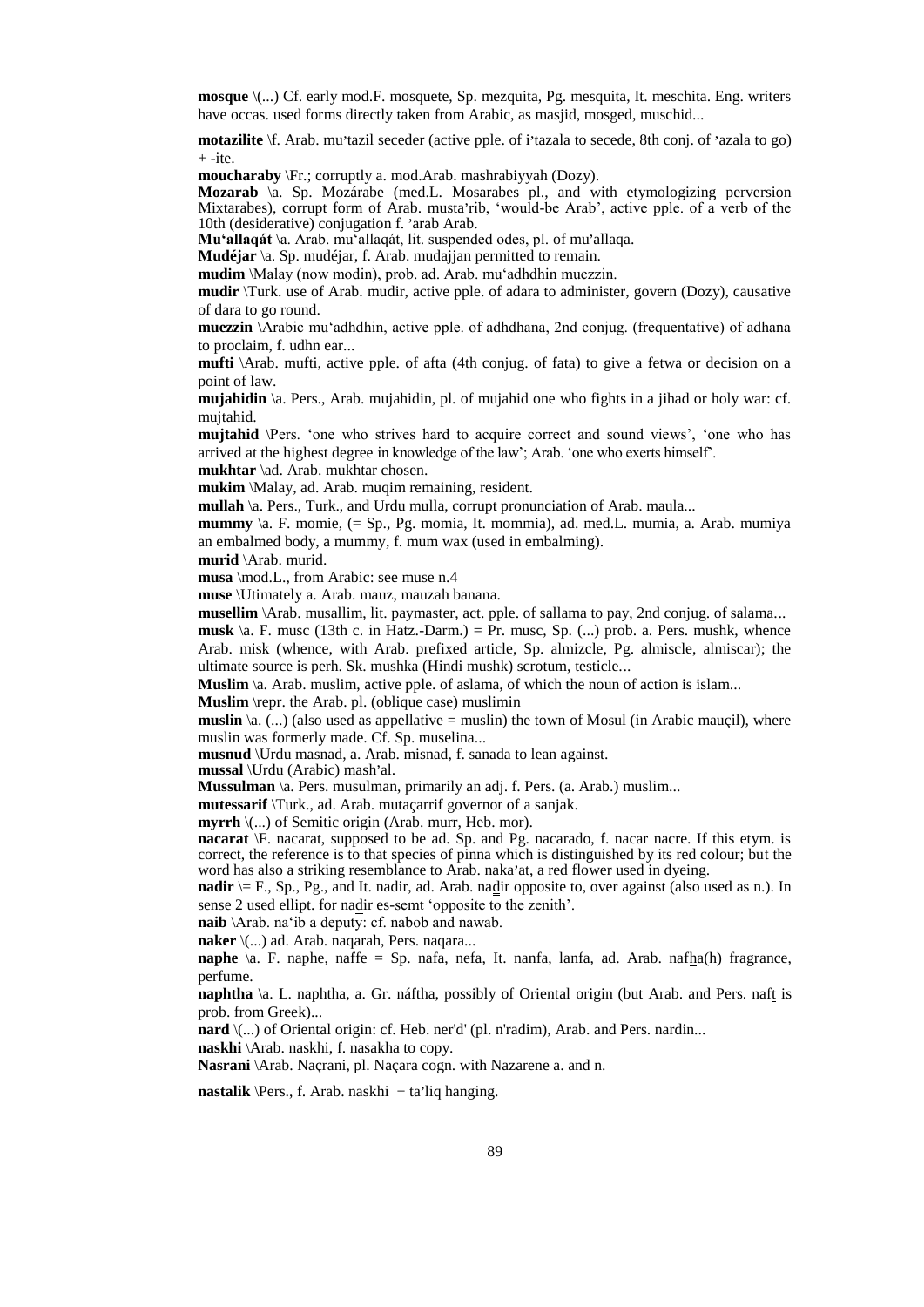**natron** \a. F. natron (1665), a. Sp. natron, ad. Arab. natrun, nitrun, ad. Gr. nítron nitre. Cf. anatron.

**nazar** \Urdu (Pers., Arab.) nazr gift, f. Arab. nazara he vowed.

nazir \a. Pers. or Urdu (from Arab.) nazir superintendent, inspector, etc. f. nazar sight, vision. **nebbuk** \Arab. nebq, nebeq, nebiq, the fruit of the lote-tree, or the tree itself.

**nenuphar** \a. med.L. nenuphar, -far (It. and Sp. nenufar, F. nénufar), ad. Arab.-Pers. ninufar, nilufar...

**nil** \a. Arab. and Pers. nil: see anil.

**Nizam** \Urdu and Turkish nizam, ad. Arab. nidam, order, disposition, arrangement, etc.; in sense 1 used as an abbreviation of the title nizam-al-mulk 'governor of the empire'. **noria** \Sp. noria, ad. Arab. na'urah.

**nucha** \Sp. noria, ad. Arab. na uran.<br>**nucha** \a. med.L. nucha, a. Arab. nukha' spinal marrow. Hence also It., Sp., and Pg. nuca...

**nunnation** \ad. mod.L. nunnation-em, f. nun the Arabic name of the letter n.

**nuphar** \a. med. or mod.L. nuphar, ad. Arab.-Pers. nufar, a reduced form of nilufar or ninufar nenuphar.

**ogive** \(...) of uncertain origin; it has been conjecturally referred to F. auge trough; to It., Sp., Pg. auge 'the highest point of any planet' (Florio), culmination, highest point, ad. Arab. auj (prop. a term of Astrology or Astronomy); and to L. augere to increase, augment (Littré).

**oka** \a. It. oca, occa (1709 in Somavera), F. oque, ocque, ad. Turk. oqah, Arab. uqiyah...

**old man** \tr. Arab. shaikh-al-jibal

**olibanum** *\Note.* Various suggestions have been offered to account for the med.L. form: e.g. that the word has been influenced by oleum oil, or was perh. contracted from oleum libani (...); that it is derived from or influenced by the Arabic al-luban.

**Omani** \Arab., f. Oman name of a coastal region in the south-east of the Arabian peninsula + -i adj. suffix.

**omdah** \ad. Arabic cumdah column, support, trustworthy authority, village-chief, f. root cmd to support.

**omlah** \ad. Arab. umala, pl. of amil aumil, 'operator, agent'; properly used as a collective pl.; but sometimes erron. with Eng. pl. -s added.

**omrah** \Urdu umara, orig. Arab. pl. of amir 'commander, lord', but used already in Urdu in sense 'lord or grandee of a court', with pl. umarayan 'omrahs' (Yule).

**optics** \(...) The med.L. optica occurs c 1160 in the Sicilians, Henricus Aristippus who speaks of Euclidis Optica, and Eugenius who translated from Arabic the Optiká of Ptolemy under the title Optica Ptolomæi...

**orange** \(...) The Sp. and Gr. are ad. Arabic naranj...

**Osmanli** \a. Turkish osmanli adj. 'of or belonging to Osman' (the Turkish pronunciation of the Arabic personal name 'Othman)...

Arabic personal hance Guillian)...<br>**Ottoman** \(...) ad. Arab. 'uthmani or 'othmani, adj. from 'othman, name of the founder of the Turkish dynasty and empire...

**oud** \ad. Arab. 'ud, lit. 'wood'.

**oued** \Fr. rendering of Arabic wadi wadi, wady.

**Ouled Nail** \Fr., f. Ouled Naïl, ad. Arab., lit. 'sons of Nail'.

**pan-Arabism**  $\text{If. pan-} + \text{Arab n. and a.} + \text{-ism.}$ 

**paradise** \(...) a. OPers. pairidaeza enclosure, park, f. pairi around + diz to mould, form; whence also Armenian pardez, late Heb. pardes (Neh. ii. 8 the park of the Persian king, also Eccl. ii. 5); in mod.Pers. and Ar. firdaus garden, paradise...

**paranjah** \a. Russ. parandzhá, ult. f. Arabic.

**parasang** \(...) of Persian origin, the corresponding mod.Pers. word being farsang, Arab. farsakh; in mod.F. parasange, farsange.

**pasha** \Turkish pasha (...) In Turkish there is no hard-and-fast line between the breath and voice stops; and in the case of p, b, the confusion is increased by the absence of p in Arabic and the occasional replacement of Persian and Turkish p by b...

**pasteque** \a. F. pastèque (...) = Pg. pateca, Sp. albudeca, badea, ad. Arab. al-battikha, vulgar form of -bittikha; cf. Heb. abattiakh, Syr. pattikh (Numbers xi. 5).

**penide** \a. F. pénide (15th c. in Godef.) (...); supposed to be ad. Pers. panid refined sugar, in Arab. al-fanid: see alphenic...

**people** \tr. Arab. Ahl al-Kitab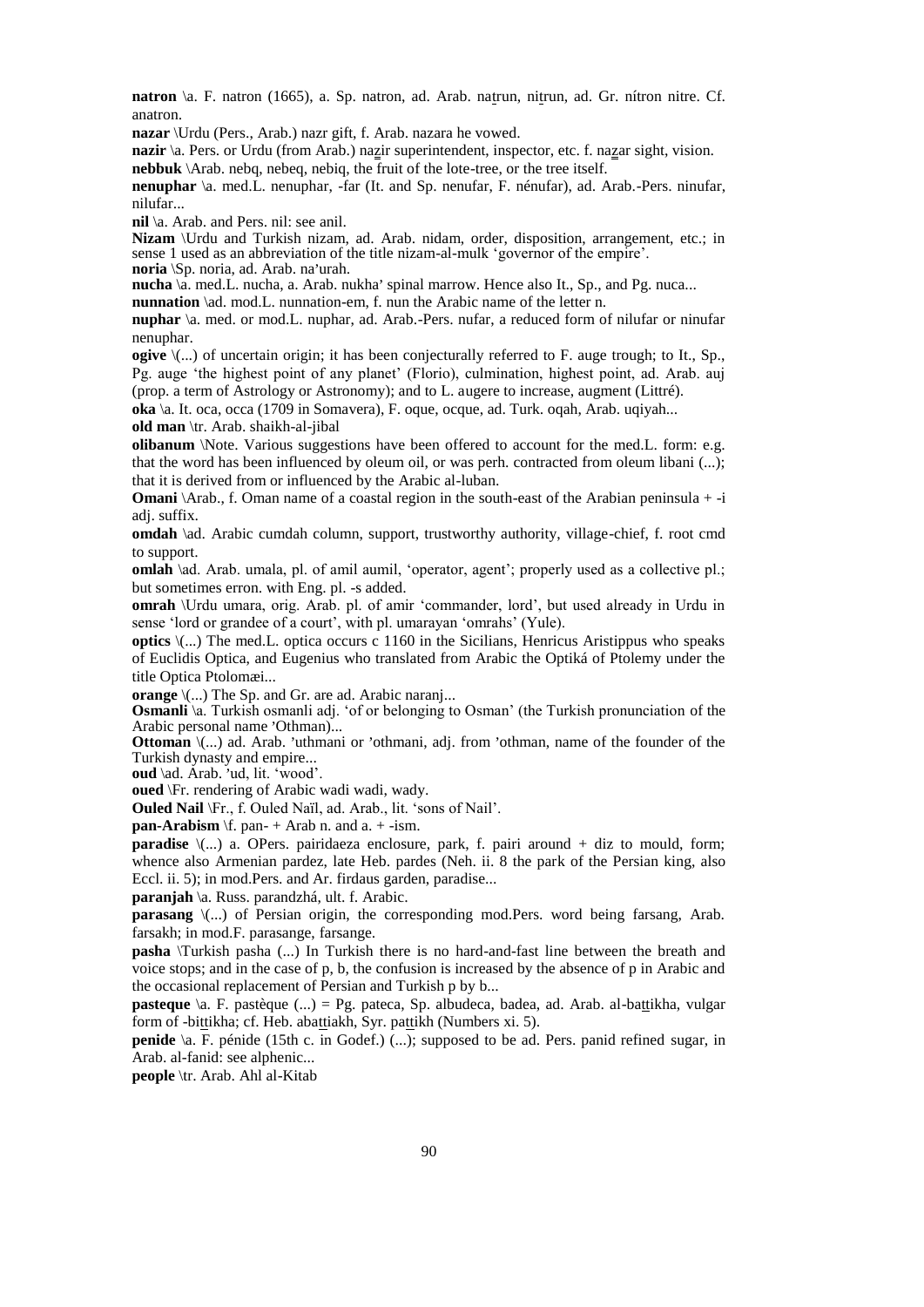peridot \a. F. péridot (...). The uncertain forms and foreign appearance of the word have suggested an Oriental origin; but there appears to be no valid basis for the conjecture of its identity with Arabic faridat 'pearl, precious stone'.

**Persian** \orig. ME. Persien, a. F. persien (...), OPers. Parsa, mod.Pers. Pars, Arab. Fars. In 16th c. conformed to the Eng. type in -ian; sometimes also to F. persan.

**pia mater** \med.L.; a somewhat incorrect rendering of the Arabic name umm raqiqah 'thin or tender mother' (Ibn Duraid, a.d. 933): cf. names of other investing membranes in umm mother, esp. dura mater. (Fanciful explanations of the name are frequent in western writers: cf. quot. 1548.)

**pistick** \A deriv. of pistachio (in some of its forms; cf. also pistack), perh. assimilated to fistic, a form of the same word through Arabic...

**popinjay** \In ME. earliest forms a. OF. (and mod.F.) papegai (12th c.) (...) Sp. papagayo, Pg. papagaio (...). Other forms were med.Gr. papagás, Arab. babagha, babbagha, Pers. also bapgha, med.L. papagen, MHG. papegân. Probably the med.Gr. and Arabic represent the earliest form, due to an imitation of the cry of the bird in some African or other non-European language. The form in -gayo, -gaio, -gai, appears to have arisen by assimilation to the name of the European chattering bird, the jay, med.L. gaius, Sp. gayo, Pr. and ONF. gai...

**porte** \a. F. porte, in full la Sublime Porte = It. la Porta Sublima, transl. Turkish (Arabic) bab i-

'aliy, lit. 'the sublime, high, or lofty gate', the official title of the central office of the Ottoman government...

**primum mobile** \med.L., lit. 'first moving thing', L. prim-us first, mobilis movable: see prime a. and mobile n.1 and a. Primum mobile (also primus motus, primus motor) was an 11-12th c. rendering of the Arabic al-muharrik al-awwal, the first mover or moving (thing), cited from Avicenna (a 1037) by Shahrastani (a 1153). The L. occurs in Thomas Aquinas Comment. in Aristot. De Cælo ii. ix. §1, xv. §7...

**qasida** \Arab. qaçida.

**quaiss kitir** \ad. Egyptian Arab. kwayyis, dim. cl. Arab. kayyis fine + kathir, f. cl. Arab. kathiran very.

**quintal** \a. OF. quintal (13th c.), pl. quintaus, Sp. and Pg. quintal, It. quintale, med.L. quintale (-allus), quintile, ad. Arab. qintar: see kantar.

**raad** \Arabic.

**raau** \Araoic.<br>**rabi** \Urdu rabi (ad. Arab. rabi').

**rabite** \Aphetic for Arabite (in Gen. & Exod. 1203), f. Arab + -ite1. So also med.L. rabitus or rabita (Du Cange), MHG. râvît, ON. rábít-r.

**rafik** \ad. Arab. rafiq.

**rahat lokum** \a. Turk. rahat lokum, ad. Arab. rahat al-hulqum throat's ease.

**Ramadan** \a. Arab. ramadan (hence Turk. and Pers. ramazan), f. ramada to be heated or hot (see note to def.).

**rambla** \Sp., ad. Arab. ramla, lit. 'sandy ground'.

**ras** \a. Amharic ras head, chief, from Arab.: cf. reis2, rais.

**ras** \a. Arimarc ras head, emer, noni Arab.. er. reisz, rais.<br>**rayah** \a. Arab. ra'iyah flock or herd, subjects, peasants, f. ra'a to pasture or feed...

**razzia** \a. F. razzia, ad. Algerian Arab. ghaziah, var. Arab. ghazwah, ghazah war, battle, military expedition, raid against infidels, f. ghasw to make war. Cf. Pg. gazia, gaziva, from the same source...

**realgar** \a. med.L. realgar, ultimately from Arab. rehj al-ghar 'powder of the cave': cf. Sp. rejalgar, F. réalgar (earlier realgal, reagal, riagal), It. realgale, and see resalgar.

**ream** \(...) Sp. and Pg. resma, It. (and med.L.) risma, ad. Arab. rizmah bale or bundle (of clothes, paper, etc.)...

**rebab** \a. colloq. Arab. rebab, classical Arab. rabab in the same sense: cf. ribibe n.

**redif** \Turkish, a. Arab. redif one who follows, a second.

**reis** \a. Arab. ra'is (also ra'is and ra'is) chief, f. ras head: hence also F. réis, raïs, Pg. arraes, arrais, Sp. arraez.

**resalgar** \ad. Arab. rahj al-ghar (...), the j being represented by s, as in It. risigallo...

**ressalah** \ad. Urdu (Arab.) risalah, f. Arab. arsala he sent.

**retama** \Sp. retáma, ad. Arab. retam, pl. of retem.

**ribes** \a. med.L. ribes (whence also F., Sp., and It. ribes, Da. ribs), ad. Arab. ribas (also ribaz, riwaz, Pers. ribaj), sorrel. The meaning of the Arab. word was retained in med.L...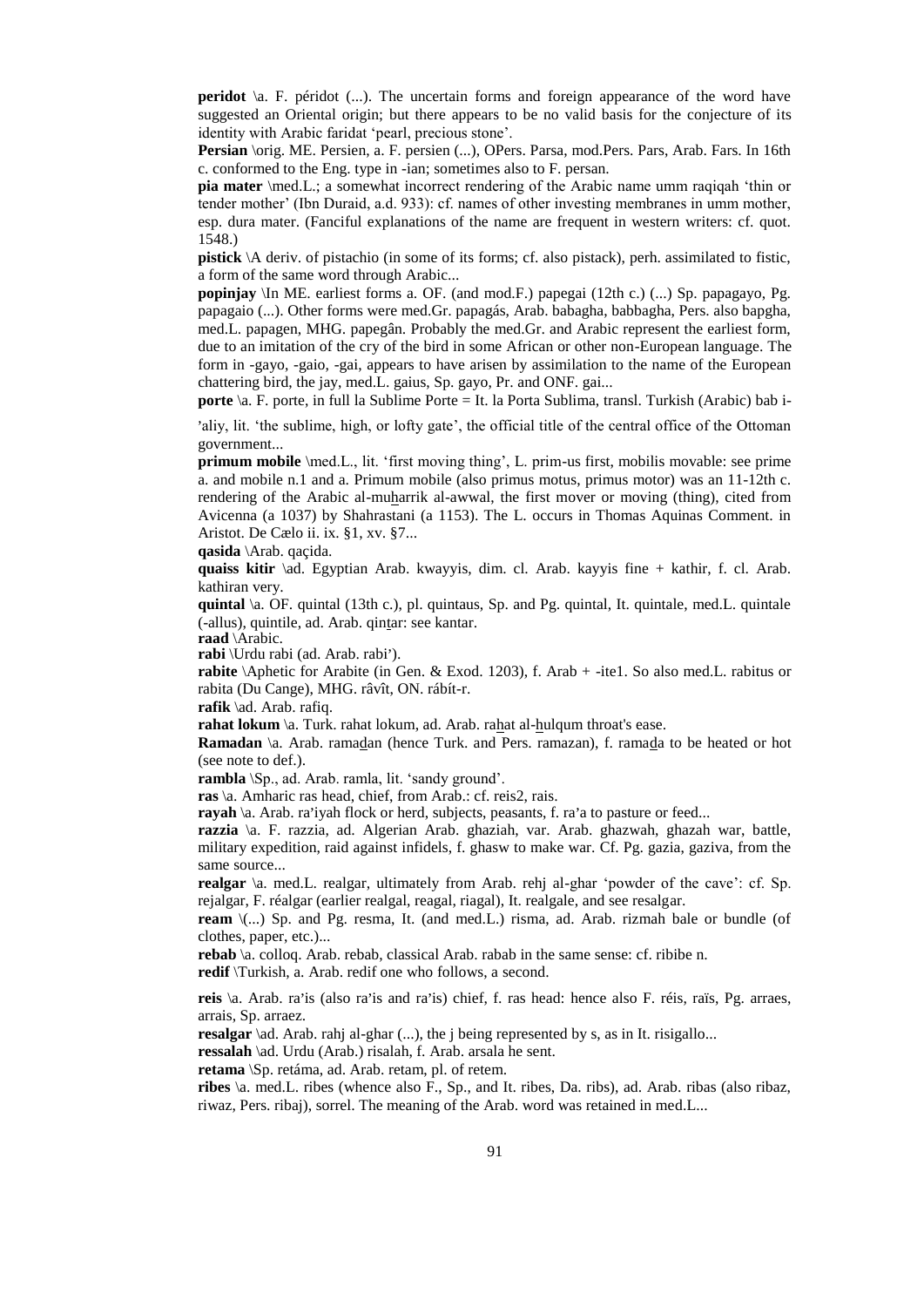**ribibe** \ad. OF. rubebe, rebebe, It. ribebba (Florio), ad. Arab. rebab.

**rice** \(...) probably of Oriental origin. Sp. and Pg. arroz is from Arab. aruz(z, uruz(z. **Rigel** \a. Arab. rijl foot.

**rob** \a. mod.L. or F. rob, = Sp. rob, Pg. robe, arrobe, It. rob, robbo; also G. and older Da. rob. The ultimate source is Arab. robb, rubb or Pers. rob, rub fruit-syrup.

**roc** \ad. Arab. rokh, rukh(kh: hence also F. rock, Sp. rocho, Pg. roco; Sp., It., Pg. ruc. The older source for the word is the account of Madagascar in Marco Polo iii. 185 ('et l'appellent les genz de ces isles ruc'); in mod. use it is partly from the Arabian Nights.

**rotl** \a. Arab. retl, ratl, which is supposed by some to be an alteration of Gr. lítra.

**rotolo** \a. It. rotolo (pl. rotoli), ad. Arab. ratl.

**Roumi** \ad. Arab. rumi Byzantine, Pers. rumi Turk, Greek.

ruba'i \Arabic ruba'iyah, f. ruba'iy composed of four elements.

**rubb** \a. Piedmontese rub, rubbo, ad. Arab. rub': see arroba.

**Rufai** \Turk. Rufai, ad. Arab. rifa'i, f. the name of Ahmad al-Rifa'i (d. 1183), the founder of this order.

**Rus** \Russ. Rus' (see Russ n. and a.), Arab. Rus...

**ryot** \Urdu ra'iyat, raiyat, ultimately of Arabic origin: see rayat and rayah.

**Saadian** \f. Arab. Sâadi, Sa'di, the name of a 16th- and 17th-cent. dynasty of sharifs in Morocco  $+$  -an.

**Sabean**  $\forall$ f. L. Sabæ-us,(...), Arabic Saba' = Heb. Sheba, the ancient name of the people of Yemen; by Gr. and Roman writers imagined to be the name of the capital city) +-an...

sabaton *\a. Pr. sabató (...)*, augmentative of sabata = F. savate, Sp. zapata boot (also za-pato shoe), Pg. sapata, It. ciabatta shoe. Cf. med.L. sabbatum. The ultimate origin of the Rom. word is obscure. It exists in Arabic (sabbat, çabbat, etc., Dozy II. 626), in Berber (sappat, ibid.), and in Basque (zapata), but is prob. in all these a loan-word from Spanish.

Sabian \f. Arab. çabi' + -an. According to Nöldeke, the word represents the pr. pple. of the

Aramaic ç'ba' to baptize...

**sabkha** \ad. Arab. sabkhah a saline infiltration, salt flat.

**Safaitic** \f. the Arab. place-name Safa in Syria, SE of Damascus + -itic (see -ite1).

**safari** \Swahili, journey, expedition, f. Arab. safar journey.

**safflower**  $\a$ . Du. saffloer(...) a. early It. saffiore, also asfiore, asfrole, zaffrole, etc. (Yule). The samower \a. Du. samoer(...) a. early it. samoe, also ashole, ashole, zamoe, etc. (Tule). The ultimate source is obscure: the Arabic 'uçfur is prob. a foreign word assimilated to açfar yellow...

**saffron**  $\alpha$ . F. safran (12th c. in Hatz.-Darm.), whence also  $(\ldots)$ . The ultimate source is Arab. sain on  $\alpha$ . F. sarian (12th c. in Hatz.-Darm.), whence also (...). The unimate source is Arab.<br>za'faran (adopted unchanged in Turkish, Persian, and Hindustani); also Jewish Aramaic za faran (adopted unchanged in Turkish, Tersian, and Timuastam), also Jewish Aramate<br>za'perana). The Arabic word with prefixed definite article, azza'faran, is represented by Sp. azafran, Pg. açafrão...

**Sahara** \a. Arab. çahra desert.

sahib \Urdu, use of Arab. çahib, orig. 'friend'.

**sahib** \Arab. çahibah

Sahidic \f. Arab. sa'id, with article as-sa'id, lit. 'the Fortunate', a name for Upper Egypt+-ic.

**Sahrawi** \a. Arab. çahrawi (whence Sp. saharaui) of the desert, f. çahra' desert, Sahara.

**saker** \a. F. sacre, ad. Sp., Pg. sacro, It. sagro, prob. a. Arab. çaqr. In form the Sp., Pg. and It. word coincides with the adj. repr. L. sacer sacred; it has in consequence been supposed to mean 'sacred falcon' (cf. mod. scientific Latin Falco sacer)...

**sakia** \Arab. saqiyah, fem. pr. pple. of saqa to irrigate. In North Africa the q is pronounced (g), whence the form sageer.

**salaam** \Arab. salam (hence in Pers. and Urdu) = Heb. shalom peace.

salaam <sub>(Fila</sub>o: salam (hence in Fers. and Grad) = Heb. shalom peace.<br>salep  $\ge$  Sp. salép, Pg. salepo, a. Turkish salep, a. Arabic tha'leb (pronounced in some parts salep  $\rightarrow$  Sp. salep, rg. salepo, a. Turkish salep, a. Alabic that led (prohounced sa'leb), taken to be a shortening of khasyu 'th-tha'lab orchis (lit. 'fox's testicles')...

**saluki** \ad. Arab. seluqi, f. Saluq the name of a town in the Yemen.

**salvatella** \med.L. salvatella (It., Pg. salvetella, F. salvatelle), f. salvare to save + dim. suffix (see -el2); framed to render Arab. al-usailim, a derivative with dim. form from the root s-l-m implying safety, salvation, etc.

**sambouse** *\Persian sanbusah (phonetically samb-), whence Arab. sanbusah...* 

**sambuk** \Origin uncertain: in Arab. written sanbuq. Cf. Pg. zambuco, It. sambuco.

**samiel** \a. Turkish samyel, f. sam a. Arab. samm (see simoom) + yel wind.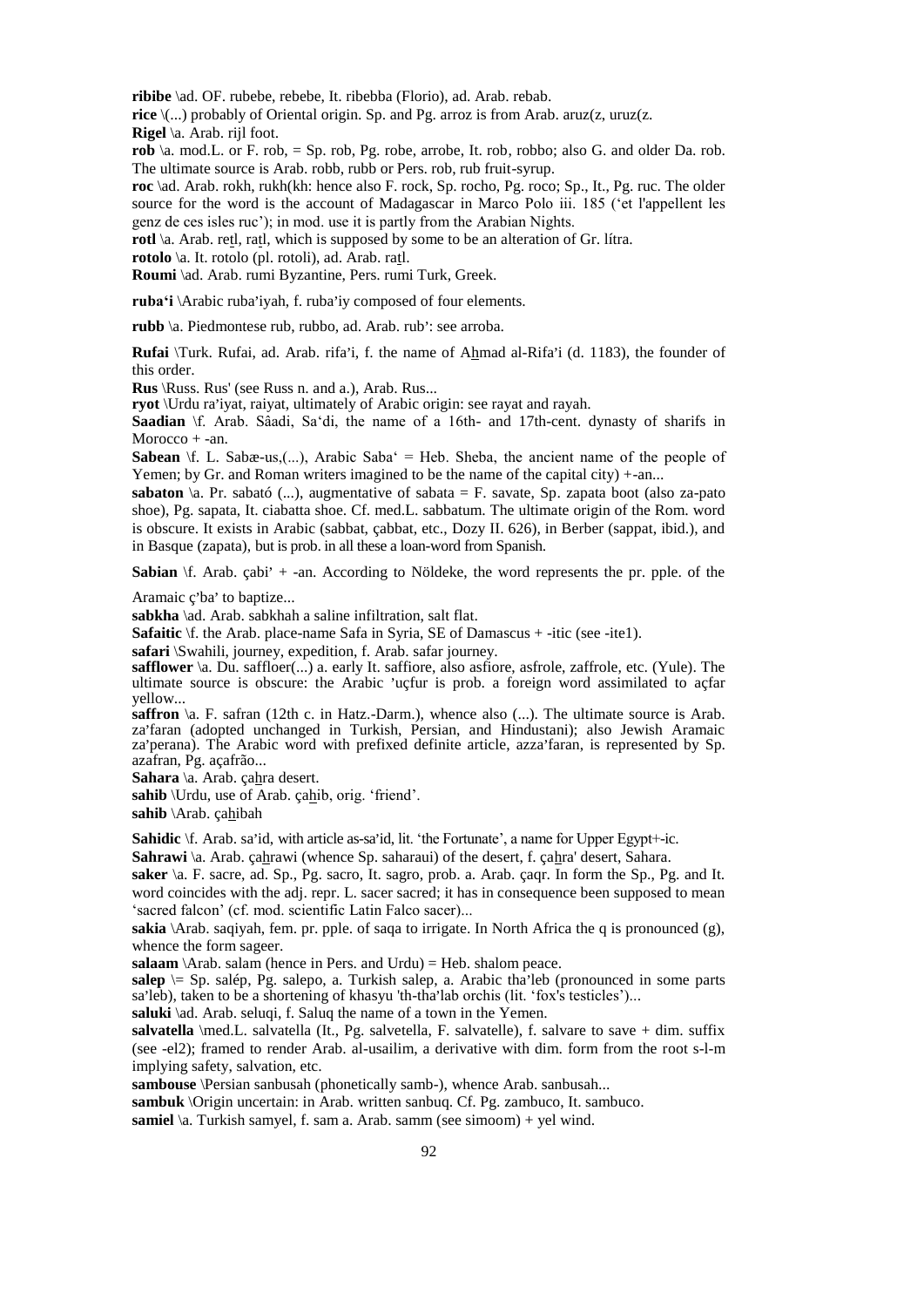**sandal**  $\langle a \rangle$ . med. L. sandalum = Sp. sándalo, Pg., It. sandalo  $\langle ... \rangle$ . The ultimate source appears to be Skr. çandana (Hindi çandan); cf. Arab. çandal...

**sandal** \a. Turkish and Persian sandal, Arab. çandal (Dozy)...

**sandarac** \ad. L. sandarac-a, (...) Sp., Pg. sandaraca (senses 1 and 2), (...) in mod.L. sandaracha Arabum, represents Arab. sandarus (Dozy, from P. de Alcalá 1505), also sandalus (Freytag, from Golius); but the word cannot be native Arabic...

**sansa** \Marungu (Bantu), ad. Arab. çanj, Pers. sinj cymbals.

**santir** \Arab. santir (Pers., Turkish santur), corruption of Gr. psaltérion...

**saphena** \med.L. saphena, sophona, ad. Arab. çafin saphena; also 'a vein lying deep in the arm' (Lane). Cf. F. saphène (1314 in Hatz.-Darm.), Pg., It. safena...

**sapphire** \a. OF. safir (12th c. in Littré), mod.F. saphir (Pr. saphir, safir, Sp. zafir, zafiro, Pg. safira, zafira, It. zaffiro), ad. L. sapphir-us (...) prob. a. some Semitic form, (...) The word, however, does not appear to be ultimately of Semitic origin.(...) The Pers. saffir and mod.Arab. çafir may be from Greek.

**Saracen** \In OE., ad. late L. Saraceni pl; in ME., a. OF. Sar(r)azin, -cin, mod.F. Sarrasin (= It. Saracino, Sp. Saraceno, Pg. Sarraceno) (...) The ultimate etymology is uncertain. The derivations from Arabic commonly given (of which the most usual is Arab. sharqi eastern, oriental, f. sharq sunrise) are not well founded...

**saraf** \Pers., etc., a. Arab. çarraf, f. çarafa to exchange...

**sarsar** \Arab. çarçar a cold wind.

**sash** \Originally shash, a. Arab. shash muslin, turban-'sash' (Dozy).

**satin**  $\langle a, F \rangle$ . satin (...). Cf. Pg. setim (? from It.) (...). The word cannot be connected etymologically with the app. synonymous Arab. zaituni, f. Zaitun name of a city in China (the locality of which is disputed)...

**Saudi** \ad. Arab. sa'udi, f. the name Sa'ud + -i.

**sayer** \Urdu, a. Arab. sa'ir, pres. pple. either of sara to go or of sa'ara to remain...

**sayyid** \Arab. sayyid, lit. 'lord', 'prince'. Cf. Cid.

**scarlet** \Aphetic (...) the other Rom. forms are later: Sp., Pg. escarlate (...) (The form saqirlat, given in some Arabic dictionaries, is modern and prob. adopted from some European language.)

**sea-conny** \App. a perversion (after sea n. and perh. con v.2) of Pers. sukkani, f. Arab. sukkan rudder. The word appears in 16th c. Pg. as socões (pl.)...

**sebesten** \a. Arab. sabastan, a. Persian sapistan. Said to have been originally seg-pistan, lit. 'dog's teats'...

**sedekah** \Malay, f. Arab. çadaqa.

**seif** \ad. Arab. saif, lit. 'sword'.

**selamlik** \Turk., lit. 'place of greeting', f. selâm a. Arab. salam salaam n.) + -lik place.

**selictar** \repr. Turkish pronunciation of Pers. silahdar, f. Arab. silah (pl. of silh weapon) + Pers. -dar having.

**semsem** \Arab. simsim, prob. ad. Gr. sésamon.

**senna** \mod.L. senna, sena, a. Arab. sana...

**Senussi** \Arab. sanusi, the name Senussi.

**Senussia** \Arab. sanusiya.

**sephen** \a. mod.L. sephen (specific name), a. Arab. safan shagreen.

**sequin** \a. F. sequin, ad. It. zecchino, f. zecca the mint (= Sp. seca), ad. Arab. sikkah die for coining, whence sicca1.

**serab** \ad. Arab. sarab.

**serai** \Anglo-Indian, repr. Urdu (orig. Arab.) çurahi.

**seraphim**  $\lambda$ . late L. seraphim (Vulg.)  $\ldots$ )  $\ldots$ ) Of those who reject the identity of saraph 'seraph' with saraph 'fiery serpent', some refer the former to the root of the Arabic sharafa to be lofty or illustrious. Phonologically this is unobjectionable, but on other grounds it is now generally abandoned.

**seraphin**  $\alpha$ . Pg. xerafim, xarafim, a. Arab. sharifi, orig. the name of a gold coin...

seraphin \a. r g. xerarini, xararini, a. Arab. shariri, brig. the name or a gold com...<br>seraskier \repr. Turkish pronunciation of Pers. ser'asker head of the army, f. ser head + Arab. ser**askier** po<br>'askar army.

**serdab** \Pers. (hence Arab.) serdab grotto, ice-house, cellar.

**sergelim** \a. Pg. gergelim, zirgelin, a. Arab. juljuli, also juljulan.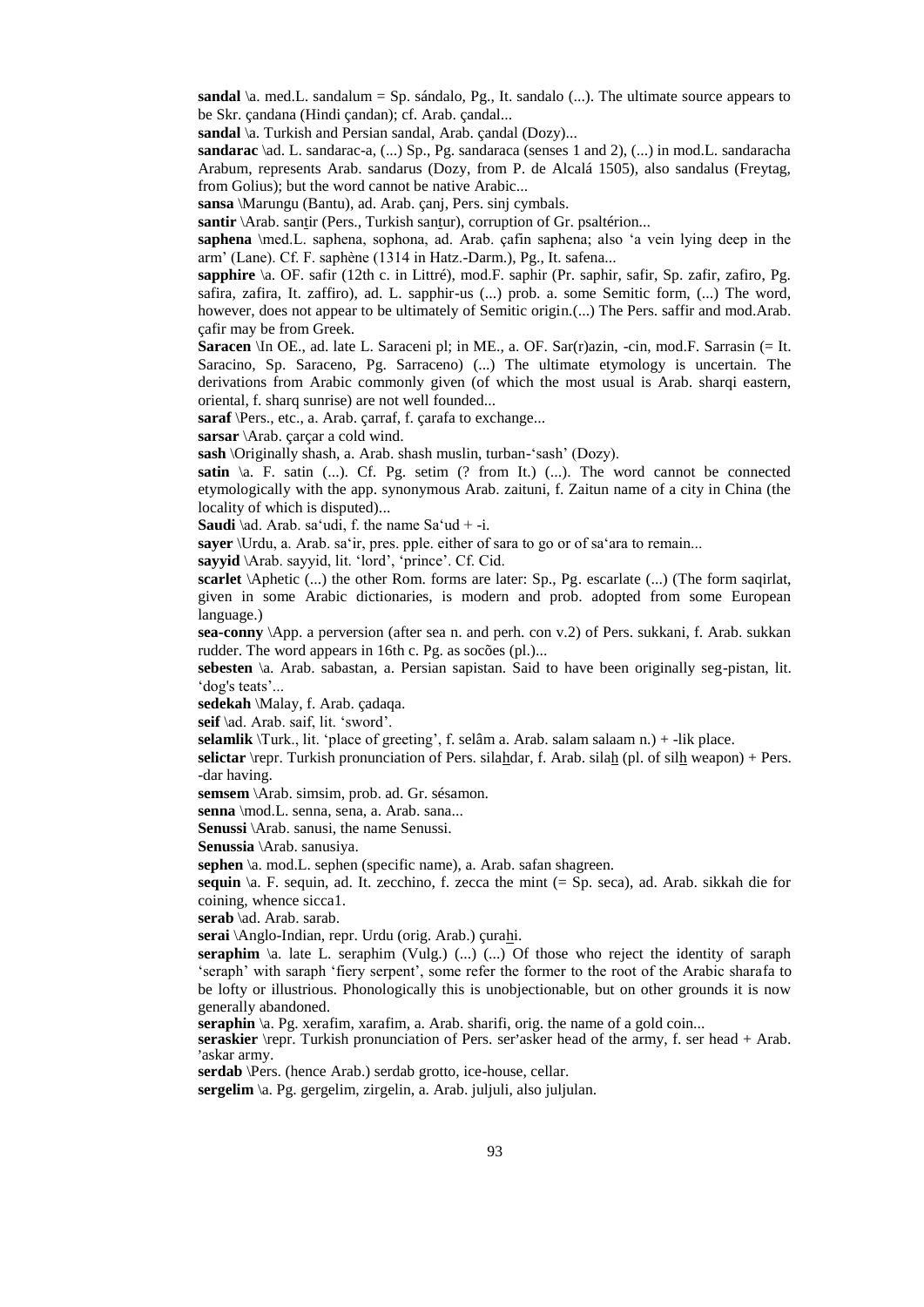**sericon**  $\alpha$ . med. L. sericon (indeclinable). (...) That the word originally stood for some real chemical substance is not improbable, but its proper meaning and etymology (perh. Arabic: ? cf. zircon) are obscure.

**serir** \Arab. serir dry.

**sesame** *\In early use, a. or ad. L. sesamum (see sesamum) (...), prob. of oriental origin, but the* relation to the Semitic forms (Syriac shushma, Jewish Aramaic shumshema, Arab. simsim) is not clear (...) The mod. currency and form of the word are due to translations of the Arabian Nights from Fr. (sésame)...

**sesse** \a. F. sesse, a. Arab. shash: see sash n.1

**setwall** \a. AF. zedewale = OF. citoual, citual, sotoval (Palsgr.), also citouar(t, etc., ad. med.L. zedoale, var. zedoarium, ad. Arab. zedwar: see zedoary.

**seyal** \Arab. sayal.

**shadda** \a. Arab. shadda, lit. strengthening.

**Shafiite** \f. Arab. shadda, in: sub<br>**Shafiite** \f. Arab. shafi'i + -ite1.

**shahada** \Arab. shahada testimony, evidence.

**shahid** \Arab. shahid witness, martyr.

**Shaitan** \Arab. shaitan, corruptly a. Heb. satan satan.

**shamal** \Arab. shamal left (hand), north, north wind. (Sometimes confused with samiel.)

**Sharia** \Arab. shari'a.

**shauri** \a. Swahili, f. Arab. shura.

**sheikh** \Arabic shaikh properly 'old man', f. shakha to grow or be old. Cf. OF. esceque, seic, F. cheik, scheik, Sp. jeque, Pg. xeque.

**Sheikha** \Arab. shaikha.

**Sherarat** \Arab.

**Sherari** \Arab.

**sherbet** \a. Turkish and Persian sherbet, a. Arab. sharbah, f. shariba to drink. Cf. sorbet.

**shereef** \Arab. sharif noble, glorious, f. sharafa to be exalted.

**shereefa** \Arab. sharifah, fem. of sharif, see prec.

**sheregrig** \repr. African pronunciation of Arab. shiriqraq.

**sherifi** \Arab. sharifiy (Dozy), f. sharif (see shereef). Cf. seraph2, seraphin.

**sherryvallies** \The proximate history is obscure, but the word must be an adoption of some one of the many forms of a widely diffused word of oriental origin, signifying a kind of trousers:

cf. Arab. sirwal, now commonly sharwal (pl. sarawil, sharawil), whence Sp. zaragüelles pl., Pg. ceroulas pl.)...

**sherwal** \Arab. sharwal: see sherryvallies.

**Shiah** \Arab. sha wai. see sheriyvantes.<br>**Shiah** \Arab. shi'ah sect, f. root sha'a, in the 3rd conjugation to follow. The (b) forms, strictly  $\sum_{n=1}^{\infty}$  sin an sect, 1. foot sha a, in the 3rd conjugation to follow. The (b) form,

Speaking, represent a distinct word, Arab. shiya iy a inclineer of the sinafi seed, a sinfle.<br>**Shiite** \f. shi- in Shiah + -ite. (The 18th c. form Sciaite seems to be f. Arab. shiya'iy a Shiite).

**shittah** \Heb. shittah. The tt is for prehistoric nt; cf. Arab. sant, OEgyptian sont, acacia.

**shrab** \Urdu, a. (through Persian) Arab. sharab wine, or any beverage, f. shariba to drink. Cf. sherbet, shrub n.2

**shrub** \Variant of shrab, or metathetic ad. Arab. shurb drink, draught.

**shufti** \f. Arab. shufti have you seen?, f. shaf to see.

**sicca** \a. Pers. (Arab.) sikkah a die for coining, the impression on money.

**sidi** \a. Urdu sidi, Marathi siddhi, ad. Arab. sayyidi 'my lord': see Sayyid.

sief \ad. Arab. shiyaf, f. shwf to see, to adorn oneself.

**silladar** \a. Urdu (Pers.) silahdar armour-bearer, squire, f. Arab. silah arms, armour.

simoom  $\lambda$ a. Arab. semum, f. the root samm to poison. With the form simoon cf. F. semoun, simoun.

**sim-sim** \Arab.: see sesame.

**Sinean** \irreg. f. late L. Sinæ (...), prob. ad. Arab. Sin, the empire of China.

**sine** \ad. L. sinus a bend, bay, etc.; also, the hanging fold of the upper part of a toga, the bosom of a garment, and hence used to render the synonymous Arab. jaib, applied in geometry as in sense 2. Cf. F. sinus, Sp. and It. seno.

**siphac** \a. med.L. siphac, syphac (...), a. Arab. çafaq, from the root çafaqa to cover.

**sirocco** \a. It. sirocco, scirocco (also scilocco), = Sp. siroco (also xaloque), Pg. xarouco, (...), ad. Arab. sharq east, f. sharaqa (the sun) rose. Cf. prec.

soda \a. med.L. soda, ad. Arab. çoda', f. çada' to split.

 $\textbf{sofa} \models F$ . sofa, sopha, It., Sp., and Pg. sofa, ad. Arab. çoffah.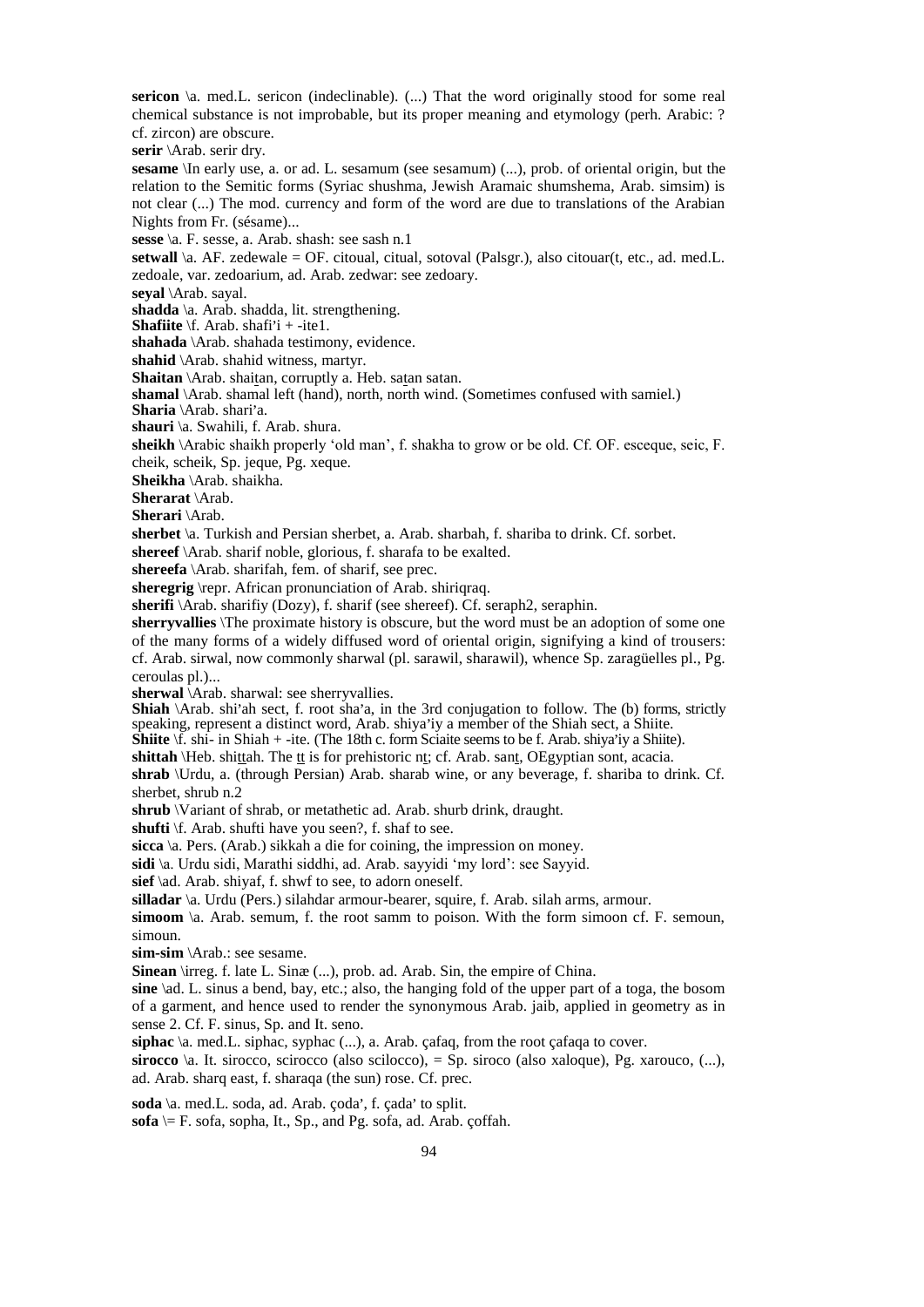**soldan** \a. OF. soudan (...)Sp. soldan, Pg. soldão, ad. Arab. sultan: see sultan.

Sophy \ad. Pers. çafi (also çafawi), the surname of the ruling dynasty of Persia from c 1500 to 1736, derived from the Arabic epithet çafi-ud-din 'purity of religion', given to an ancestor of Ismail Safi, the founder of the dynasty...

**souk** \Fr., ad. Arab. suq market-place.

**spinach** \ (...) Sp. espinaca, of doubtful origin. The difficult problem of the ultimate origin of the word is complicated by variation of the ending in the Romanic languages. (...) By older writers the stem of these forms was supposed to be L. spina, in allusion to the prickly seeds of a common species. De Vic considers the various forms to be adoption of Arab isfinaj, Pers. isfanaj, ispanak, aspanakh (Richardson), but it is doubtful whether these are really native words...

**subah**  $\text{Urdu} = \text{Arab.}$  çubah.

**subeth** \a. med.L. subet(h), ad. Arabic subat 'somnus in capite apparens', lethargy, f. sabata to rest (cf. Sabbath). Cf. obs. F. subet.

**Sudan** \Name for the part of Africa lying between the Sahara and the Equator, orig. embracing the whole region as far west as the Atlantic Ocean, but now restricted to the country lying to the south of Egypt, a. Arab. sudan, pl. of suda black.

**sudd** \Arab. sudd, n. of action to sudd to obstruct.

**Sudder** \a. Urdu= Arab. çadr foremost or highest part of a thing, chief place or seat, etc. **Suez** \Arab. al-Suways

**suffragi** \a. sufragi, repr. Egyptian Arab. pronunc. Turk. sofraji, f. Arab. sufra food, dining $table + Turk. agent-suffix -ji.$ 

**Sufi** \a. Ar. çufi lit. 'man of wool', f. çuf wool (see Margoliouth Early Devel. Mohamm., 1914, 141). Cf. F. sofi, soufi. It has often been erron. associated with Sophy1, q.v.

**sugar** \a. OF. çucre (...), ad. Arab. sukkar (with prefixed article assukkar, whence Sp. azucar, Pg. assucar)...

**sugar-candy** \ad. F. sucre candi (in which candi was at an early date apprehended as a pa. pple.; cf. 15th c. chucre candit), corresp. to Sp. azucar candi, Pg. assucar candi (...) repr. Arab. sukkar sugar + qandi of sugar, f. qand sugar, a. Pers. kand...

sulham \a. Arab. zulham.

**sulphur** \a. (...) OSp. çufre, Pg. xofre (also, with Arabic article prefixed, OSp. açufre, Sp. azufre, Pg. enxofre):–L. sulfur(em), sulphur(em), whence also Du. sulfer, solfer.

**sultan** \a. F. sultan (from 16th c.) or ad. med.L. sultanus, ad. Arab. sultan king, sovereign, queen, power, dominion...

**sultanin** \ad. It. sultanino, or F. sultanin (cf. Pg. sultanim), ad. Arab. sultani sultany.

**sultany** \ad. Arab. sultani adj. imperial, n. kingdom, sultanin, f. sultan Cf. med.L. soltania.

**sumach** \a. OF. sumac(...) Sp. zumaque, Pg. sumagre, a. Arabic summaq. The form asimac in the first quot. represents Arab. as-summaq (with prefixed article).

**sumbul** \a. F. sumbul, a. Arab. sunbul.

**sumpitan**  $\alpha$ . Malay sumpitan, f. sumpit (see prec.). The possibility of connexion between the Malay sumpitan and Arabic sabatana (see cebratane) has been suggested.

**Sunna** \a. Arab. sunnah (sunnat) form, way, course, rule.

**Sunni** \a. Arab. sunni lawful, f. Sunna.

**sunnud** \Urdu = Arab. sanad signature, deed, diploma, seal of magistrate, etc.

**sunt** \Arab. sant.

**sura** \a. Arab. surah. Cf. F. sura, surate. (The earliest examples represent the word with the def. art. prefixed, assurah.)

surd \ad. L. surdus (in active sense) deaf, (in pass. sense) silent, mute, dumb, (of sound, etc.) dull, indistinct. The mathematical sense 'irrational' arises from L. surdus being used to render Gr. álogos (Euclid bk. x. Def.), app. through the medium of Arab. açamm deaf, as in jadhr açamm surd root.

surdesolid \ad. mod.L. surdesolidus (...) The origin of mod.L. surdesolidus is obscure. In Zedler's Universal Lexicon, s.v. Dignitas, the term is given as the name of the 5th power 'according to the Arabs', corresponding to quadratocubus, the name 'according to Diophantus'; the 7th power is surdesolidum secundum, and the 11th surdesolidum tertium. If the term is of Arabic origin, it may = surde solidum, lit. deafly solid, i.e. of a power not 'communicating with', i.e. not derivable from, 2 or 3 or their powers (cf. the origin of mathematical L. surdus.). **Swahili** \lit. = pertaining to the coasts, f. Arab. sawahil, pl. of sahil coast...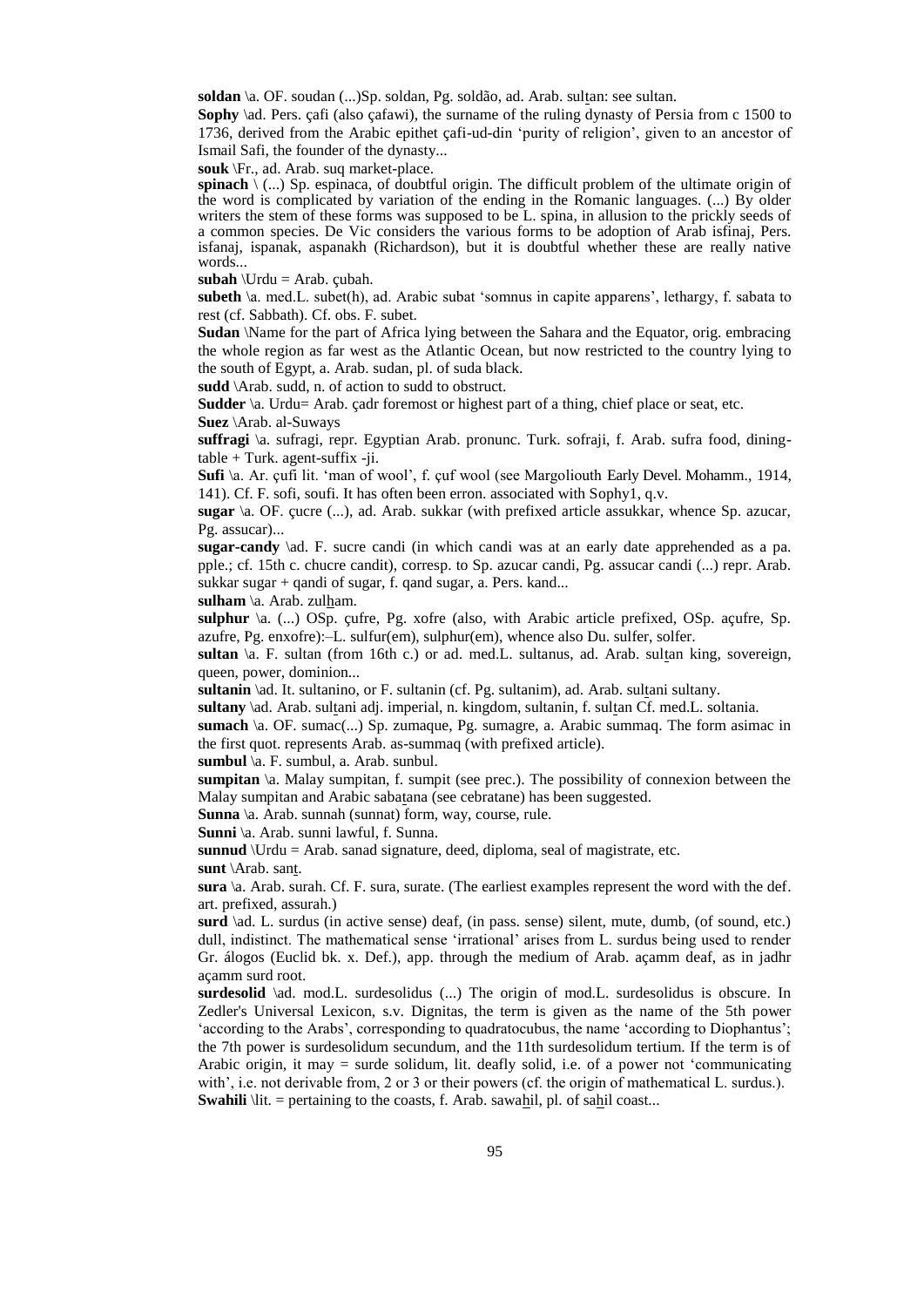**syce** \ad. Arab. sa'is, f. sus to tend a horse; in the 18th and 19th centuries, adopted from Hindustani into Anglo-Indian use.

**syrup** \a. OF. sirop, cyrop, serop (from 13th cent.), mod.F. sirop (...) related to the southwestern Romanic forms (with or without Arabic article prefixed), Sp. jarope medicinal potion, bitter draught, jarabe, ajarabe syrup, Pg. xarope, enxarope, syrup; all ultimately from Arab. sharab wine or other beverage, syrup, shurb drink: see shrab, shrub n.2, sherbet.

**tabasheer** \Arab., Pers., Urdu tabashir chalk, mortar.

**tabbouleh** \ad. Arab. tabbula.

**tabby** \In sense 1, a. F. tabis, earlier atabis (both 14th or early 15th c. in Godef.), Sp., Pg., abby  $\{\text{in} \text{ SinsC } \text{I}, \text{a. F. } \text{a. obs}, \text{caintr} \text{ a.} \text{a.} \}$  and  $\{\text{in} \text{Cun} \text{ I-sun} \text{ C. } \text{in} \text{ C.} \text{in} \text{C.} \}$ , sp., 1 g., med. L. attabi (M. Devic in Littré), app. a. Arab. 'attabiy, name of a quarter of Bag-dad in which this stuff was manufactured, named after 'Attab, great-grandson of Omeyya...

**tabl** \Arab.: see atabal.

**tabla** \Hind., ad. Arab. tabl (see prec.).

**taboot** \Hindi, a. Arab. tabut coffin, box, Ark of the Covenant.

**taboot** \Arab., abbrev. of tabut raf' al-miyah Archimedes screw, or of tabut al-saqiya scoop wheel...

**tabor** \a. OF. tabur (11th c.), tabour (13-16th c.), beside tanbor, tambur (14-15th c.), tambour (16th c.-) = Sp. tambor (OSp. atambor), It. tamburo: the relations between the forms in ta- and those in tam-, tan- have not been clearly determined. The word is held to be of Oriental origin, and has been compared with Pers. tabirah, and taburak, both meaning 'drum', and with Arab. tanbur a kind of lute or lyre. The actual history is uncertain: see Dozy, and Devic in Littré; also Gaston Paris in Romania, 1902.

**tahalli** \Arab. takhalli ornamenting.

**tahina** \Arab., f. tahana to grind or crush.

**tahsildar** \Urdu, f. Arab., Pers. tahçil collection + Pers. dar, agential suffix.

**taj** \Arab. (Pers.) taj crown.

**Tajik** \a. Pers. tajik one who is neither an Arab nor a Turk, a Persian.

**talak** \a. Arab. talaq divorce.

**talayot** \a. Cat. talaiot small watch-tower, ad. Arab. (Muslim Spain) tali'at, pl. of tali'a watchtower; cf. Arab. tali'a with similar meaning.

**talc**  $\langle \mathbf{a}, \mathbf{F} \rangle$  talc (Palissy a 1590) or ad. med.L. talcum, = Pg., It. talco, Sp. talco, talque, ad. Arab. talq, mentioned a.d. 869 by Jahiz of Bassora, and by Serapion the elder (Syriac and Arabic), Rhazi, Avicenna, Ibn-el-Beithar 1248, etc. Held by Arabic scholars to be from Persian, where the form is talk...

**talha** \a. Arab. talha (collect. pl. talh).

taliq \Pers., Arab. ta'liq, lit. 'hanging'.

**talisman**  $\models$  F. talisman, of uncertain history; occurring in Fr. and Eng. considerably earlier than talisman2. It appears to be a corrupt or mistaken form of some Arabic, Persian, or Turkish spoken word, imperfectly caught by early travellers...

**talisman** \= 17th c. F., Sp., Pg. talisman, It. talismano, ultimately representing Arab. til-sam, in same sense, ad. Gr. télesma telesm. The final -an is not accounted for. An Ara-bic pl. tilsaman, alleged by Diez s.v., and thence in various recent dictionaries, is an error: no such form exists in Arabic, Persian, or Turkish. The only Arabic form at all similar would be a relative adj. tilsimani (one) dealing with talismans, if this were in use.

**the main (one) deamly will talismally, if this well in use.**<br>**taluk** \a. Urdu ta'alluq estate, tract of proprietary land, f. Arab. 'alaqa to adhere, be affixed.

**tamarind**  $\subseteq$  Sp., Pg., It. tamarindo, med.L. tamarindus, ultimately ad. Arab. tamr-hindi, i.e. date of India, whence in the early herbalists and physicians tamar indi, in Marco Polo (Fr. version) tamarandi; in 13th c. F. tamarindes pl., mod.F. tamarin (15th c. in Hatz.-Darm.).

**tamasha** \a. Arab., Pers., Urdu tamasha walking about for recreation or amusement, an entertainment, f. 6th conj. of masha(y) to walk.

**tamboura** \app. ad. Pers. tanbur, Arab. tunbur, in same sense.

**tandour** \In sense 1, = F. tandour, a. tandur, Turkish pronunc. of Pers. and Arab. tannur oven, portable furnace, a. Aramaic tannura, Heb. tannur, Assyrian tinuru furnace...

**tarada** \ad. Arab. tarrada cruiser, swift war canoe.

**taraxacum** \med.L. from Arabic, ultimately Persian. The Synonymia Arabo-Latina of Gerard of Cremona (died 1189) has 'Tarasacon, species cichorei'. This appears to have been a corruption or misreading of the Arabic name tarakhshaqoq or tarkhshaqoq, itself according to the Burhan-i-Kati (native Persian lexicon), originally an arabicized form of the Persian talkh chakok 'bitter herb'...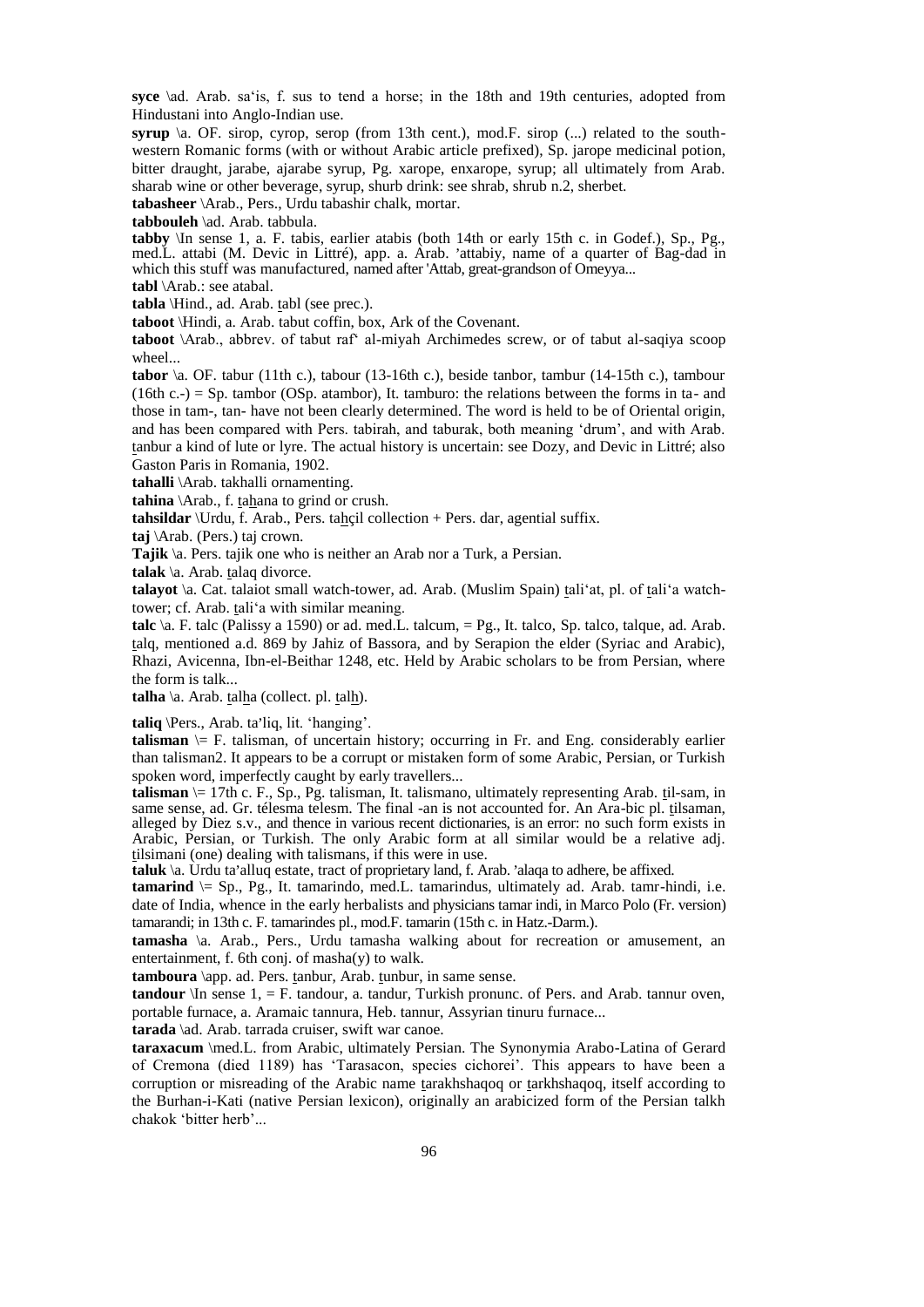**tarboosh** \a. Arabic tarbush; so called in Egypt (Freytag); in F. tarbouch.

**tare** \a. F. tare (15th c. in Hatz.-Darm.) waste or deterioration in goods, deficiency, imperfection, also as in Eng., = med.L., It., Pr., Sp., Pg. tara, OSp. atara (Littré), ad. Arab. tarhah that which is thrown away, f. taraha to reject.

**tarette** \a. OF. tarete, = med.L. tarida, tareta 'navis onerariæ species, eadem quæ Tartana vocitata, ut quidam volunt' (Du Cange), a. Arab. taridah 'actuaria navis'...

**tarfa** \a. Arab. tarfa.

**targe** \In late OE. targe fem., targa masc.(...) Sp. and Pg. adarga, appear to be from Arab. aldarqah the shield of leather and wood.)

**tariff** \a. It. tariffa 'arithmetike or casting of accounts' (Florio), 'a book of rates for duties'  $(Baretti)$ ,  $=$  Sp., Pg. tarifa, ad. Arab. ta'rif notification, explanation, definition, article, f. 'arafa' in 1st conj. to notify, make known. So F. tarif...

**tarragon** \Given in 1538-48 as the English for med.L. tragonia and tarchon: cf. 16th c. (...). Sethus compiled from Arab sources, and his Gr. tarkhon represented Arab. tarkhon (in Ibn Beithar, Avicenna, Razi), altarcon in Gerard of Cremona, a 1187; according to Arabic lexicographers a foreign word...

**tartan**  $\langle a, Fr.$  tartane (1632 in Hatz.-Darm.), a. It., = Sp., Pg. tartana, supposed by Diez to be derived from Arab. taridah: see tarette. But connecting evidence is wanting.

**tass**  $\langle a, F \rangle$ . tartre = Sp., Pg., It. tartaro, med. L. tartarum  $(...)$ , perh. of Arabic origin...

**tass** \a. OF. tasse goblet (1380 in Godef.), in mod.F. cup = med.L. tassa (...), Sp. taza, Pg. taça, app. a. Arab. tass, tassah basin, usually held to be ad. Pers. tast cup, goblet.

tazia \ad. Arab. ta'ziya consolation, mourning.

**tea** \= F. thé, Sp. te, It. tè, Du. and Ger. thee, Da., Sw. te, mod.L. thea; ad. (perh. through Malay te, teh) Chinese, Amoy dialect te, in Fuchau tiä = Mandarin ch'a (in ancient Chinese prob. kia); whence Pg. and obs. Sp. cha, obs. It. cià, Russian chai, Pers., Urdu cha (10th c.), Arab. shay, Turkish chay. The Portuguese brought the form cha (which is Cantonese as well as Mandarin) from Macao. This form also passed overland into Russia. The form te (thé) was brought into Europe by the Dutch..

**tecbir** \Arab. tekbir 'to magnify, proclaim the greatness of'; inf. of 2nd form of kabura to be great.

**tekke** \a. Turk. tekke, Ottoman tekye (whence Arab. tak(k)iya), ad. Pers. takya pillow, place of repose, abode of a fakir.

**tell** \a. Arab. tall a hillock.

**terjiman** \ad. Arab. tarjaman: see dragoman, truchman.

**tezkere** \Arab. tadhkirah, in Turkish tezkere, lit. memorandum, record, note, f. dhakara, in deriv. conj. to record, relate, remember = Heb. zakar to remember.

**Thamudic**  $\text{If }$ . Thamud (Arab. thamud) + -ic.

**tibbin** \Arab. tibn.

**tincal** \In form tincal, a. Malay tingkal:–Skr. tankana; in Pers., Arab., Urdu tankar, tinkar, whence the (b)-forms and altincar.

**tobe** \a. Arab. thaub (...) a garment.

**torba** \ad. Arab. turba dust, earth, soil.

**traffic** \Note. It is clear that the verb and n. arose in the commerce of the Mediterranean, and in the language of one of the nations by or with whom this was carried on. (...). Etymologists are generally agreed in regarding the word as Romanic (...) Some have suggested for the word an origin in Arabic, referring it to the verb taraffaqa, which sometimes means 'to seek profit'.

**trapezium** \a. mod.L. trapezium, ad. Gr. trapézion, dim. of trápeza table, in geometry used by Euclid in the general sense (...) (The early Latin editions of Euclid 1482-1516 have not trapezium, but the Arabic helmariphe; trapezium is in the Basle ed. of 1546.)

**trona** \a. Swed. trona (1773), app. from Arabic tron, apocopate form of natrun, natron, ad. Gr. nítron soda (Dozy).

**truchman** \ad. med.L. turchemannus, (...), Sp. trujaman, ad. Arab. turjaman (also tarjuman, tarjaman), interpreter, the same word which through Gr. and med.L. appears as dragoman. The Arabic letter jim which is now generally j was orig. g, like Heb. gimel, the early form of the word being targuman, f. targama to translate: cf. Targum.

**tuba** \Arab. (in Koran xiii. 28) tubah, supposed to be a. Aramaic tuba beatitude, Heb. tobah. Some commentators suppose a tree to be meant...

**tumbak** \a. Arabic tun'bak, ad. F. tabac tobacco.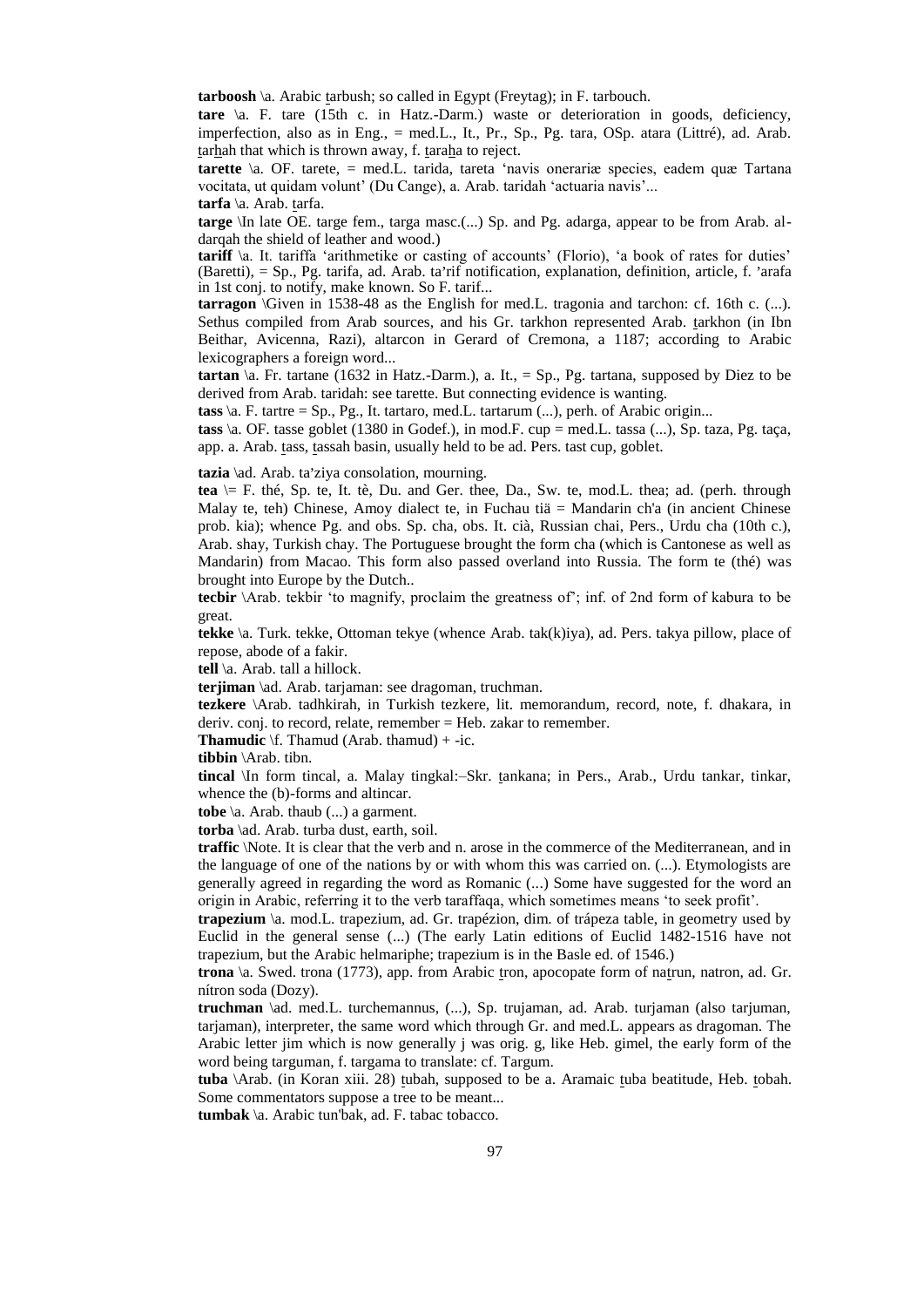**turbeh** \Turkish, a. Arab. turbah tomb, sepulchre.

**Turk** \= F. Turc, fem. turque, It., Sp., Pg. Turco, -a, med.L. Turcus, -a, Byz. Gr. Toukos, Pers. (and Arab.) turk. A national name of unknown origin. Possibly the same as the Chinese equivalent Tu-kin, applied to a division of the Hiong-nu...

**turmeric** \Origin obscure. (...) Some have suggested a corruption of the Persian-Arabic name kurkum 'saffron', whence Sp. curcuma; but the change seems too unlikely...

**turpeth** \a. OF. turbit, -ith, turpet (F. turbith) or ad. med.L. turbith(um, turpethum, turpetum, ad. Pers. and Arab. turbid, -bed, whence also Pg., Sp. turbit...

**tutty**  $\langle a, F \rangle$ , tutie 13th  $\langle ... \rangle$  = Sp. tutia, atutia, Pg. and med. L. tutia (erron. tucia); a. Arab. tutiva oxide of zinc (marked as a foreign word in Arabic lists, perh. Persian)...

**typhoon** \Two different Oriental words are included here: (1) the (a)-forms (like Pg. tufão) are a. Urdu (Persian and Arabic) tufan a violent storm of wind and rain, a tempest, hurricane, tornado, commonly referred to Arab. tafa, to turn round (nouns of action tauf, tawafan), but possibly an adoption of Gr. tyfon typhon2; (2) the (b)- and g- forms represent Chinese tai fung, common dialect forms of ta big, and fêng wind...

**tyrse** \Properly tirsé (Forskål, 1775), tyrsé (G. Saint-Hilaire and Cuvier), ad. Arab. tirsah, f. turs shield.

**ujamaa** \Swahili, = consanguinity, brotherhood, f. jamaa family, a. Arab. jama`a group (of people), community.

pcopic), communty.<br>**ulema** \a. Arab. (also Turk. and Pers.) 'ulema, pl. of 'alim knowing, learned, f. 'alama to know. Hence also Sp. Ulema, Pg. Ulemas, F. Uléma.

**umma** \Arab. 'umma people, community, nation.

**urs** \a. Arab. 'urs, lit. 'marriage ceremony'.

**Usnea** \med.L. (12th cent.), ad. Arab. and Pers. ushnah moss. Hence F. usnée (1530).

**vakeel** \a. Urdu (Pers.-Arab.) vakil, wakil: cf. wakeel.

**vali** \Turk. (Arab.) vali. Cf. wali.

**varan** \ad. mod.L. Varan-us (...), f. Ar. waran, var. of waral, monitor lizard...

**Vega** \a. Sp. or med.L. Vega, ad. Arab. waqii' falling, in (al nasr) al waqi' 'the falling (vulture)', the constellation Lyra. So F. Wéga.

**vilayet** \Turkish, ad. Ar. welayeh, -yet district, dominion.

**vizier** \ad. Turk. vezir, a. Arabic wazir, wezir, orig. a porter, hence one who bears the burden of government, a minister or lieutenant of a king, f. wazara to carry, carry on. Cf. F. visir, vizir, Sp. visir, Pg. visir, vizir, It. visire. See also alguazil.

**vizierat** \ad. Arab. wizarat, -et, f. wezir, etc. vizier; or refashioned on vizier + -ate3. Cf. F. vizirat, viziriat.

**wadi** \Arab. wadi.

Wafd \a. Arab. wafd arrival, deputation, in full al-wafd al-micri the Egyptian delegation.

**Wahabi** \a. Ar. Wahhabi, f. Wahhab (see below).

**wakeel** \See vakeel. (Properly the spelling with v should represent the Persian and Indian forms, and that with w the Arabic; but this is not observed in our examples).

**wakf** \Arab. waqf.

**wali** \Arab. wali (classical Arab. walin), subst. use of pres. pple. of wala to be foremost.

**water** \The equivalent use is found in all the mod. Rom. and Teut. langs.; it may have come from Arabic, where this sense of ma', water, is a particular application of the sense 'lustre, splendour' (e.g. of a sword).

**wazir** \Arab. wazir, whence the Turkish vezir: see vizier.

**weli** \Arabic wali, weli friend (of God), saint.

wine  $\Omega$ . win (...); the nature of the connexion of the Indo-Eur. words with the Semitic (Arab., Ethiopic wain, Hebrew yayin, Assyrian înu) is disputed.

**wisdom tooth** \Usually pl.; orig. teeth of wisdom, rendering mod.L. dentes sapientiæ, = Arab. adrasu 'lhikmi (f. dirs tooth, hikm wisdom), after Gr. sofronistêres...

**worral** \a. Arab. waral.

**Yahudi** \a. Arab. yahudi, Heb. yehudi Jew n.

**yashmak** \Arab. yashmaq.

Yemeni \ad. Arab. yamani, f. Yemen name of two States in the south-west of the Arabian peninsula.

**Yunani** \a. Arab. yunani, lit. 'Greek'.

**zakat** \Pers. zakat, Turk. zekât, etc., ad. Arab. zakah.

**zaptieh** *\Turkish dabtiyeh, f. Arab. dabt administration, regulation.*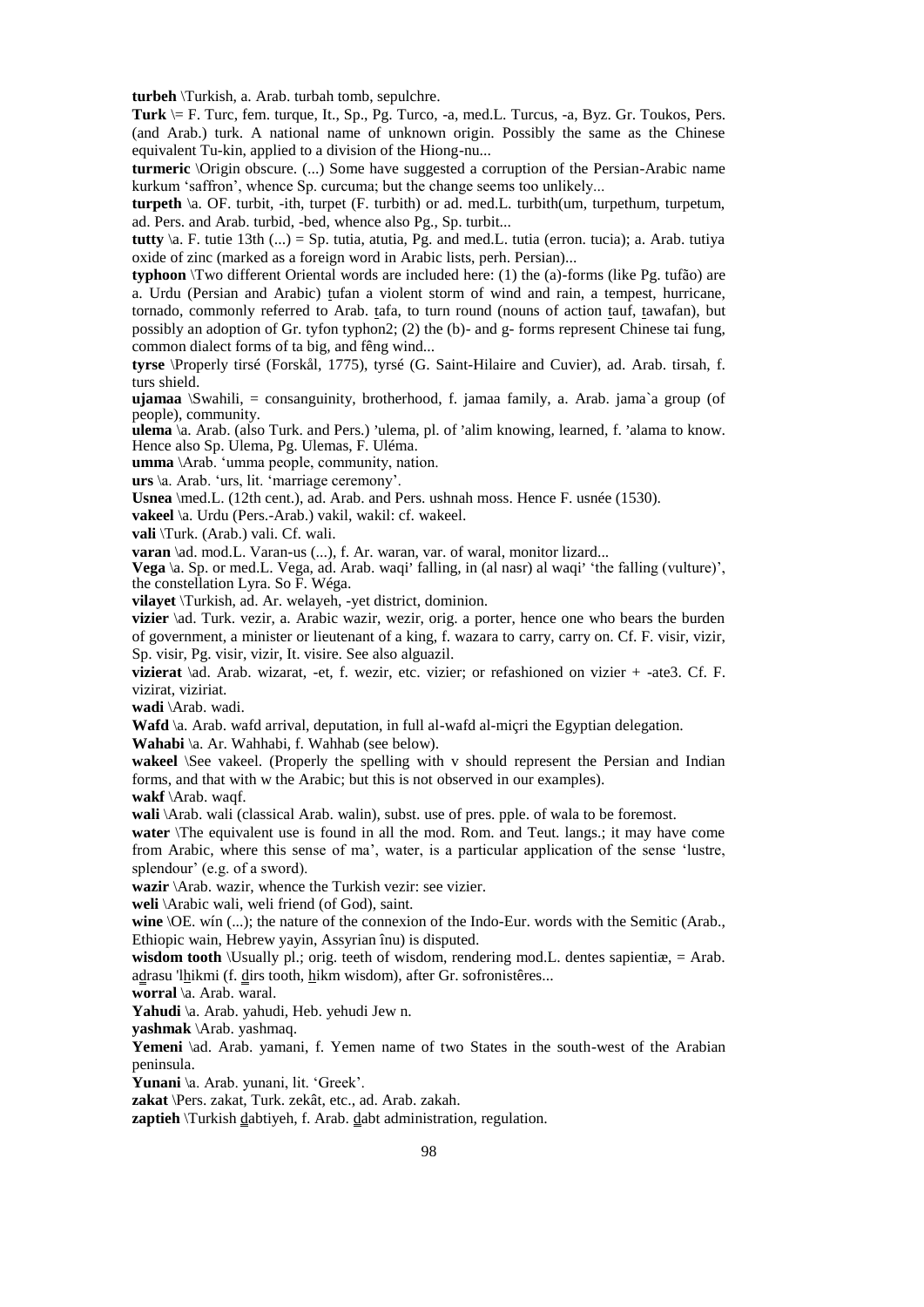**zarf** \Arab. zarf vessel.

**zariba** \Arab. zaribah pen or enclosure for cattle (zarb sheep-fold).

**zarnich** \Arab. zarnikh, f. Pers. zerni orpiment, f. zer gold.

**zawiya** \Arab. zawiya (hence F. zaouia) corner, prayer room.

**zecchin**  $\hat{A}$ . It. zecchino, f. zecca the mint at Venice = Sp. seca, a. Arab. sekkah coin.

**zedoary** \ad. med.L. zedoarium, -ia (also zedu-), ad. Arab. zedwar...

**Zendik** \a. Arab. zindiq atheist, fire-worshipper, disbeliever in a future state, etc....

**zenith** \a. OF. cenit(h (F. zénith) or med.L. cenit (cf. It. zenit, Sp. cenit, Pg. zenith, G. zenith, etc.), obscurely ad. Arab. samt, in samt ar-ras lit. way or path over the head (samt way, al the,

ras head); cf. azimuth (al the, sumut pl. of samt).

**zenzic** \ad. mod.L. zenzicus, f. zensus, Germanized f. census (1202 in Leon. of Pisa), transl. Arab. mal possessions, property, as used spec. in mathematics. Cf. It. censo (13th c.).

**zero** \ad. F. zéro (1515 in Hatz.-Darm.) or its source It. zero, for zefiro, ad. Arab. çifr cipher n. **ziarat** \ad. Hindi f. Urdu, f. Arab. ziyarat pilgrimage.

**zibib** \ad. Arab. zabib dried grapes, (in Egypt) zibib.

**ziczac** \Ultimately a. Arab. zaqzaq, saqsaq (Dozy).

zikr \ad. Arab. dhikr remembrance.

**ziraleet** \Arabic; cf. zaghrata, zaghlata to utter the cries of joy called zaghrutah or zaghritah, pl. zagharit (Dozy).

**zoco** \Sp., ad. Arab.: see souk.

## **"Árabe" em** *Árbol de Lenguas* **do DRAE**

abacero, ra; abadí; abalorio; abarraz; abasí; abelmosco; abencerraje; abenuz; abismal1; acafelar; acebibe; acebuche; aceche; aceifa; aceite; aceituna; aceituní; acelga; acémila; acemite; acenefa; aceña; acequia; acerola; acetre; aciar; acíbar; acicalar; acicate; acidaque; acimut; ación; acirate; acitara; acólcetra; achacar; achaque; adafina; adalid; adaraja; adarga; adárgama; adarme; adarvar1; adarve; adaza; adefera; adehala; adelfa; adema; ademe; adermar; aderra; adiafa; adivas; adive; adobe1; adobe2; adoquín; ador; adra; aduana; aduar; adúcar; adufa; adufe; adul; adunia; adutaque; afice; aguajaque; agüela2; ajabeba; ajaquefa; ajaraca; ajarafe; ajebe; ajedrea; ajedrez; ajenuz; ajimez; ajomate; ajonjolí; ajorca; ajorrar; ajuagas; ajuar; al-; Alá; alacena; alacet; alacrán; aladar; aladroque; alafa; alafia; alahílca; alajor; alajú; alama1; alamar; alambique; alambor1; alambor2; alamín; alamud; alaqueca; alárabe; alarde; alarido; alarife; alarije; alaroz; alaroza; alatar; alatrón; alazán, na o alazano, na; alazor; albacara1; albacara2; albacea; albacora1; albacora2; albadena; albahaca; albahío, a; albaida; albanar; albanega; albaní; albañal; albaquía; albarán; albarazo; albarda; albardán; albardín; albaricoque; albarrada1; albarrada2; albarrán; albarrana; albarsa; albatoza; albayalde; albéitar; albenda; albengala; alberca; albihar; albitana; alboaire; albogue; alboheza; albohol; albollón; albóndiga; albórbola; alborga; albornía; albornoz; alboronía; alboroque; alborozo; albotín; albricias; albudeca; albufera; albur1; albur2; alcabala; alcabor; alcabtea; alcacel; alcaduz; alcafar; alcahaz; alcahuete, ta; alcaicería; alcaide; alcalde; álcali; alcaller; alcamiz; alcamonías; alcana; alcaná; alcancía; alcándara; alcandía; alcandora; alcanería; alcanfor; alcántara1; alcaparra; alcaraván; alcaravea; alcarceña; alcarchofa; alcaría; alcarraza; alcartaz; alcatara; alcatenes; alcatifa; alcatraz2; alcaucí o alcaucil; alcaudón; alcavela; alcazaba; alcázar; alcazuz; alcoba; alcohela; alcohol; alcoholar2; alcolla; alcor; alcora; Alcorán; alcorcí; alcorque1; alcorza; alcotán; alcotana; alcrebite; alcroco; alcubilla; alcuña; alcuza; alcuzcuz; alchub; aldaba; aldea; aldiza; alefriz; aleja; alejija; alema; alerce; aletría; aleve; aleya; alfaba; alfábega; alfadía; alfaguara; alfahar; alfaida; alfajeme; alfalfa; alfaneque1; alfanje; alfaque; alfaqueque; alfaquí; alfaquín; alfaraz; alfarda1; alfarda2; alfardón1; alfareme; alfarje; alfarnate; alfarrazar; alfaya; alfayate; alfazaque; alféizar; alfeñique; alferecía1; alférez; alferraz; alferza; alficoz; alfil1; alfil2; alfilel; alfinge; alfitete; alfiz; alfolí; alfombra1; alfombra2; alfóndega; alfonsario; alforfón; alforja; alforre; alforrocho; alforza; alfóstigo; alfoz; algaba; algaida; algalia1; algar1; algara1; algara2; algarabía1; algarabío, a; algarivo, va; algarrada1; algarroba;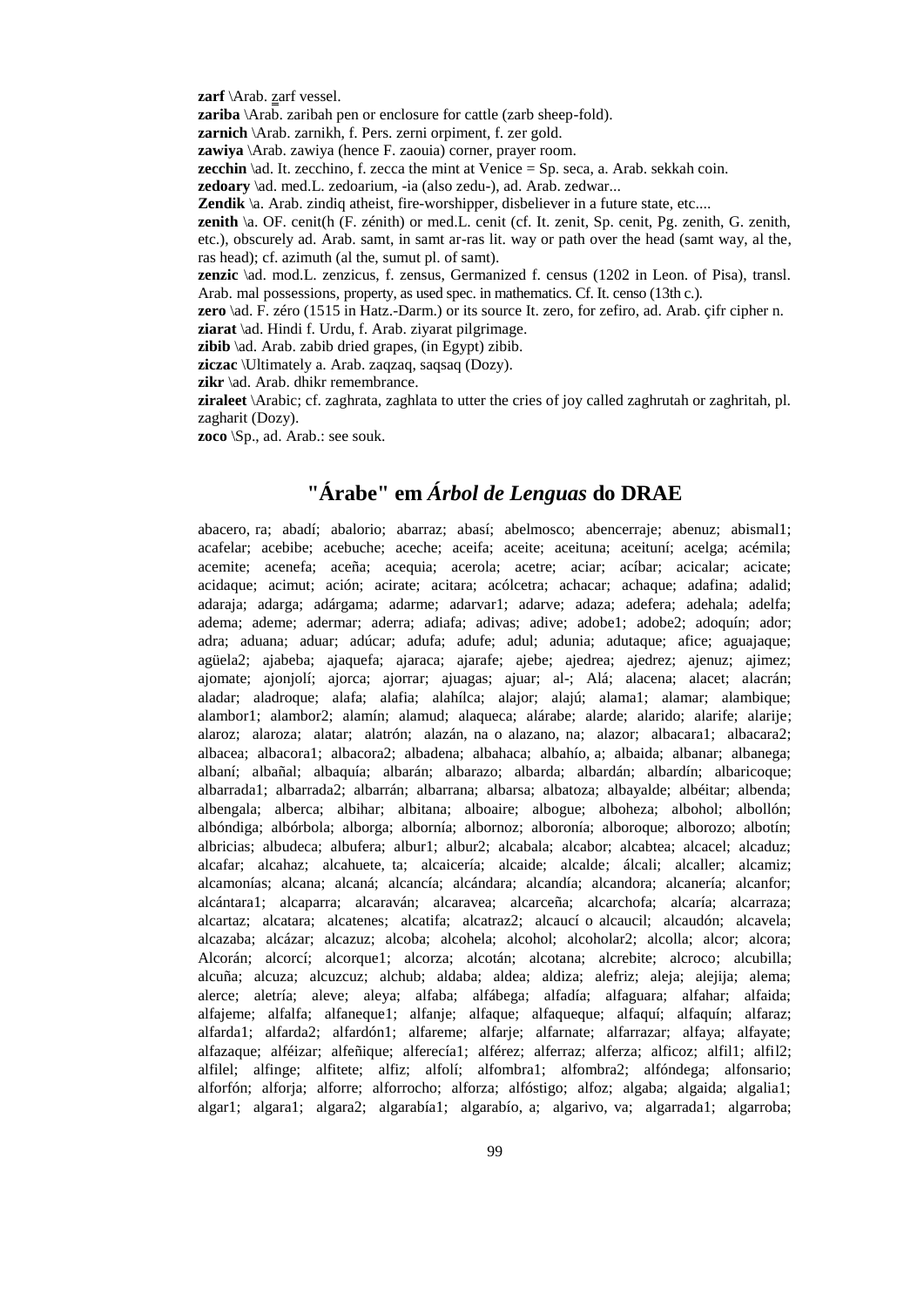algavaro; algazafán; algazara; algazul; álgebra; algodón; algorfa; algoritmo; algorza; alguacil; alguaquida; alguaza; alhadida; alhaite; alhaja; alhamar; alhamel; alhamí; alhandal; alhanía; alhaquín1; alharaca; alharma; alhavara; alhelí; alheña; alhinde; alholva; alhorí; alhorre1; alhorre2; alhorría; alhucema; alhuceña; alhurreca; aliacán; aliara; alicante1; alicatar; alicate; alidada; alifa; alifafe1; alifafe2; alifara; alijar1; alimara; alioj; alizace; alizar; aljaba; aljabibe; aljama1; aljama2; aljamía; aljaraz; aljarfa; aljébana; aljerife; aljibe; aljofaina; aljófar; aljofifa; aljor; aljuba; aljuma; almacabra; almacén; almacería1; almáciga1; almáciga2; almadén; almádena; almadía; almadraba; almadraque; almadreña; almagacén; almagra; almahala; almaizar; almaja; almajaneque; almajar1; almajara; almalafa; almanaca; almanaque; almancebe; almarada; almarbate; almarcha; almarjo; almaro; almarrá; almarraja o almarraza; almártaga1; almártaga2; almástica; almatroque; almazara; almazarrón; almea1; almea2; almejía; almenara1; almenara2; almez; almíbar; almicantarat; almijar; almijara; almijarra; almimbar; alminar; almiraj, almiraje o almiral; almirez; almizate; almizque; almocadén; almocafre; almocárabe o almocarbe; almoceda; almocrebe; almocrí; almodón; almófar; almofariz; almofía; almofrej; almogama; almogávar; almohada; almohade; almoharrefa; almoháter o almohatre; almohaza; almojábana; almojama; almojarife; almojaya; almona; almoneda; almora; almoraduj o almoradux; almorávide; almorí; almotacén; almotalafe; almotazaf o almotazán; almozala o almozalla; almud; almudí o almudín; almuecín; almuédano; almunia; aloque; aloquín; alpargata; alpatana; alporchón; alquequenje; alquería; alquermes; alquerque1; alquerque2; alquez; alquezar; alquibla; alquicel o alquicer; alquiler; alquimia; alquinal; alquitara; alquitira; alquitrán; alrota; altabaca; altamía; altramuz; alubia; aludel; aluquete; alloza; amán; ámbar; ámel; amén1; amín; amir; amirate; amirí; anacalo, la; anacora; anafaga; anafalla o anafaya; anafe; anaquel; andorga; andorra; anea; anejir; anfión; anoria; anorza; anúbada; anúteba; añacal; añacea; añafea; añafil; añagaza; añascar; añazme; añicos; añil; arabí; arabía; arar1; arbellón; arbollón; archí; argamandel; argamula; argán; argel; argolla; arguello; árguenas; árgueñas; arije; arimez; arjorán; arnadí; arrabá; arrabal; arracada; arráez; arrayán; arrecife; arrejaque; arrelde; arrequife; arrequive; arriate; arriaz; arricés; arroba; arrobda; arrocabe; arrope; arroz; áscar; áscari; asequi; asesino, na; atabaca; atabal; atabe; atacir; atafarra; atafea; atahona; atahorma; ataifor; ataire; atalaya; atalvina; atambor; atanor; atanquía; ataquizar; ataracea; atarazana; atarfe; atarjea; atarraga2; atarraya; ataúd; ataujía; ataurique; atifle; atijara; atíncar; atoba; atoque; atracar2; atríaca o atriaca; atún; atutía; auge; aulaga; avería2; ayatolá; azabache; azabara; azacán, na; azacaya; azache; azafate; azafrán; azahar; azalá; azamboa; azándar; azanoria; azaque; azaquefa; azar; azarbe; azarcón; azarja; azarnefe; azarote; azófar; azofra; azogue1; azogue2; azolvar; azor2; azorafa; azote; azotea; azúcar; azucarí; azucena; azud; azufaifa; azul; azulaque; azulejo2; azúmbar; azumbre.

babismo; babucha; badal2; badán; badana; badea; badén; bagarino; bahaísmo; baharí; baída; bajá; baladí; balaj; balate1; balda2; baldar; balde2; baño2; baraca; barbacana; barcino, na; barda1; bardaje; barragán2; barrio; bata1; batán; batea; baurac; bayal1; baza; beduino, na; belez; bellota; ben1; benimerín; benjuí; berberí; berberís; beréber o bereber; berenjena; bezaar; bocací; bodoque; bófeta; bórax; borní; boronía; botor; bulbul; burche; buzaque.

Cabila; cachera; cadí; cadira2; café; cáfila; cafiz; cafre; caftán; caimacán; cala2; calafate; calahorra; cali; cálibo; califa; calilo, la; cambuj; camocán; canana; cáncana2; cáncano; cande1; canfor; caraba; cárabe; cárabo2; cárabo3; caracoa; caramida; caramuzal; caravana; carcajada; carcax2; carme; carmesí; carraca1; carrafa; cártamo; casida; catán; catifa; cazurro, rra; cazuz; cebtí; ceca1; cedoaria; cegatero, ra; cegrí; ceje; celemí; cenacho; cendolilla; cenefa; cení; cenia; cequí; cequia; cerbatana; cero; cetís; ceutí; cianí; cibica; cica1; cicalar; cicatear; cicatero, ra; ciclán; ciclar; ciclatón; cifaque; cifra; címbara; cimboga; cimitarra; circón; citara; civeto; coba3; cofa; cohol; coima1; coima2; coime; colcótar; cora1; corbacho; corma; cotonía; cozcucho; cubeba; cúfico, ca;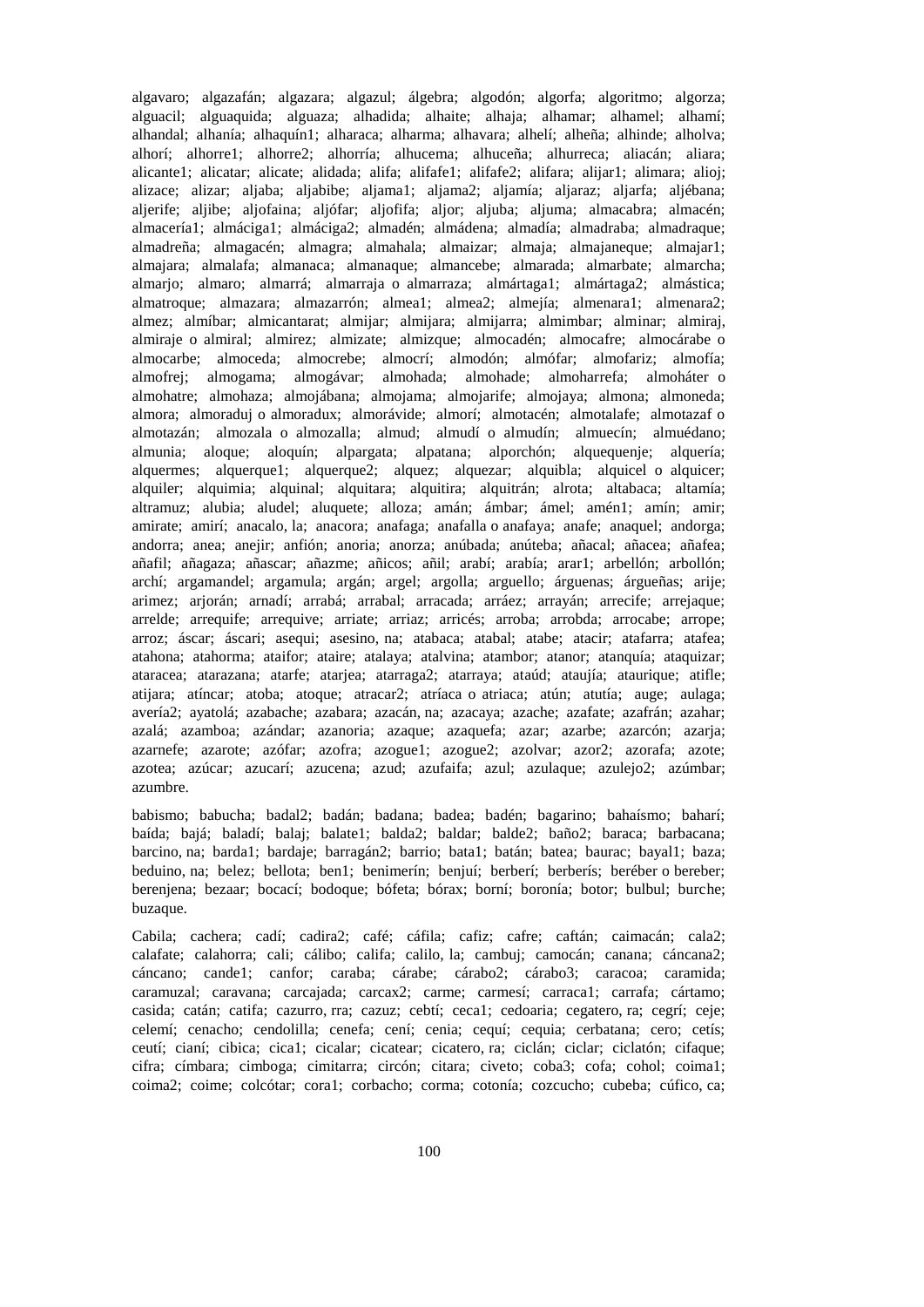cunacho; cúrcuma; curdo, da; cuscuta; cuzcuz; chafarote; chaleco; charrán1; cherva; chifla2; chiísmo; chilaba; chirivía; chisme2; chivo1; chupa1.

Dado1; daga2; dahír; daifa; dante; darga; dársena; daza; derviche; descafilar; destartalado, da; dey; dinar; dirhem; diván; dolame; dula.

Edrisí; ejarbe; elche; elemí; elixir o elíxir; embarazar; embelecar; engarzar; enjarje; enjeco2; escabeche; escafilar; escaque; escarlata; escazarí; espinaca; exarico.

Fadrubado, da; falagar; falca; falúa; faluca; falleba; fanega; faquir; faranga; farda1; farda3; fardacho; farnaca; farota; fatimí; felús; feseta; fetua; fez2; fideo; filelí; foceifiza; fodolí; fondac; foz1; fulano, na; fustal; fustete.

Gabán; gabela; gacel; gacela; gafetí; galacho; galanga; galbana1; galbana2; gálibo; galima; gandul2, la; garama; garbino; gardacho; gárgol1; garrama; garroba; gilí; gomer; granadí; grisgrís; guadamecí; guájara; guájete por guájete; ¡gualá!; guarismo, guata1; guifa; guilla; guitarra; gumía; gurapas.

Habiz; habús; hacino, na; hachís; hadruba; hafiz; ¡hala!; hálara; hamudí; harambel; harbar; harca; harén; harma; harón, na; hasaní; hasta; hazaña; he1; hégira; hobacho, cha; ¡hola!; hoque; horro, hurí.

Imam; imela; islam.

Jabalí; jabalón; jabeca; jábeca; jabeque1; jabeque2; jabí1; jácara; jácena; jadraque; jaez; jaguarzo; jaharí; jaharral; jaharrar; jaique; jaloque; jametería; jámila; japuta; jaque1; jaque3; jaqueca; jáquima; jara; jarabe; jaraíz; jareta; jaricar; jarifo, fa; jarquía; jarra; jatib; jazarino, na; jazmín; jebe; jedive; jeliz; jemesía; jeque1; jerbo; jergón2; jerife; jeta1; jifa; jineta1; jinete; jirafa; jirel; jofaina; jofor; jorfe; joroba; jorro; josa; jota4; juba; judía; julepe; jurdía.

Kermes.

Laca; lairén; lapislázuli; latón1; laúd; lebeche; lebení; leila; lelilí; lima1; limón1.

Macabro, bra; macsura; madraza2; magacén; maglaca; maharón, na; maharrana; maimón; majzén; mameluco; mamola; mandeísmo; mandil; maquila; marabú; maravedí; marcasita; marchamo; márfega; marfil; marfuz, za; margomar; marjal1; marjal2; marlota; marojo2; maroma; marrano1, na; marras; marroquí; masamuda; máscara; matafalúa; mate2; matraca; matula; mauraca; mazarí; mazmodina; mazmorra; mazorral; meca; mehala; mengano, na; mercal; metical; mezquino, na; mezquita; mía; mihrab; miramamolín; místico1; mogataz; mogate; moharra; moharracho; mohatra; mojí1; momia; mona2; monfí; mono, na; morabito; moraga; motacén; mozárabe; mudéjar; muftí; mujalata; muladí; mulquía; muslim o muslime.

Nabí; nácar; nácara1; nadir; nádir; nafa; nagüela; naife; naranja; narguile; natrón; nazarí; nenúfar; nesga; noca; noque; noria; nuca.

¡Ojalá!; ojaranzo; ¡olé!; olíbano; omeya; oque (de); orozuz; orzaga; otomano, na; ¡ox!.

Paraíso.

Quermes; quilate; quilma; quina3; quintal; quiosco; quirate.

Rabadán; rabal; rabazuz; rabel1; rábida; rafal; rafe1; ragua; rahez; ramadán; rambla; ranzal; rasmia; rauda2; rauta; razzia ; real3; rebato; rebite; recamar; recua; redoma; regaifa; rehala; rehalí; rehén; rejalgar; requive; res; resma; retama; rincón; robda1; robda2; robo2; romí; ronda; ronzal1; roque1; rubia3; ruc.

Saboga; saetía; saharaui; sajelar; salema; salep; sampaguita; sandía; sarilla; sarraceno, na; sebestén; secácul; sena1; sera; serafín2; siroco; sofí; sófora; solimán; soltaní; sorbete; sufí; sultán; sura1.